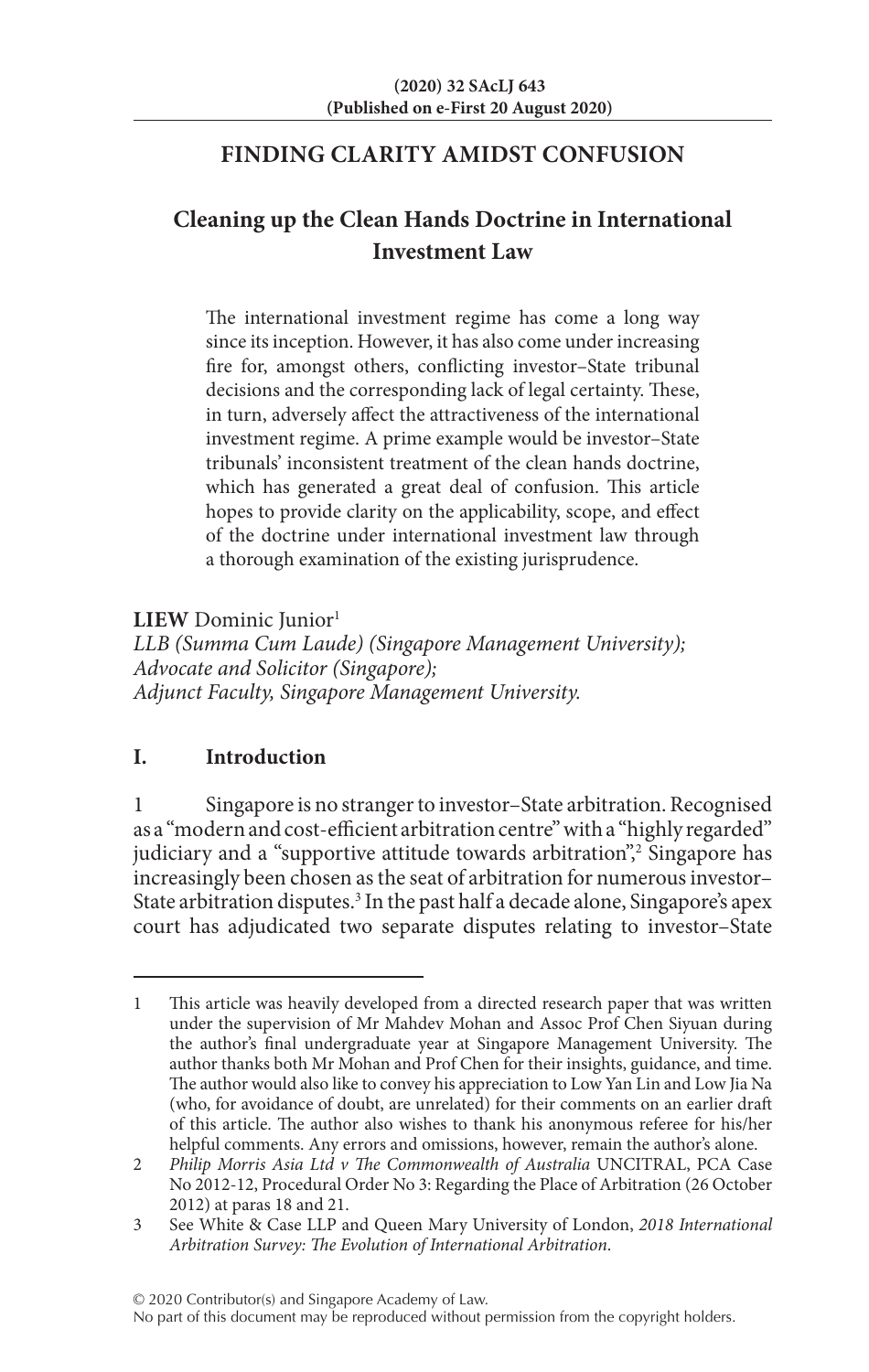arbitration.4 With more than 3,000 international investment agreements and almost 1,000 registered investment dispute settlement cases to date,<sup>5</sup> the modern international investment regime looks poised to continue the remarkable growth it has enjoyed since the establishment of the International Centre for Settlement of Investment Disputes ("ICSID") in 1966. The Singapore courts are likely to continue encountering cases involving international investment law elements in future, and will thus also have to grapple with the uncertainties that continue to plague investor–State disputes. Given the absence of a doctrine of binding precedent or *stare decisis* in investor-State arbitration,<sup>6</sup> conflicting decisions on international investment law are not uncommon.7 From a pragmatic perspective, this lack of certainty not only adversely affects the attractiveness of the international investment regime,<sup>8</sup> but also poses a problem to any court or tribunal seeking to resolve disputes involving international investment law.

2 This article hopes to shed light on one legal principle in particular which has faced inconsistent treatment at the hands of, amongst others, investor–State tribunals – the clean hands doctrine. In recent times, there has been an upward trend of states embroiled in investor–State disputes attempting to rely on the clean hands doctrine as a shield against investors' claims.9 This is unsurprising, given that it has become increasingly

<sup>4</sup> See *Sanum Investments Ltd v Government of the Lao People's Democratic Republic* [2016] 5 SLR 536 and *Swissbourgh Diamond Mines (Pty) Ltd v Kingdom of Lesotho* [2019] 1 SLR 263.

<sup>5</sup> United Nations Conference on Trade and Development, "Investment Policy Hub" website https://investmentpolicy.unctad.org/ (accessed 14 December 2019).

<sup>6</sup> Christoph Schreuer & Matthew Weiniger, "A Doctrine of Precedent?" in *The Oxford Handbook of International Investment Law* (Peter Muchlinski, Federico Ortino & Christoph Schreuer eds) (Oxford University Press, 2008) at p 1189; United Nations Commission on International Trade Law, Working Group III, *Possible Reform of Investor–State Dispute Settlement (ISDS) Note by the Secretariat* UN Doc A/CN.9/ WG.III/WP.142 (18 September 2017) at para 37.

<sup>7</sup> See Susan Franck, "The Legitimacy Crisis in Investment Treaty Arbitration: Privatizing Public International Law Through Inconsistent Decisions" (2005) 73(4) Fordham L Rev 1521; Giovanni Zarra, "The Issue of Incoherence in Investment Arbitration: Is There Need for a Systemic Reform?" (2018) 17(1) *Chinese Journal of International Law* 137.

<sup>8</sup> Louis Wells, "Backlash to Investment Arbitration: Three Causes" in *The Backlash against Investment Arbitration: Perceptions and Reality* (Michael Waibel *et al* eds) (Wolters Kluwer, 2010) at p 341; United Nations Commission on International Trade Law, Working Group III, *Possible Reform of Investor–State Dispute Settlement (ISDS) Note by the Secretariat* UN Doc A/CN.9/WG.III/WP.142 (18 September 2017) at para 31.

<sup>9</sup> See *Yukos Universal Ltd (Isle of Man) v The Russian Federation* UNCITRAL, PCA Case No AA 227; *Niko Resources (Bangladesh) Ltd v Bangladesh Petroleum Exploration & Production Co Ltd* ICSID Case No ARB/10/11 and 10/18; *Plama Consortium Ltd v Republic of Bulgaria* ICSID Case No ARB/03/24; *Hesham Talaat (cont'd on the next page)*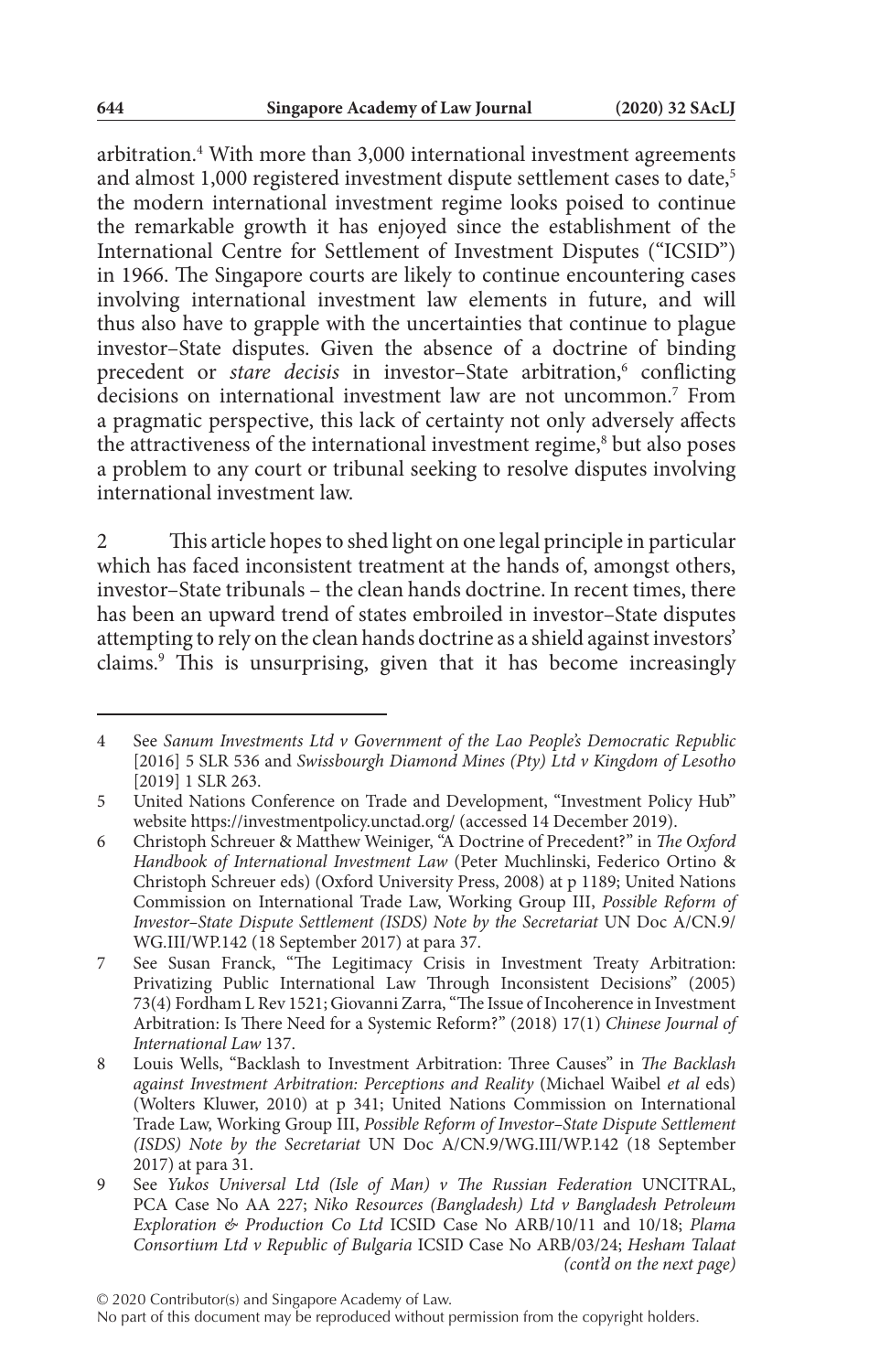expensive to be embroiled in investor-State disputes.<sup>10</sup> States not only have to grapple with potential damages to be paid should the arbitral tribunal rule in the investors' favour; there are also other costs such as legal costs, arbitrators' fees, administration fees of arbitration centres, and the costs incurred for bringing in expert witnesses.11 To illustrate, in *Plama Consortium Ltd v Republic of Bulgaria*12 ("*Plama*"), the legal costs alone amounted to US\$17.8m;<sup>13</sup> in *Yukos Universal Ltd (Isle of Man)* v The *Russian Federation*14 ("*Yukos*"), the claimants sought damages amounting to a whopping US\$114.174bn.15 The high costs of being involved in investor–State arbitration have even contributed to what commentators have called a "backlash" against the international investment regime over the past decade.<sup>16</sup> The clean hands doctrine is thus part of the arsenal of strategies that states have employed in a bid to reduce the high costs of investor-State arbitration inflicted on their taxpayers.<sup>17</sup>

3 However, it remains unclear if the clean hands doctrine even exists as a rule of public international law to begin with. Moreover, even if the doctrine is a rule of public international law (which this article submits that it is), the exact form and contents of the doctrine remain unclear. This article thus seeks to clarify the existence, scope, and effects of the doctrine. Part II18 establishes that the clean hands doctrine is a rule of public international law. Specifically, this article establishes

- 11 United Nations Conference on Trade and Development, *Investor–State Disputes: Prevention and Alternatives to Arbitration* (2010) at pp 16–17.
- 12 ICSID Case No ARB/03/24.
- 13 United Nations Conference on Trade and Development, *Investor–State Disputes: Prevention and Alternatives to Arbitration* (2010) at p 17.
- 14 UNCITRAL, PCA Case No AA 227.
- 15 *Yukos Universal Ltd (Isle of Man) v The Russian Federation* UNCITRAL, PCA Case No AA 227, Final Award (18 July 2014) at para 4.
- 16 Nigel Blackaby & Caroline Richard, "*Amicus Curiae*: A Panacea for Legitimacy in Investment Arbitration?" in *The Backlash against Investment Arbitration: Perceptions and Reality* (Michael Waibel *et al* eds) (Wolters Kluwer, 2010) at p 255; Susan Franck, "Rationalising Costs in Investment Treaty Arbitration" (2011) 88(4) Wash U L Rev 769 at 772.
- 17 Christoph Scheurer, "The Future of International Investment Law" in *International Investment Law* (Marc Bungenberg *et al* eds) (Nomos, 2015) at pp 1908–1911.
- 18 See paras 4–24 below.

*M Al-Warraq v Republic of Indonesia* UNCITRAL; *Fraport AG Frankfurt Airport Services Worldwide v Republic of the Philippines* ICSID Case No ARB/11/12; *Churchill Mining plc v Republic of Indonesia* ICSID Case No ARB/12/14 and 12/40; *Glencore Finance (Bermuda) Ltd v Plurinational State of Bolivia* UNCITRAL, PCA Case No 2016-39.

<sup>10</sup> United Nations Conference on Trade and Development, *Investor–State Disputes: Prevention and Alternatives to Arbitration* (2010) at pp 16–17; United Nations Commission on International Trade Law, Working Group III, *Possible Reform of Investor–State Dispute Settlement (ISDS) Note by the Secretariat* UN Doc A/CN.9/ WG.III/WP.142 (18 September 2017) at paras 23–25.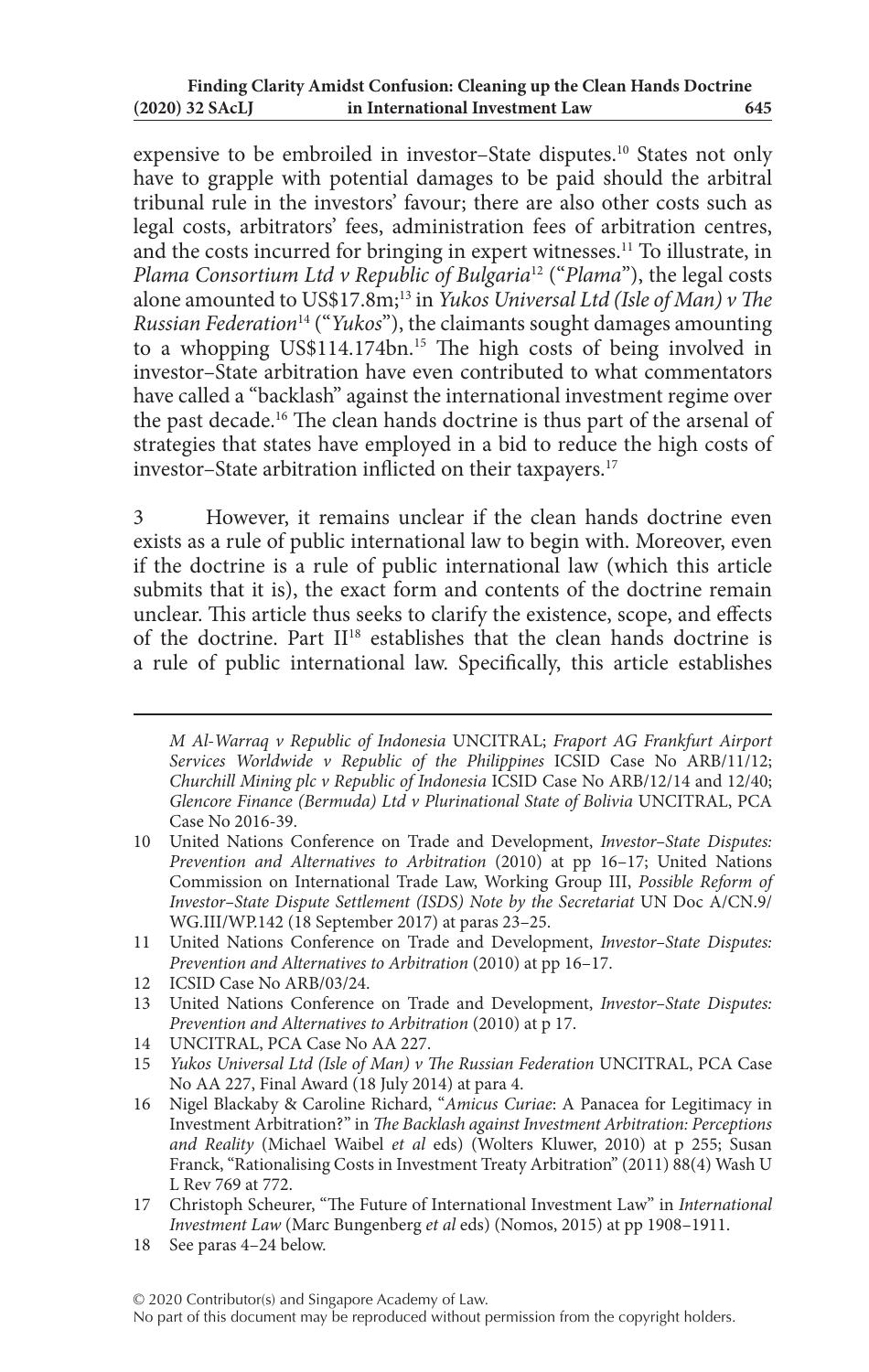that the clean hands doctrine is a general principle of law and is thus applicable to investor–State disputes where public international law is an applicable law. Part III<sup>19</sup> proposes a framework for applying the clean hands doctrine in investor-State disputes. Part IV<sup>20</sup> takes a closer look at the recent decision of *Churchill Mining plc v Republic of Indonesia*<sup>21</sup> ("*Churchill Mining*"), applying this article's proposed framework to the facts of *Churchill Mining*. Finally, this article provides a few closing remarks in Part V.<sup>22</sup>

#### **II. Clean hands doctrine as a general principle of law**

4 Lawyers from both common law and civil law jurisdictions will no doubt be familiar with equivalents of the clean hands doctrine under their respective municipal laws.23 The gist of the clean hands doctrine is simple – where a claimant is guilty of certain misconduct, the doctrine precludes the claimant from obtaining relief against the respondent. Any description of the doctrine is best kept generic at this juncture, given that there is presently no universally accepted definition of the clean hands doctrine in public international law. $^{24}$  In the context of investor-State arbitration, the doctrine, if successfully invoked by the State, would preclude a claimant investor who is guilty of misconduct from obtaining relief against the respondent state. Naturally, one would have various questions as to the precise content of the doctrine (for example, what type(s) of misconduct would allow a state to invoke the doctrine? Must the claimant and respondent owe each other obligations of a reciprocal nature for the doctrine to operate?); these questions will be addressed below.25 The more pertinent issue is that the status of the clean hands doctrine as a rule of public international law remains murky. It is uncontroversial that investor–State tribunals are able to apply rules of public international law (assuming public international law is an applicable law to the dispute).26

© 2020 Contributor(s) and Singapore Academy of Law.

<sup>19</sup> See paras 25–63 below.

<sup>20</sup> See paras 64–71 below.

<sup>21</sup> ICSID Case No ARB/12/14 and 12/40, Award (6 November 2016).

<sup>22</sup> See paras 72–74 below.

<sup>23</sup> This precise fact militates in favour of the clean hands doctrine's existence as a rule of public international law, as will be elaborated on below.

<sup>24</sup> *Delimitation of the Maritime Boundary (Guyana v Suriname)* (Award) (2007) 30 RIAA 1 at 135.

<sup>25</sup> See paras 25–63 below.

<sup>26</sup> Florian Grisel, "The Sources of Foreign Investment Law" in *The Foundations of International Investment Law: Bringing Theory into Practice* (Zachary Douglas, Joost Pauwelyn & Jorge Viñuales eds) (Oxford University Press, 2014) at p 215. See, *eg*, *Middle East Cement Shipping and Handling Co SA v Arab Republic of Egypt* ICSID Case No Arb/99/6, Award (12 April 2002) at para 167, where the tribunal referred to and applied the duty to mitigate damages as rule of public international law.

No part of this document may be reproduced without permission from the copyright holders.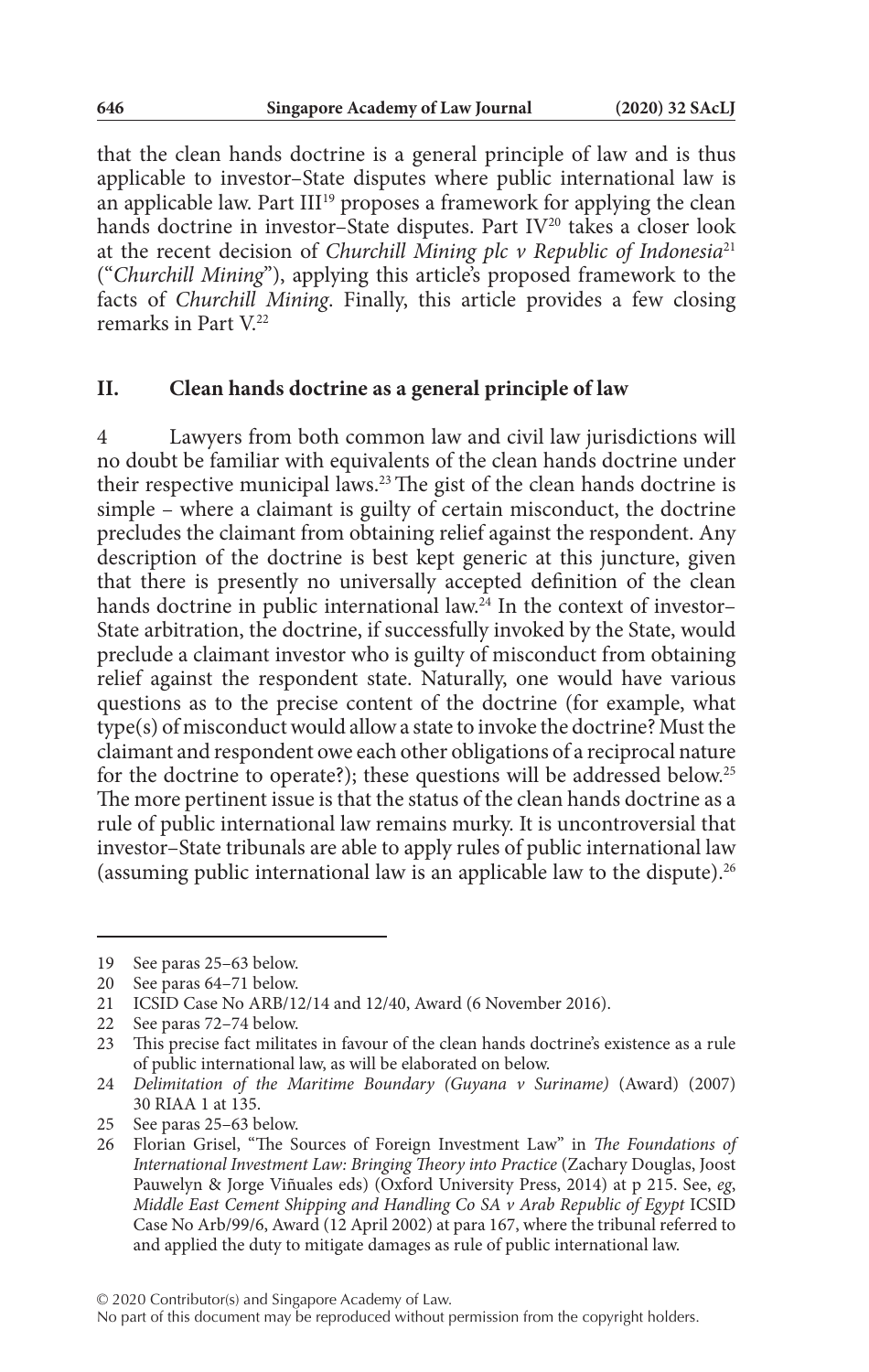But is the clean hands doctrine even a rule of public international law in the first place?

5 Under Art 38(1) of the Statute of the International Court of Justice<sup>27</sup> ("ICJ Statute"), there are three primary sources of public international law – treaties, international custom, and general principles of law. There are presently no treaties or international conventions that expressly establish the clean hands doctrine as a rule of public international law, and the doctrine has been emphatically rejected as a rule of customary international law.28 Thus, the only gateway for the doctrine to be applied would be if the doctrine were a general principle of law within the meaning of Art  $38(1)(c)$  of the ICJ Statute. This article takes the view that the doctrine is, indeed, a general principle of law.

6 It is generally accepted that a legal principle should be recognised as a general principle of law if it is found in the domestic legal orders of the world's major legal systems.29 *A priori* any conclusion that a legal principle is a general principle of law is best arrived at only after an examination of the laws of domestic legal orders. That being said, it is recognised that judicial decisions and the writings of publicists, while not primary sources of public international law, are regarded as evidence of the law under Art  $38(1)(d)$  of the ICJ Statute;<sup>30</sup> they have even been called "the most useful sources for ascertaining the existence and application of a given legal principle".<sup>31</sup> Accordingly, in order to establish that the clean hands doctrine is a general principle of law, this part will examine both (a) the existing jurisprudence of the International Court of Justice ("ICJ"); and (b) the laws of domestic legal orders. Given that the focus of this article is the clean hands doctrine in international investment law, this part will also analyse (c) the existing investor–State jurisprudence and its treatment of the clean hands doctrine. Where appropriate, existing academic literature will also be referred to and discussed.

<sup>27</sup> 33 UNTS 993 (26 June 1945; entry into force 24 October 1945).

<sup>28</sup> *Second Report on State Responsibility, by Mr James Crawford, Special Rapporteur* UN Doc A/CN.4/498 Add 1–4 (1999) at para 336; *Sixth Report on Diplomatic Protection, by Mr John Dugard, Special Rapporteur* UN Doc A/CN.4/546 (11 August 2004) at para 6.

<sup>29</sup> Cherif Bassiouni, "A Functional Approach to "General Principles of International Law" (1990) 11(3) Mich J Int'l L 788 at 809; Stefan Kadelbach & Thomas Kleinlein, "International Law – A Constitution for Mankind? An Attempt at a Re-appraisal With an Analysis of Constitutional Principles" (2007) 50 *German Yearbook of International Law* 303 at 340; Jaye Ellis, "General Principles and Comparative Law<sup>3</sup> (2011) 22(4) *European Journal of International Law* 949 at 953–956.

<sup>30</sup> James Crawford, *Brownlie's Principles of Public International Law* (Oxford University Press, 9th Ed, 2019) at p 35.

<sup>31</sup> Cherif Bassiouni, "A Functional Approach to 'General Principles of International Law'" (1990) 11(3) Mich J Int'l L 788 at 769.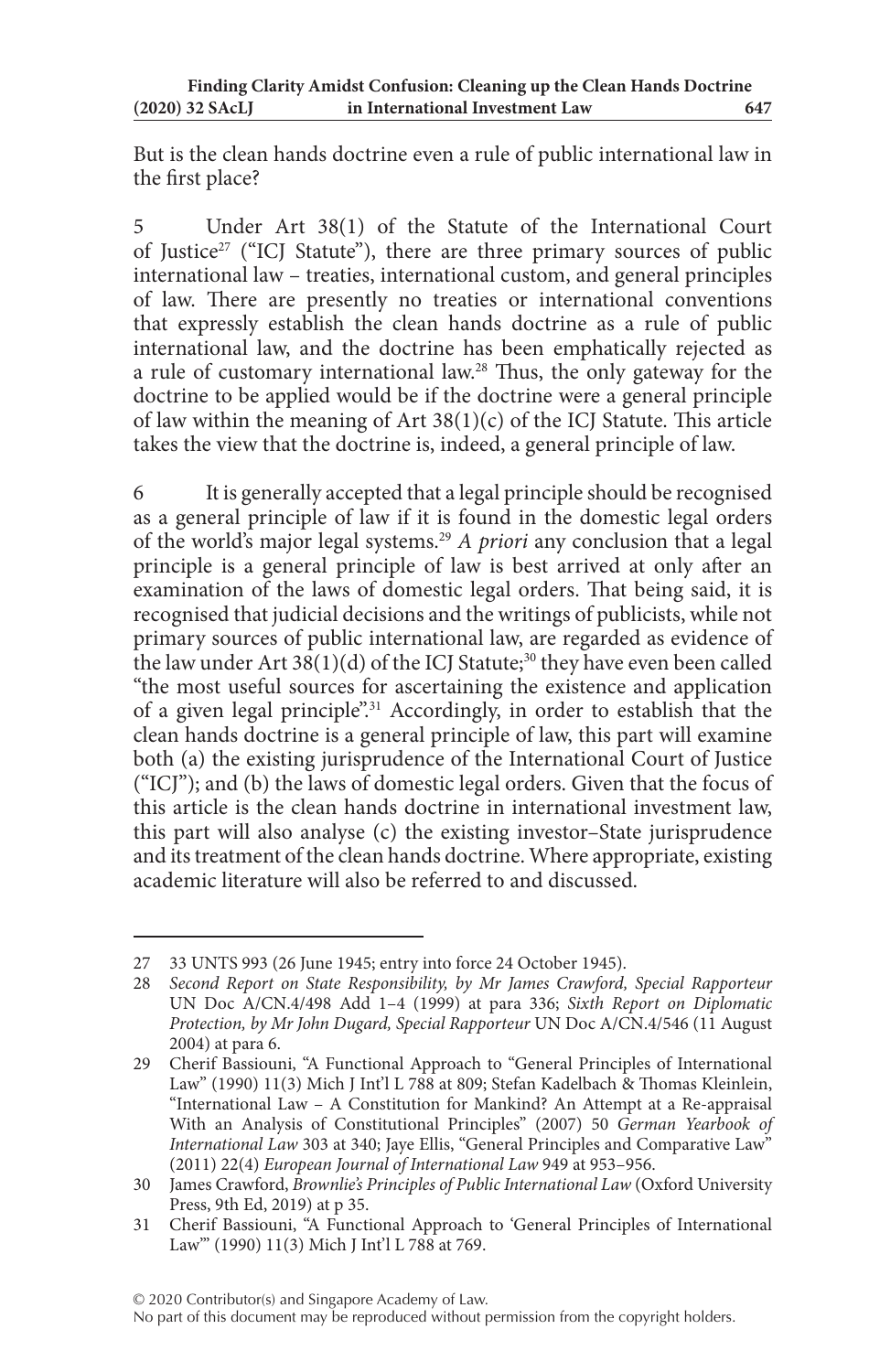### *A. Existing International Court of Justice jurisprudence*

7 The most recent pronouncement of the ICJ on the clean hands doctrine comes in the form of its judgment regarding preliminary objections in *Certain Iranian Assets (Islamic Republic of Iran v United States of America)*, 32 where the ICJ expressly declined to take a position on the doctrine.33 While this means that the ICJ has not formally rejected the doctrine as a general principle of law,<sup>34</sup> the ICJ has also evidently chosen to refrain from endorsing the doctrine despite having the opportunity to do so.35 In short, the existing ICJ jurisprudence is regrettably unhelpful in assessing whether the doctrine constitutes a general principle of law.

8 Before turning to the laws of domestic legal orders, however, it bears mentioning that proponents of the clean hands doctrine typically rely on the same select decisions of (mostly individual judges of) the Permanent Court of International Justice ("PCIJ") and the ICJ to buttress the view that the doctrine is a general principle of law. Such decisions include:

> (a) the dissenting opinion of Judge Anzilotti in *Legal Status of Eastern Greenland*; 36

> (b) the decision of the PCIJ in *The Diversion of Water from the Meuse (Netherlands v Belgium)*37 ("*Diversion of Water from the Meuse*"), which some have argued was effectively an adoption of the clean hands doctrine;<sup>38</sup>

> (c) the separate opinion of Judge Hudson in *Diversion of Water from the Meuse*, where he stated that he "who seeks equity must do equity";<sup>39</sup>

<sup>32</sup> Preliminary Objections, Judgment (2019) ICJ Rep 7.

<sup>33</sup> *Certain Iranian Assets (Islamic Republic of Iran v United States of America)* (Preliminary Objections, Judgment) (2019) ICJ Rep 7 at [122].

<sup>34</sup> Richard Kreindler, "Corruption in International Investment Arbitration: Jurisdiction and the Unclean Hands Doctrine" in *Between East and West: Essays in Honour of Ulf Franke* (Kaj Hobér, Annette Magnusson & Marie Öhrström eds) (JurisNet, 2010) at p 318; Rahim Moloo, "A Comment on the Clean Hands Doctrine in International Law" (2011) 8(1) TDM at 5.

<sup>35</sup> James Crawford, *Brownlie's Principles of Public International Law* (Oxford University Press, 9th Ed, 2019) at p 675.

<sup>36</sup> (1933) PCIJ Rep Series A/B No 53 at [308] (Dissenting opinion of Judge Anzilotti).

<sup>37</sup> *The Diversion of Water from the Meuse (Netherlands v Belgium)* (1937) PCIJ Rep Series A/B No 70.

<sup>38</sup> Clarence Jenks, *The Prospects of International Adjudication* (Stevens and Sons, 1964) at p 326; Stephen Schwebel, *Justice in International Law* (Cambridge University Press, 2011) at p 297.

<sup>39</sup> (1937) PCIJ Rep Series A/B No 70 at [323] (Individual Opinion of Judge Hudson).

No part of this document may be reproduced without permission from the copyright holders.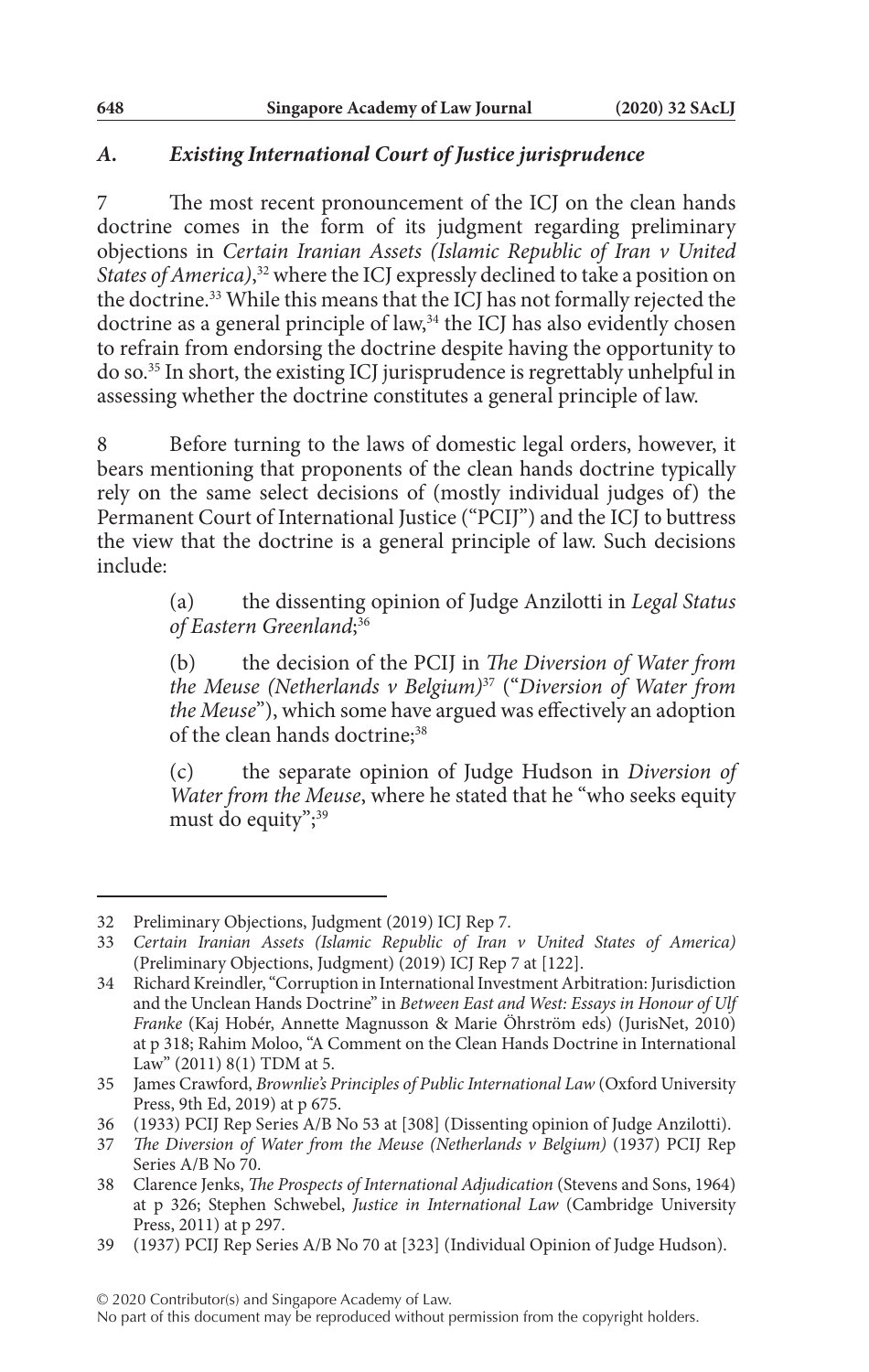(d) the dissenting opinion of Judge Anzilotti in *Diversion of Water from the Meuse*; 40

(e) the dissenting opinion of Judge Morozov in *United States Diplomatic and Consular Staff in Tehran (United States of America v Iran)*; 41

(f) the dissenting opinion of Judge Schwebel in *Military and Paramilitary Activities in and against Nicaragua (Nicaragua v United States)*; 42

(g) the dissenting opinion of Judge Weeramantry in *Legality of Use of Force (Yugoslavia v Belgium)*; 43 and

(h) the dissenting opinion of Judge *ad hoc* Van den Wyngaert in *Arrest Warrant of 11 April 2000 (Democratic Republic of the Congo v Belgium)*. 44

The aforementioned decisions (at least, as cited and relied on by proponents of the clean hands doctrine) may very well have contributed to the false impression that there are a number of variations of the doctrine under public international law.45 However, in truth, none of the aforementioned decisions can truly be relied on to support the view that the doctrine is a general principle of law.

9 First, with specific regard to the decision of the PCIJ in *Diversion of Water from the Meuse*, 46 a closer examination of the judgment reveals that the PCIJ made no express declaration of the clean hands doctrine being a rule of public international law. To rely on said decision as evidence of the doctrine as a rule of public international law is thus tenuous at best.

10 Secondly, the remaining aforementioned decisions are either dissenting opinions or separate opinions by individual judges. As the

<sup>40</sup> *The Diversion of Water from the Meuse (Netherlands v Belgium)* (1937) PCIJ Rep Series A/B No 70 at [211] (Dissenting Opinion of Judge Anzilotti).

<sup>41</sup> Judgment (1980) ICJ Rep 3 at 51–52 (Dissenting Opinion of Judge Morozov).

<sup>42</sup> Merits, Judgment (1986) ICJ Rep 14 at 336–337 and 392–393 (Dissenting Opinion of Judge Schwebel).

<sup>43</sup> Provisional Measures, Order of 2 June 1999 (1999) ICJ Rep 124 at 184–185 (Dissenting Opinion of Vice-President Weeramantry).

<sup>44</sup> Judgment (2002) ICJ Rep 3 at 159–161 (Dissenting Opinion of Judge *ad hoc* Van den Wyngaert).

<sup>45</sup> See, *eg*, Ori Pomson, "The Clean Hands Doctrine in the *Yukos* Awards: A Response to Patrick Dumberry" (2017) 18 JWIT 715, which discusses three different variations of the doctrine that can be gleaned from the existing International Court of Justice jurisprudence.

<sup>46</sup> Referenced at para 8(b) above.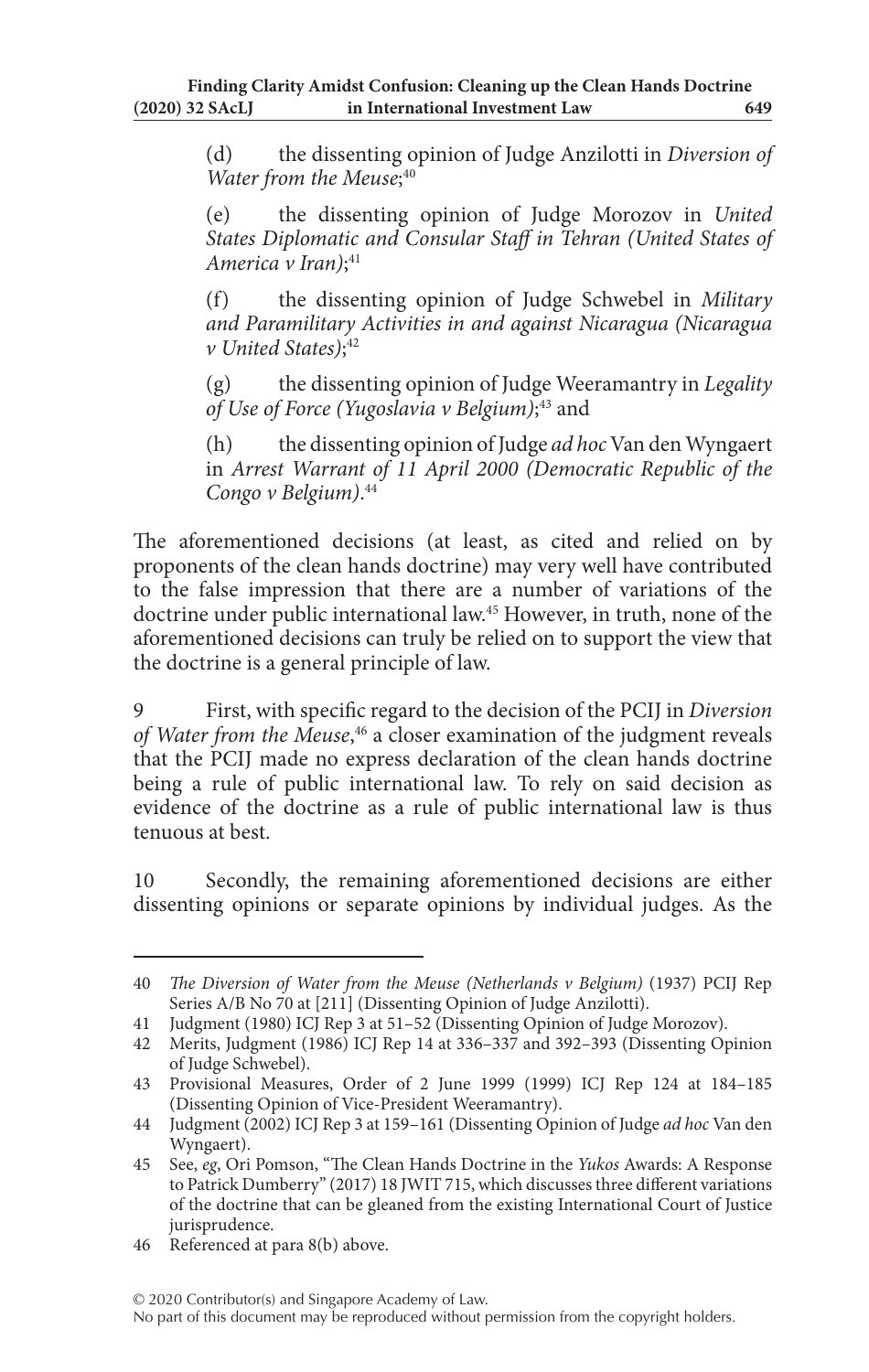nomenclature implies, dissenting opinions and separate opinions strictly represent the personal views of the individual judge, rather than the views of the ICJ and/or the PCIJ.<sup>47</sup> It is uncontroversial that little weight (if any) should be ascribed to dissenting opinions and separate opinions in terms of precedential value.48 With specific regard to the dissenting opinion of Judge Schwebel,<sup>49</sup> its precedential value is in even greater doubt, given that Judge Schwebel appears to have changed his mind in more recent times as to the status of the clean hands doctrine as a general principle of  $law<sup>50</sup>$ 

11 On that note, most of the decisions referenced above<sup>51</sup> are decades old. Rules of public international law are very much subject to change – treaties may be terminated or created, international custom may evolve based on changing state practice, and general principles of law may likewise evolve as municipal laws change. A refreshed analysis as to the doctrine's status as a rule of public international law is thus desirable, and hence the *raison d'être* for this article. It bears repeating that the only three primary sources of rules of law are clearly set out in Arts  $38(1)(a)$  to  $38(1)(c)$  of the ICJ Statute – decisions of the ICJ are simply subsidiary means for determining the existence of rules of public international law under Art 38(1)(d) of the ICJ Statute. Thus, barring a clear pronouncement by the ICJ that the clean hands doctrine is a general principle of law, simply relying on the aforementioned decisions *sensu stricto* would not suffice.

### *B. Laws of domestic legal orders*

12 Before embarking on our analysis of the laws of domestic legal orders, the methodology of this exercise warrants deeper discussion. First, it should be clarified that the search is for *broad* conceptions of the clean hands doctrine under municipal laws. This is in contrast to

<sup>47</sup> *South West Africa (Ethiopia v South Africa; Liberia v South Africa)* (Second Phase, Judgment) (1966) ICJ Rep 6 at 330 (Dissenting Opinion of Judge Jessup); Hemi Mistr, "'The Different Sets of Ideas at the Back of Our Heads': Dissent and Authority at the International Court of Justice" (2019) 32(2) *Leiden Journal of International Law* 293 at 296.

<sup>48</sup> See Marcin Kałduński, "Some Reflections on Arbitration in the *Yukos v The Russian Federation* Case" (2014) 18 *Comparative Law Review* 141 at 157.

<sup>49</sup> Referenced at para 8(f) above.

<sup>50</sup> Judge Schwebel sat on the tribunal in *Yukos Universal Ltd (Isle of Man) v The Russian Federation* UNCITRAL, PCA Case No AA 227, Final Award (18 July 2014), which unanimously held that the clean hands doctrine is not a general principle of law.

<sup>51</sup> See para 8 above.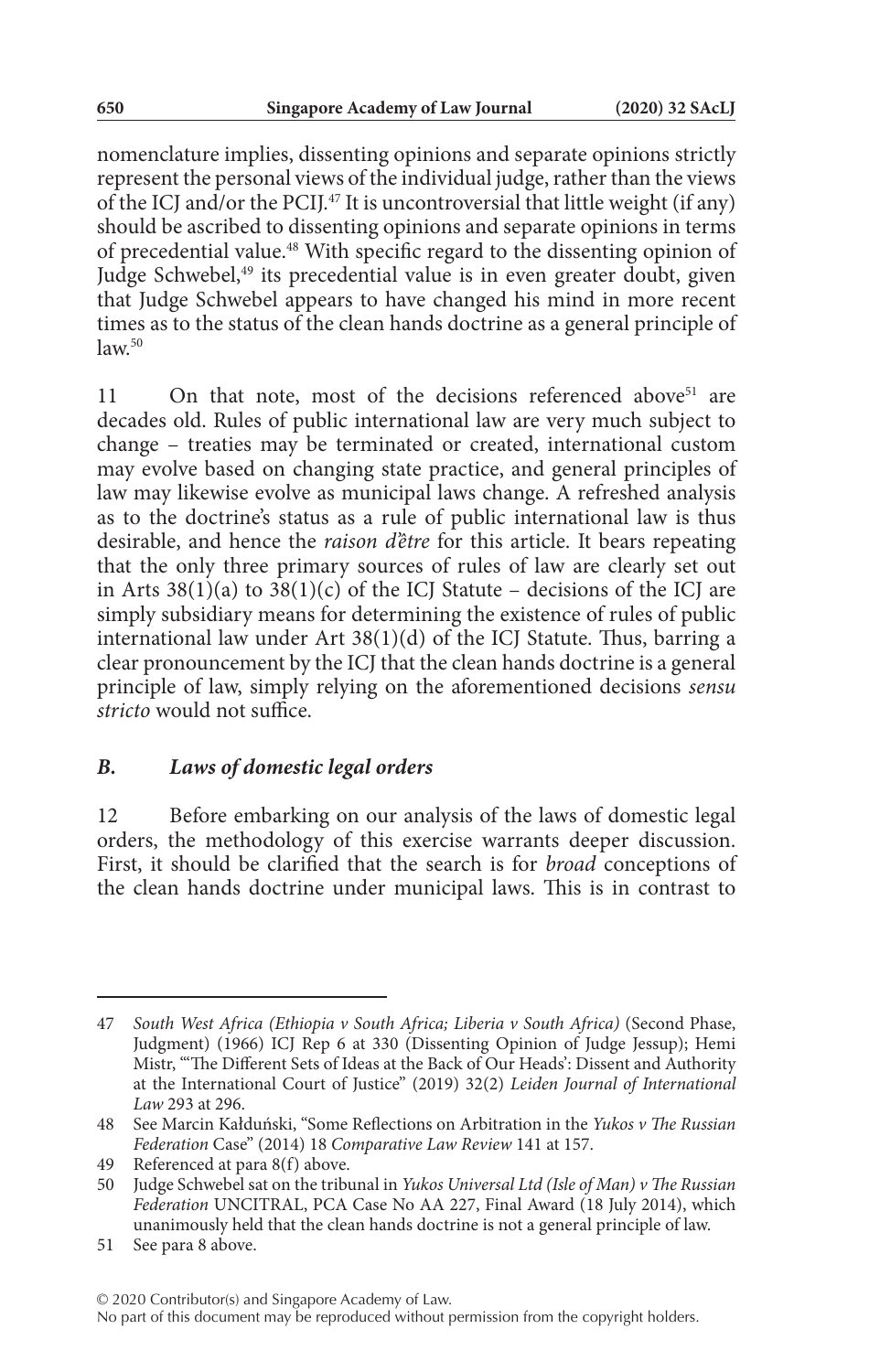searching for *narrow* iterations of the doctrine under municipal laws. To borrow the illustration of the late Bassiouni:<sup>52</sup>

> For example, a broad principle may be whether a right to life exists in the world's major legal systems. A narrow principle may be whether the taking of the life of one person by another without legal justification constitutes a crime or, even more specifically, what crime it constitutes.

It would be illogical to search for the doctrine's narrow equivalent within domestic legal orders, since municipal laws would hardly contain oddly specific rules that, for instance, disallow foreign investors from claiming against the state in investor–State where the investor has violated the laws of the host state. Instead, it is more apt to search generally for broad legal rules that preclude a claimant from obtaining relief against the respondent in a dispute resolution medium where that claimant is guilty of some form of misconduct.

13 Secondly and on a related note, it need not be the case that the exact same legal rule exists across domestic legal orders; all that is required is that the "certain principle underlying a legal rule in question is broadly recognised".53 A prime example would be the doctrine of good faith, which the ICJ has recognised as a general principle of law.54 While good faith exists in a myriad of forms in municipal systems,<sup>55</sup> this has not prevented the importation of the doctrine into public international law as a general principle of law. In that light, it should be irrelevant that the clean hands doctrine manifests in differing forms in municipal systems, so long as the crux of the doctrine is broadly recognised. This is an important point, especially since it has been, with respect, incorrectly argued elsewhere that the clean hands doctrine cannot be a general principle of law given the varied conceptions of the doctrine present in municipal systems.<sup>56</sup> In a similar vein, it has also been, with respect, incorrectly argued that only one specific conception of the doctrine present in municipal systems constitutes a general principle of law,<sup>57</sup> whilst other conceptions have not yet gained the status of general principles of law.

© 2020 Contributor(s) and Singapore Academy of Law.

<sup>52</sup> Cherif Bassiouni, "A Functional Approach to 'General Principles of International Law'" (1990) 11(3) Mich J Int'l L 788 at 812.

<sup>53</sup> Stephan Schill, "International Investment Law and Comparative Public Law – An Introduction" in *International Investment Law and Comparative Public Law* (Stephan Schill ed) (Oxford University Press, 2010) at p 30.

<sup>54</sup> *Nuclear Tests (Australia v France)* (Judgment) (1974) ICJ Report Rep 253 at 268.

<sup>55</sup> Steven Reinhold, "Good Faith in International Law" (2013) 2(1) *University College London Journal of Law and Jurisprudence* 40 at 46.

<sup>56</sup> Ori Pomson, "The Clean Hands Doctrine in the *Yukos* Awards: A Response to Patrick Dumberry" (2017) 18 JWIT 712 at 726–734.

<sup>57</sup> Lodovico Amianto, "The Role of 'Unclean Hands' Defences in International Investment Law" (2019) 6(1) *McGill Journal of Dispute Resolution* 1 at 36.

No part of this document may be reproduced without permission from the copyright holders.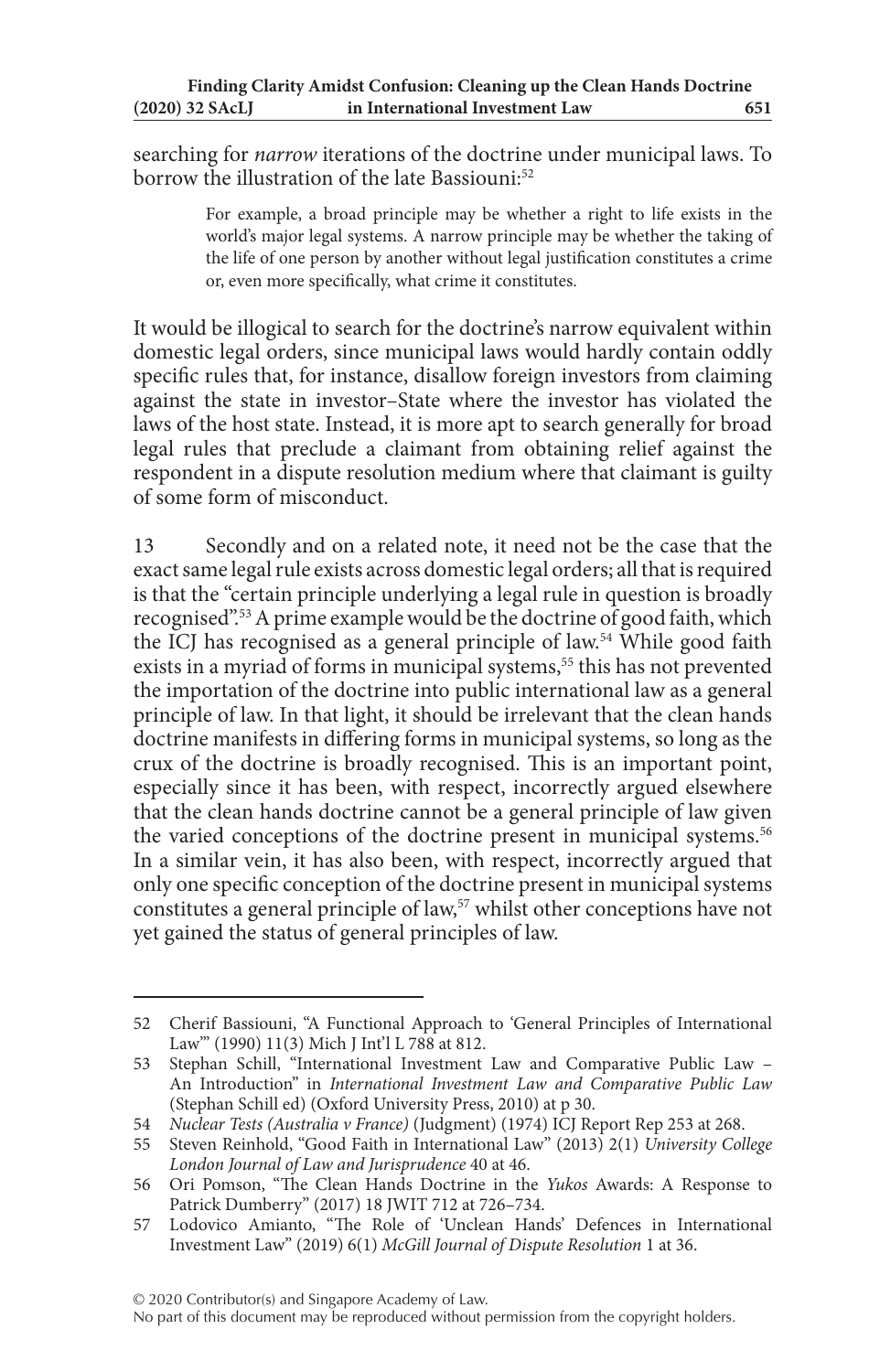14 Finally, universal acceptance of the broad legal principle in question is not required.58 It suffices that this broad legal principle is found in a significant number of representative states.<sup>59</sup> In modern practice, this would entail the acceptance or existence of the legal principle in representative legal orders of both common and civil law backgrounds,<sup>60</sup> which will now be examine.

### *(1) Common law systems*

15 The clean hands doctrine has been labelled as a "common law doctrine",<sup>61</sup> no doubt due to its prevalence across common law systems. In common law systems, one of the most prominent forms of the clean hands doctrine would be the illegality doctrine under municipal laws, also known as *ex turpi causa non oritur action* (from a dishonourable cause an action does not arise).<sup>62</sup> The clean hands doctrine is also commonly expressed as a bar to claims in equity through the maxims "[h]e who comes into equity must come with clean hands" and "he who seeks equity must do equity".63 While the illegality doctrine and the equitable maxims are conceptually distinct, they overlap significantly at their cores – "both rules are triggered by wrongdoing by one who seeks the law's assistance

<sup>58</sup> Cherif Bassiouni, "A Functional Approach to 'General Principles of International Law'" (1990) 11(3) Mich J Int'l L 788 at 779.

<sup>59</sup> Stefan Kadelbach & Thomas Kleinlein, "International Law – A Constitution for Mankind? An Attempt at a Re-appraisal with an Analysis of Constitutional Principles" (2007) 50 *German Yearbook of International Law* 303 at 340; Jaye Ellis, "General Principles and Comparative Law" (2011) 22(4) *European Journal of International Law* 949 at 953–956.

<sup>60</sup> Fabián Raimondo, *General Principles of Law in the Decisions of International Criminal Courts and Tribunals* (Brill, 2008) at pp 50–57; Jaye Ellis, "General Principles and Comparative Law" (2011) 22(4) *European Journal of International Law* 949 at 957.

<sup>61</sup> *Churchill Mining plc v Republic of Indonesia* ICSID Case No ARB/12/14 and 12/40, Award (6 November 2016) at para 493.

<sup>62</sup> Richard Kreindler, "Corruption in International Investment Arbitration: Jurisdiction and the Unclean Hands Doctrine" in *Between East and West: Essays in Honour of Ulf Franke* (Kaj Hobér, Annette Magnusson & Marie Öhrström eds) (JurisNet, 2010) at p 319; Kevin Lim, "Uploading Corrupt Investors' Claims against Complicit or Compliant Host States" in *Yearbook on International Investment Law and Policy 2011–2012* (Karl Sauvant ed) (Oxford University Press, 2012) at p 607; Aloysius Llamzon & Anthony Sinclair, "Investor Wrongdoing in Investment Arbitration: Standards Governing Issues of Corruption, Fraud, Misrepresentation and Other Investor Misconduct" in *Legitimacy: Myths, Realities, Challenges* (Albert van den Berg gen ed) (Wolters Kluwer, 2015) at pp 507–508; Kathrin Betz, *Proving Bribery, Fraud and Money Laundering in International Arbitration* (Cambridge University Press, 2017) at p 295.

<sup>63</sup> Aloysius Llamzon & Anthony Sinclair, "Investor Wrongdoing in Investment Arbitration: Standards Governing Issues of Corruption, Fraud, Misrepresentation and Other Investor Misconduct" in *Legitimacy: Myths, Realities, Challenges* (Albert van den Berg gen ed) (Wolters Kluwer, 2015) at pp 507–508.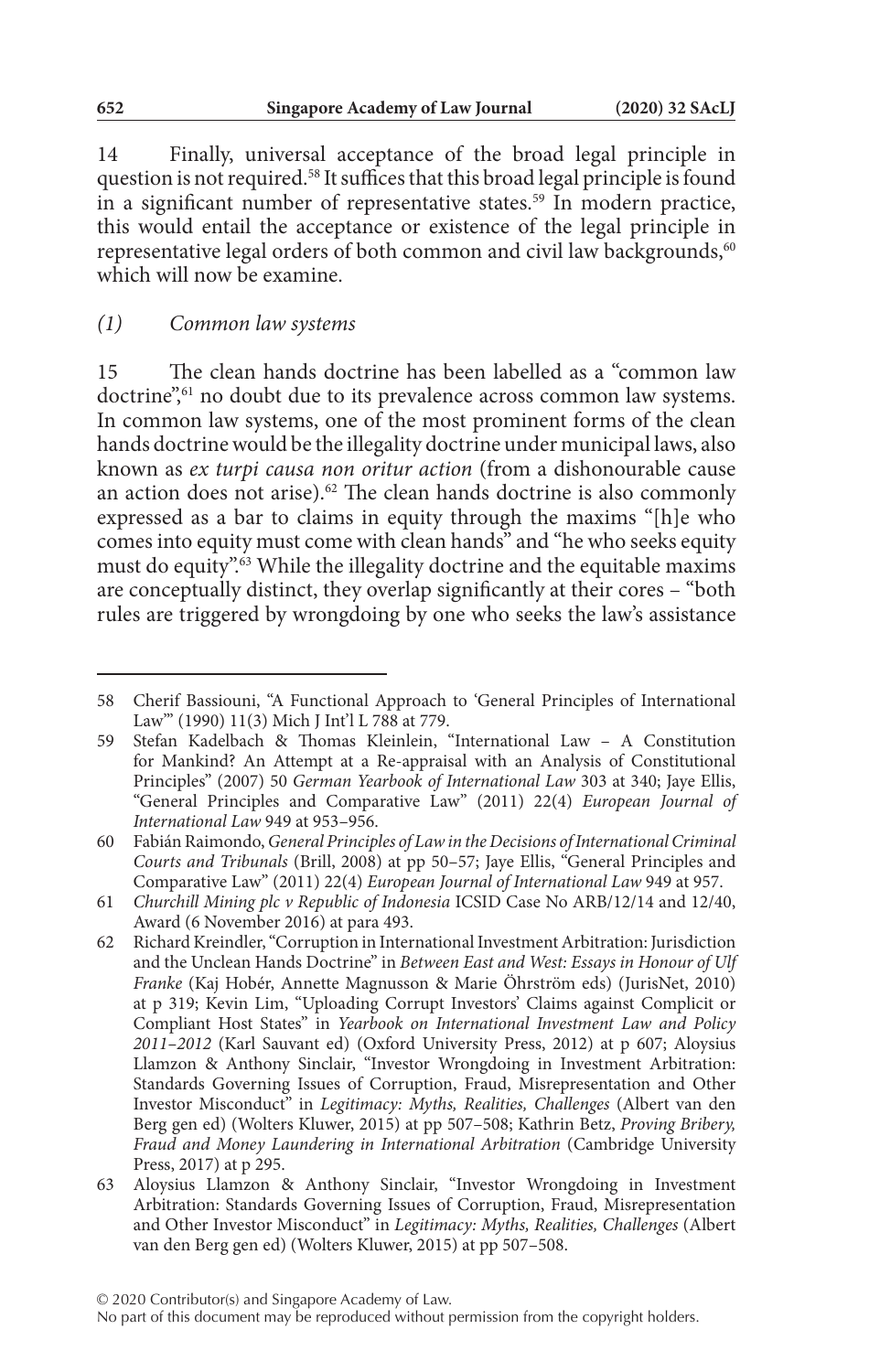and … both rules require that the wrongdoing be sufficiently related to the proceedings".64 In that sense, both the illegality doctrine and the equitable maxims are evidence of the existence of the clean hands doctrine in the municipal laws of common law systems.

16 Major common law systems that recognise the doctrine under their respective municipal laws include Australia,<sup>65</sup> Canada (save for Quebec, which remains the only civil law province in Canada),<sup>66</sup> Ireland, $67$  Seychelles (in so far as the English common law governs procedural law),<sup>68</sup> the UK,<sup>69</sup> the US (save for Louisiana, the only civil law jurisdiction in the US),<sup>70</sup> and New Zealand.<sup>71</sup> Closer to home, the clean hands doctrine is also recognised under Singapore municipal law, where any plaintiff seeking equitable relief must come before the court with clean hands lest he be denied relief.<sup>72</sup> Suffice to say that in so far as common law systems are concerned, the clean hands doctrine certainly finds acceptance in a representative number of domestic legal orders.

## *(2) Civil law systems*

17 While civil law jurisdictions do not adopt equity as a body of law, "a kindred idea can be found in the recognition of wrongdoing for an abuse of right".73 This is unsurprising, given that the doctrine's origins lie in Roman law principles, $74$  which greatly influenced the development of modern civil law systems. In civil law systems, the doctrine finds expression in the form of the maxim *nemo auditur propriam turpitudinem* 

<sup>64</sup> James Goudkamp, "The Law of Illegality: Identifying the Issues" in *Illegality after Patel v Mirza* (Sarah Green & Alan Bogg eds) (Hart Publishing, 2018) at p 57.

<sup>65</sup> See *Interstate Parcel Express Co Pty Ltd v Time-Life International (Nederlands) BV* (1977) 138 CLR 534.

<sup>66</sup> See *City of Toronto v Polai* [1970] 1 OR 483; *Canson Enterprises Ltd v Boughton & Co* [1991] 3 SCR 534.

<sup>67</sup> See *Quinn v Irish Bank Resolution Corp Ltd* [2015] IESC 29 at [6.1].

<sup>68</sup> *Searles v Pothin* [2017] SCCA 14 at [35].

<sup>69</sup> See *Patel v Mirza* [2017] AC 467. The full impact of this case on the remaining Anglo-American legal systems remains to be seen.

<sup>70</sup> See *Talbot v Jansen* (1795) 3 US 133. See also T Leigh Anenson, *Judging Equity: The Fusion of Unclean Hands in US Law* (Cambridge University Press, 2019) at pp 24–26.

<sup>71</sup> See *Intercity Group (NZ) Ltd v Nakedbus NZ Ltd* [2014] 3 NZLR 177. 72 See *JTrust Asia Pte Ltd v Group Lease Holdings Pte Ltd* [2018] 2 SLR 159 at [84].

<sup>73</sup> T Leigh Anenson, *Judging Equity: The Fusion of Unclean Hands in U.S. Law*

<sup>(</sup>Cambridge University Press, 2019) at p 23. 74 Aloysius Llamzon, "Case Comment: *Yukos Universal Limited (Isle of Man) v The Russian Federation*" (2015) 30(2) *ICSID Review* 315 at 316. See *Inceysa Vallisoletana SL v Republic of El Salvador* ICSID Case No ARB/03/26, Award (2 August 2006) at para 240; T Leigh Anenson, *Judging Equity: The Fusion of Unclean Hands in US Law* (Cambridge University Press, 2019) at p 23.

No part of this document may be reproduced without permission from the copyright holders.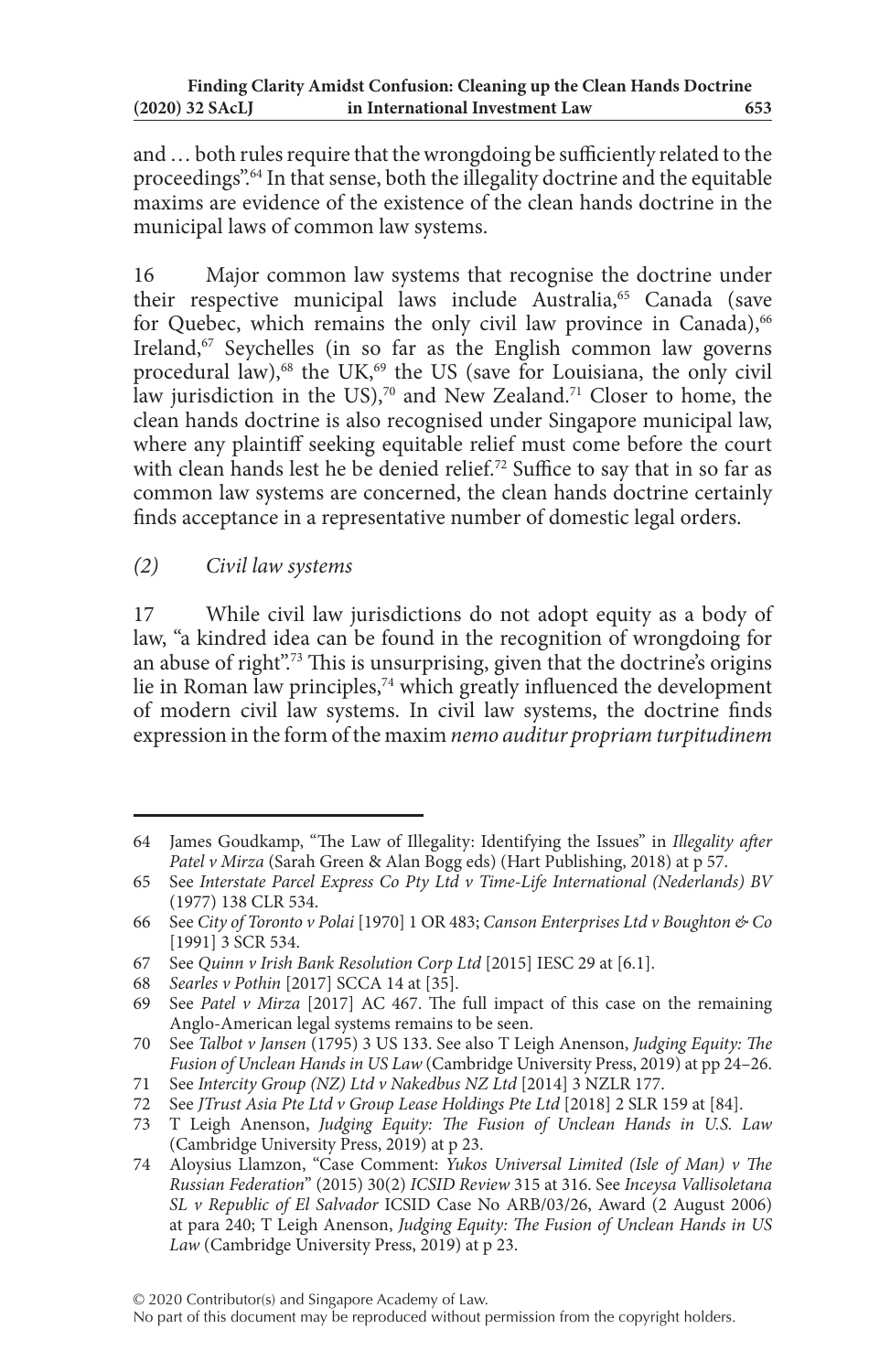*allegans* (no one can be heard to invoke his own turpitude),<sup>75</sup> alongside analogous concepts as codified in the respective civil codes.

18 For instance, in Louisiana, it has been expressly declared that Art 2033 of the Louisiana Civil Code<sup>76</sup> represents the "clean hands doctrine" or the "doctrine of unclean hands" in so far that a litigant is prevented "from maintaining an action if he must rely even partially, on his own illicit or immoral act to establish a cause of action".77 Similar provisions can be found in the civil codes of major civil law jurisdictions such as Austria,<sup>78</sup> the Czech Republic,<sup>79</sup> France,<sup>80</sup> Germany,<sup>81</sup> Italy,<sup>82</sup> Quebec,<sup>83</sup> Slovakia<sup>84</sup> and Switzerland,<sup>85</sup> just to name a few. In any case, it should be noted that a number of scholars have also concluded that the clean hands doctrine, as a broad principle, is recognised across not only common law systems but civil law systems as well.<sup>86</sup>

79 Czech Civil Code (2012) § 6(2).

84 Slovak Civil Code (1964) § 40(a).

<sup>75</sup> Richard Kreindler, "Corruption in International Investment Arbitration: Jurisdiction and the Unclean Hands Doctrine" in *Between East and West: Essays in Honour of Ulf Franke* (Kaj Hobér, Annette Magnusson & Marie Öhrström eds) (JurisNet, 2010) at p 319; Kevin Lim, "Uploading Corrupt Investors' Claims against Complicit or Compliant Host States" in *Yearbook on International Investment Law and Policy 2011–2012* (Karl Sauvant ed) (Oxford University Press, 2012) at p 607; *Yakovlev v Secretary-General* (2014) UNDT/2014/040 (14 April 2014) at [28].

<sup>76</sup> Title IV, ch 11.

<sup>77</sup> *Jan L Domingues Guilbeau v A Ray Domingues* 149 So 3d 825 at [829]–[830] (Louisiana Court of Appeal, 3rd Cir, 2014).

<sup>78</sup> Austrian Civil Code (1811) § 1174(1) (albeit only in relation to the provisions on service contracts, as opposed to contracts involving goods).

<sup>80</sup> French Civil Code (1804) Art 1302-3. See Birke Häcker, "The Impact of Illegality and Immorality on Contract and Restitution from a Civilian Angle" in *Illegality after Patel v Mirza* (Sarah Green & Alan Bogg eds) (Hart Publishing, 2018) at p 358.

<sup>81</sup> German Civil Code (1896) § 817.

<sup>82</sup> Italian Civil Code (1942) Art 2035, which albeit addresses immorality rather than illegality, has been recognised by majority of scholars as encompassing *nemo auditur propriam turpitudinem allegans* and *in pari causa turpitudinis cessat repetitio*. See Francesco Paolo Patti, "The Denial of Restitution under Italian Law: A Perspective on *Patel v Mirza*" (2018) 26(2) *European Review of Private Law* 255 at 255.

<sup>83</sup> The prevailing view is that the doctrine of *nemo auditur propriam turpitudinem allegans* in relation to the restitution of benefits has been impliedly repealed since the advent of Art 1699 of the *Commission de la construction du Québec*. However, the doctrine appears to be alive and well in cases that do not involve the restitution of benefits. See *Bertout c Saffran*, 2019 QCCS 4367, where the doctrine was applied to render Saffran's counter claim inadmissible.

<sup>85</sup> Swiss Code of Obligations (1911) Art 66.

<sup>86</sup> Richard Kreindler, "Corruption in International Investment Arbitration: Jurisdiction and the Unclean Hands Doctrine" in *Between East and West: Essays in Honour of Ulf Franke* (Kaj Hobér, Annette Magnusson & Marie Öhrström eds) (JurisNet, 2010) at p 317; Patrick Dumberry & Gabrielle Dumas-Aubin, "How to Impose Human Rights Obligations on Corporations under Investment Treaties? Pragmatic Guidelines for the Amendment of BITS" in *Yearbook on International (cont'd on the next page)*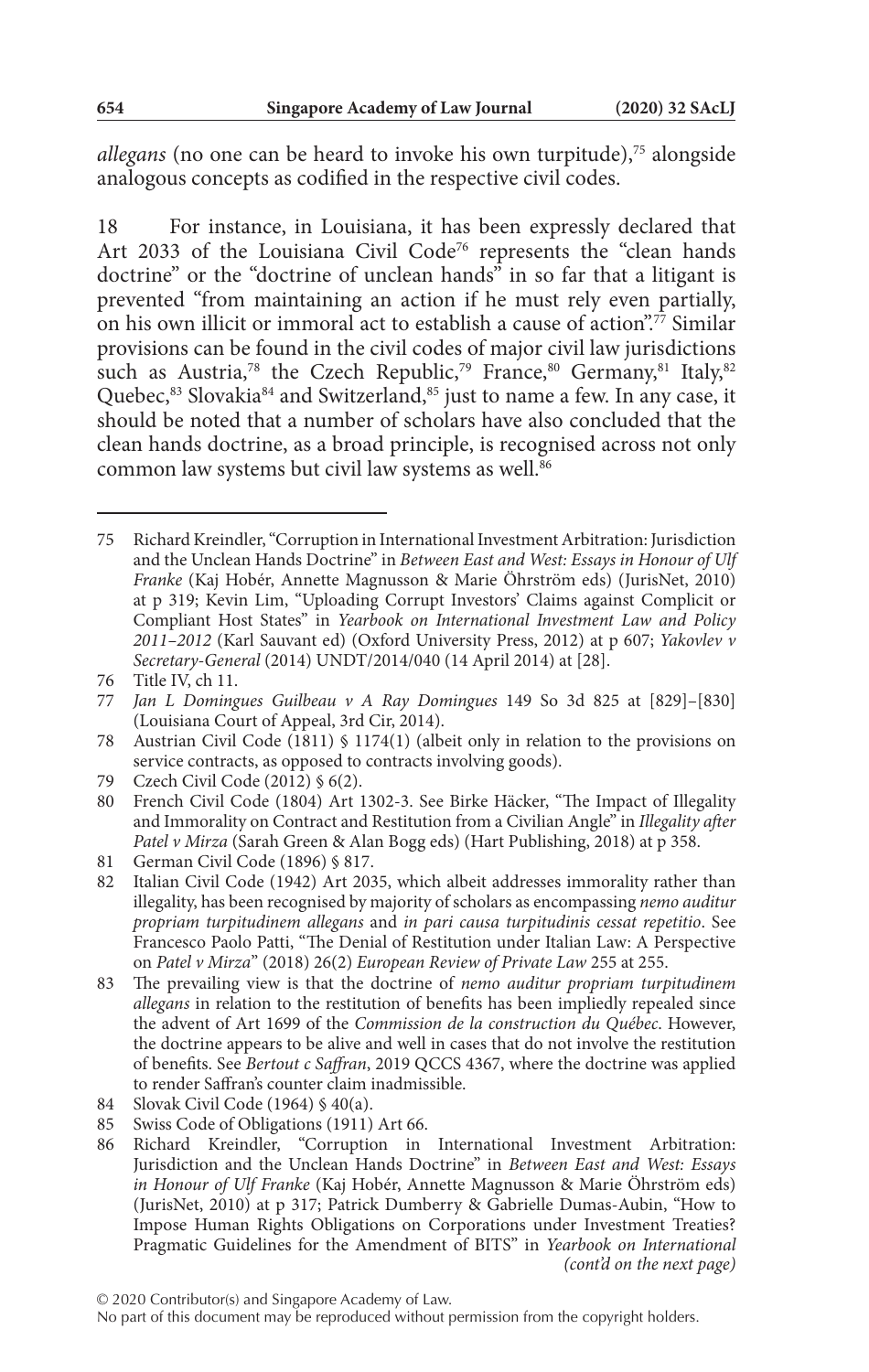19 The inexorable conclusion of the foregoing analysis is that the clean hands doctrine should be recognised as a general principle of law. Nonetheless, for completeness of analysis, this article shall also discuss the treatment of the clean hands doctrine at the hands of international investment tribunals.

# *C. Existing investor–State jurisprudence*

20 The clean hands doctrine has been "approached differently by international [investment] tribunals";<sup>87</sup> some investor-State tribunals have declined to recognise and/or apply the doctrine as a general principle of law, while others have done the contrary. Such a dichotomy, however, is misleading. The crux of analysis should not be on whether a tribunal recognised the doctrine as a general principle of law. Rather, the focus should be on the methodology and reasoning that the tribunal adopted in reaching its conclusion *vis-à-vis* the doctrine as a general principle of law. Unfortunately, in the words of Schill:<sup>88</sup>

> … tribunals often do not explain the methodology they apply in extracting general principles, and often proclaim the existence of a general principle rather than providing structured comparative law analysis …

As will be seen, the lack of structured comparative law analysis by investor–State tribunals has rendered much of the existing investor–State jurisprudence unhelpful for present purposes.

21 Virtually all instances of investor–State tribunals rejecting the clean hands doctrine as a general principle of law can be attributed to, with respect, an incomplete or flawed analysis.<sup>89</sup> A prime example would

*Investment Law and Policy 2011–2012* (Karl Sauvant ed) (Oxford University Press, 2012) at p 591; Kevin Lim, "Uploading Corrupt Investors' Claims against Complicit or Compliant Host States" in *Yearbook on International Investment Law and Policy 2011–2012* (Karl Sauvant ed) (Oxford University Press, 2012) at p 607; Andrea Bjorklund & Lukas Vanhonnaeker, "Yukos: The Clean Hands Doctrine Revisited" (2015) 9(2) *Diritti Umani e Diritto Internazionale* 365 at 370; Aloysius Llamzon, "Case Comment: *Yukos Universal Limited (Isle of Man) v The Russian Federation*" (2015) 30(2) *ICSID Review* 315 at 316; Aloysius Llamzon & Anthony Sinclair, "Investor Wrongdoing in Investment Arbitration: Standards Governing Issues of Corruption, Fraud, Misrepresentation and Other Investor Misconduct" in *Legitimacy: Myths, Realities, Challenges* (Albert van den Berg gen ed) (Wolters Kluwer, 2015) at p 511.

<sup>87</sup> *Churchill Mining plc v Republic of Indonesia* ICSID Case No ARB/12/14 and 12/40, Award (6 November 2016) at para 493.

<sup>88</sup> Stephan Schill, "International Investment Law and Comparative Public Law – An Introduction" in *International Investment Law and Comparative Public Law* (Stephan Schill ed) (Oxford University Press, 2010) at p 28.

<sup>89</sup> In all fairness to the aforementioned investor–State tribunals, much of the analysis on the clean hands doctrine would have been guided by the authorities and arguments *(cont'd on the next page)*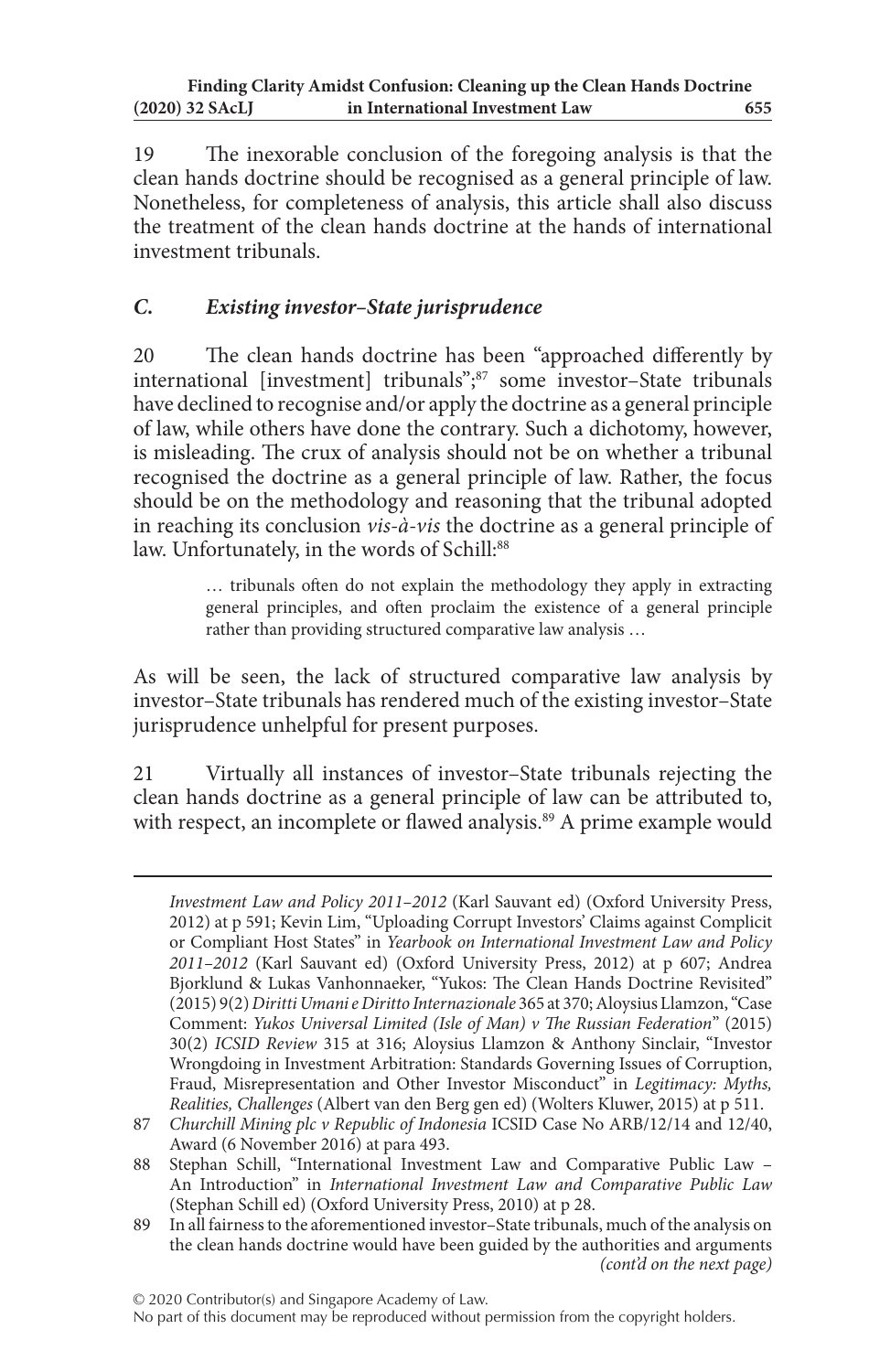be the decision of the *Yukos* tribunal, whose emphatic rejection of the clean hands doctrine as a general principle of law has been the subject of much academic discussion.90 In rejecting the clean hands doctrine as a general principle of law,<sup>91</sup> the *Yukos* tribunal made no reference to the laws of domestic legal orders;<sup>92</sup> it simply reached its conclusion "on the basis of the cases cited by the parties".<sup>93</sup> If those cases had themselves analysed whether the clean hands doctrine is found in the domestic legal orders of a significant number of representative states,<sup>94</sup> this would not have been an issue. However, that was not the case. Ironically, the *Yukos* tribunal itself cited an earlier tribunal decision which had expressly stated that general principles of law are "rules of law on which the legal systems of the states are based".95 The failure of the *Yukos* tribunal to conduct an analysis of the laws of domestic legal orders renders its conclusion extremely unconvincing.<sup>96</sup>

22 A similar example can be found in the decision of the *South American Silver Ltd v Bolivia*97 tribunal, which held that Bolivia had failed to show that "that the clean hands doctrine is part of international public policy or constitutes a principle of international law".<sup>98</sup> A close analysis of Bolivia's arguments relating to the doctrine reveals that Bolivia relied heavily on previous investor–State tribunal decisions, none of which had comprehensively analysed the laws of domestic legal orders with the view of proving that the doctrine is a general principle of law.99 Had tribunals such as the *Yukos* and *South American Silver Ltd v Bolivia* tribunals

made (or rather, not made) by the counsels of the respective parties involved in the proceedings.

<sup>90</sup> See, *eg*, Aloysius Llamzon, "Case Comment: *Yukos Universal Limited (Isle of Man) v The Russian Federation*" (2015) 30(2) *ICSID Review* 315; Patrick Dumberry, "State of Confusion: The Doctrine of 'Clean Hands' in Investment Arbitration after the *Yukos* Award" (2016) 17 JWIT 229; Ori Pomson, "The Clean Hands Doctrine in the *Yukos* Awards: A Response to Patrick Dumberry" (2017) 18 JWIT 712.

<sup>91</sup> *Yukos Universal Ltd (Isle of Man) v The Russian Federation*, UNCITRAL, PCA Case No AA 227, Final Award (18 July 2014) at para 1363.

<sup>92</sup> *Yukos Universal Ltd (Isle of Man) v The Russian Federation*, UNCITRAL, PCA Case No AA 227, Final Award (18 July 2014) at paras 1360–1363.

<sup>93</sup> *Yukos Universal Ltd (Isle of Man) v The Russian Federation*, UNCITRAL, PCA Case No AA 227, Final Award (18 July 2014) at paras 1358–1359.

<sup>94</sup> Campbell McLachlan, "Investment Treaties and General International Law" (2008) 57(2) ICLQ 361 at 391–392.

<sup>95</sup> *Inceysa Vallisoletana SL v Republic of El Salvador* ICSID Case No ARB/03/26, Award (2 August 2006) at para 227.

<sup>96</sup> Patrick Dumberry, "State of Confusion: The Doctrine of 'Clean Hands' in Investment Arbitration after the *Yukos* Award" (2016) 17 JWIT 229 at 248.

<sup>97</sup> UNCITRAL, PCA Case No 2013-15.

<sup>98</sup> *South American Silver Ltd v Bolivia*, UNCITRAL, PCA Case No 2013-15, Award (22 November 2018) at para 453.

<sup>99</sup> See *South American Silver Ltd v Bolivia*, UNCITRAL, PCA Case No 2013-15, Award (22 November 2018) at paras 348–360.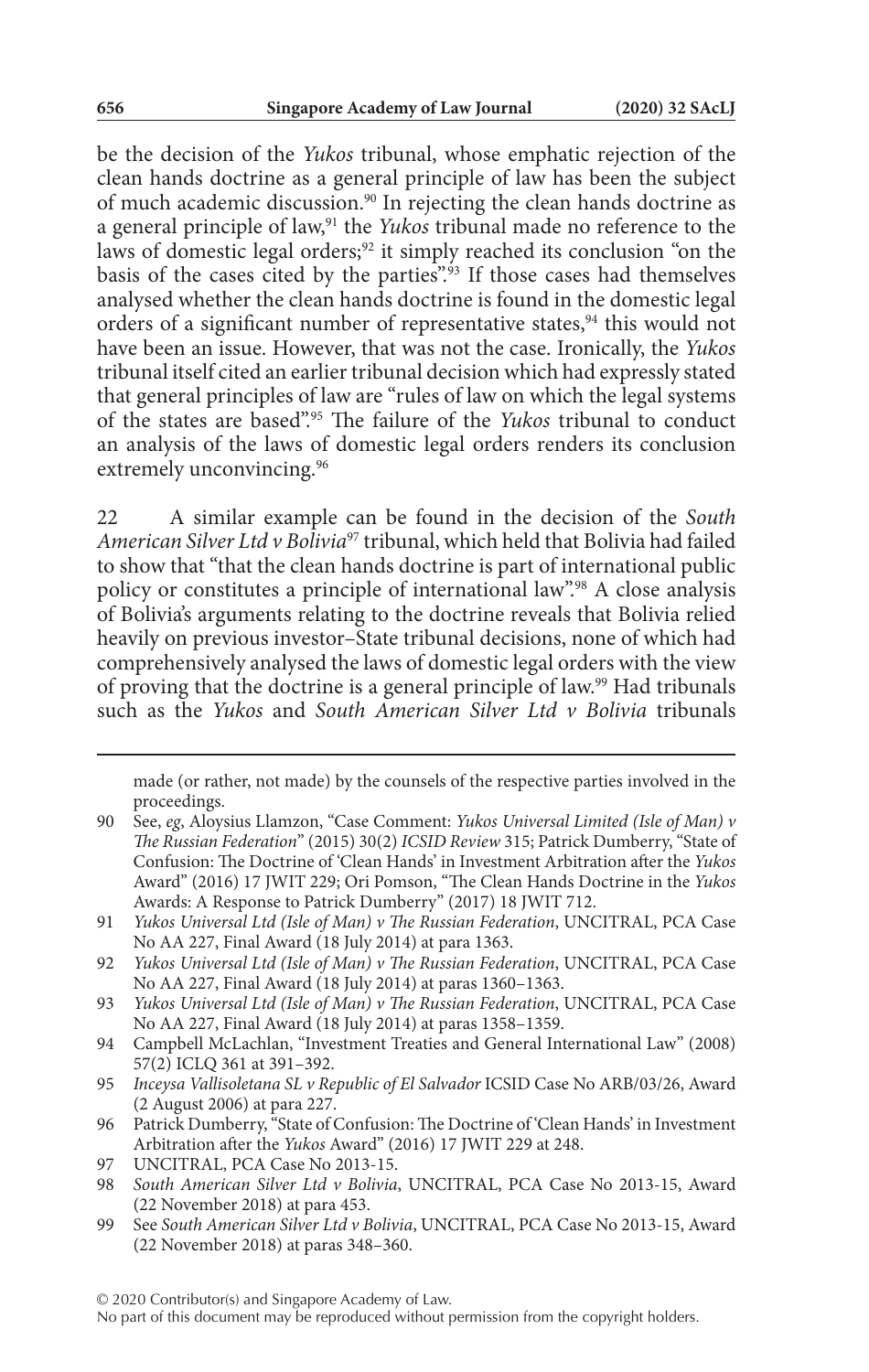conducted a comparative analysis (or had the tribunals been provided with such analysis by counsel) similar to the analysis conducted above,<sup>100</sup> the tribunals would likely have concluded that the clean hands doctrine is a general principle of law.

23 On the other hand, there have also been investor–State tribunals appearing to have recognised and applied the clean hands doctrine. However, on closer scrutiny, one would find that the decisions of such investor–State tribunals do not truly support the argument that the doctrine is a general principle of law: the *Churchill Mining* tribunal simply stated that the doctrine has "found expression at the international level", but provided no further elaboration;<sup>101</sup> the *Niko Resources (Bangladesh) Ltd v Bangladesh Petroleum Exploration & Production Co Ltd*102 ("*Niko*") tribunal expressly recognised the clean hands doctrine as a general principle of law,<sup>103</sup> but failed to provide a convincing explanation as to why the doctrine constitutes a general principle of law; the *Hesham Talaat M Al-Warraq v Republic of Indonesia*104 ("*Al-Warraq*") tribunal apparently applied the doctrine, but it did so without properly analysing the doctrine's status as a general principle of law.105 Notably, several investor–State tribunals have expressly referred to and applied the maxim *nemo auditur propriam turpitudinem allegans* as a rule of public international law in reaching their respective decisions.<sup>106</sup> As earlier mentioned,<sup>107</sup> the maxim is an analogous concept to the clean hands doctrine. By referring to and applying the maxim, the tribunals were effectively applying the clean hands doctrine, albeit under a different label.<sup>108</sup> However, these decisions are similarly problematic as that they did not justify the maxim's (or the clean hands doctrine's) apparent status as a rule of public international law or general principle of law.

<sup>100</sup> See paras 12–19 above.

<sup>101</sup> *Churchill Mining plc v Republic of Indonesia* ICSID Case No ARB/12/14 and 12/40, Award (6 November 2016) at para 493.

<sup>102</sup> ICSID Case No ARB/10/11 and 10/18, Decision on Jurisdiction (19 August 2013).

<sup>103</sup> *Niko Resources (Bangladesh) Ltd v Bangladesh Petroleum Exploration & Production Co Ltd* ICSID Case No ARB/10/11 and 10/18, Decision on Jurisdiction (19 August 2013) at paras 476–485; Patrick Dumberry, "State of Confusion: The Doctrine of 'Clean Hands' in Investment Arbitration after the *Yukos* Award" (2016) 17 JWIT 229 at 255.

<sup>104</sup> UNCITRAL, Final Award (15 December 2014).

<sup>105</sup> *Hesham Talaat M Al-Warraq v Republic of Indonesia*, UNCITRAL, Final Award (15 December 2014) at para 646.

<sup>106</sup> See *Inceysa Vallisoletana SL v Republic of El Salvador* ICSID Case No ARB/03/26, Award (2 August 2006); *Plama Consortium Ltd v Republic of Bulgaria* ICSID Case No ARB/03/24, Award (27 August 2008); *Rumeli Telekom AS v Republic of Kazakhstan* ICSID Case No ARB/05/16, Award (29 July 2008) at paras 310–323.

<sup>107</sup> See para 17 above.

<sup>108</sup> Patrick Dumberry, "State of Confusion: The Doctrine of 'Clean Hands' in Investment Arbitration after the *Yukos* Award" (2016) 17 JWIT 229 at 252–253.

No part of this document may be reproduced without permission from the copyright holders.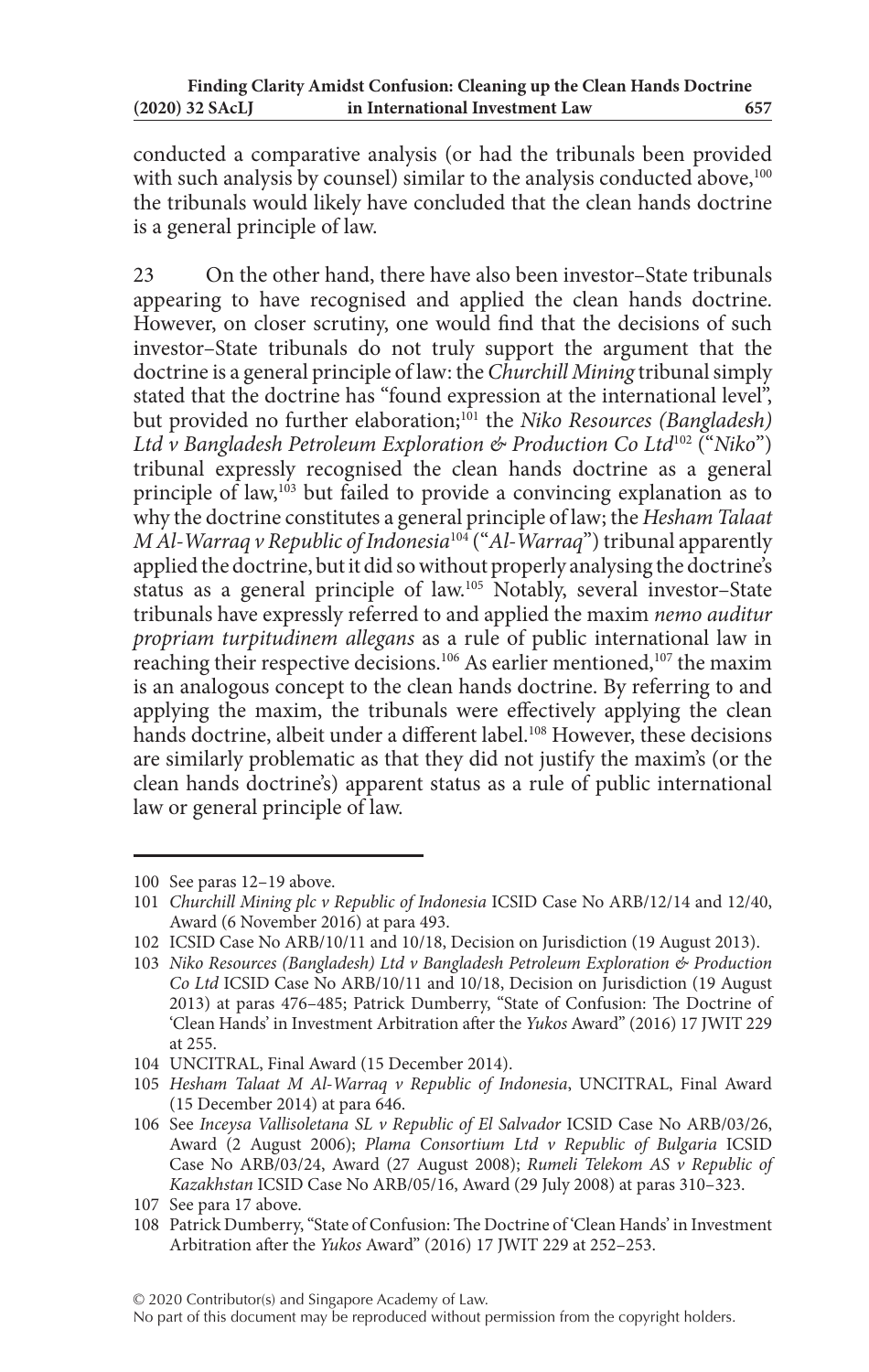24 Consequently, much like the existing ICJ jurisprudence, the existing investor–State jurisprudence is generally unhelpful in determining whether the clean hands doctrine is a general principle of law. What is pertinent, however, is that the conclusion arrived at following the comparative analysis above<sup>109</sup> (in other words, that the doctrine is a general principle of law) remains unchallenged by the existing case authorities. Accordingly, it can be said with certainty that the clean hands doctrine is, indeed, a general principle of law.

### **III. Proposed framework**

25 While this article has established that the clean hands doctrine is a general principle of law, the precise content of the doctrine remains "ill defined".110 This part seeks to provide a framework as to how the doctrine should apply in international investment law. While much of the existing investor–State jurisprudence proved unhelpful in establishing the doctrine as a general principle of law above,<sup>111</sup> the jurisprudence remains useful in informing us as to the content of the doctrine. This is especially so in relation to decisions of investor–State tribunals that have already applied (whether expressly or implicitly) the doctrine in reaching their decisions.112 With that, this part shall address the following questions regarding the content of the doctrine:

> (a) What is the doctrine's relation with "in accordance with the law" clauses in bilateral investment treaties ("BITs")?

> (b) What types of investor misconduct would allow a state to invoke the doctrine?

> (c) Can investor misconduct after the initial investment is made allow a state to invoke the doctrine?

> (d) What is the precise legal effect of a successful invocation of the doctrine?

> (e) At which stage of arbitral proceedings should the doctrine feature?

<sup>109</sup> See paras 12–19 above.

<sup>110</sup> *Niko Resources (Bangladesh) Ltd v Bangladesh Petroleum Exploration & Production Co Ltd* ICSID Case No ARB/10/11 and 10/18, Decision on Jurisdiction (19 August 2013) at para 477.

<sup>111</sup> See paras 4–24 above.

<sup>112</sup> As earlier argued at para 24 above, a number of investor–State tribunals have effectively applied the clean hands doctrine, albeit without expressly referring to it as "the clean hands doctrine".

No part of this document may be reproduced without permission from the copyright holders.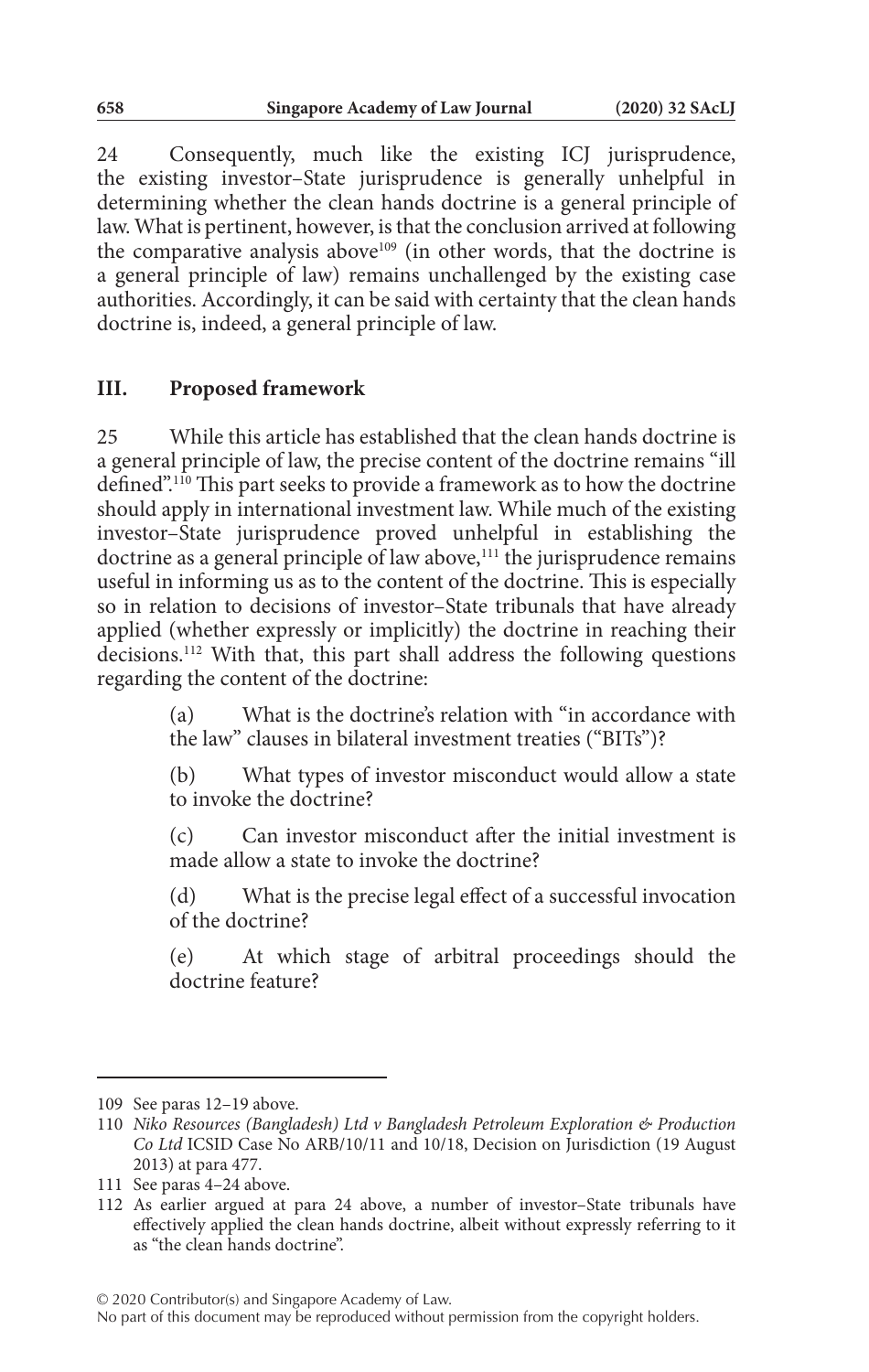### *A. "In accordance with the law" clauses*

26 By way of background, certain BITs incorporate provisions that expressly require investments to be made in accordance with the laws of the host state in order for the investments to be granted substantive protection under the relevant BIT. One example would be Art  $I(1)(a)$  of the Australia–Indonesia BIT:<sup>113</sup>

> … '[I]nvestment' means every kind of asset owned or controlled and invested by investors of one Party and admitted by the other Party in its territory in conformity with the laws, regulations and investment policies of the latter applicable from time to time …

Similar clauses can also be found in the investment chapters of modern free trade agreements. An example would be sub-para 2 of Art 83 of the Japan–India Comprehensive Economic Partnership Agreement<sup>114</sup> ("CEPA"):

> An investor of a Party whose investments are not made in compliance with the laws and regulations of the other Party which are consistent with this Agreement shall not be entitled to submit an investment dispute to conciliations or arbitrations referred to in paragraph 4 of Article 96.

Whether under Art I(1)(a) of the Australia–Indonesia BIT, or sub-para 2 of Art 83 of the Japan–India CEPA, making an investment in non-compliance with the laws of the host state leads to the same outcome – the investment is effectively denied substantive protection under the relevant treaty. However, the legal mechanisms by which each treaty achieves that outcome differ slightly. Under the Australia– Indonesia BIT, an investment made in non-compliance with the laws of the host state is simply not classified as an "Investment" to begin with, and thus cannot receive protection under the BIT. However, under the Japan– India CEPA, an investment made in non-compliance with the laws of the host state is still classified as an "investment". Instead, such an investment fails the negative condition precedent to investor–State arbitration and the investor is thus barred access to investor–State arbitration.

27 Several scholars have argued that "in accordance with the law" clauses such as those discussed above are manifestations of the clean hands doctrine.<sup>115</sup> Kałduński has even argued that the doctrine "does not

© 2020 Contributor(s) and Singapore Academy of Law.

No part of this document may be reproduced without permission from the copyright holders.

<sup>113</sup> 17 November 1992; entry into force 29 July 1993.

<sup>114</sup> 16 February 2011; entry into force 1 August 2011.

<sup>115</sup> Rahim Moloo, "A Comment on the Clean Hands Doctrine in International Law" (2011) 8(1) TDM at p 7; Patrick Dumberry & Gabrielle Dumas-Aubin, "The Doctrine of 'Clean Hands' and the Inadmissibility of Claims by Investors Breaching International Human Rights Law" (2013) 10(1) TDM at 4.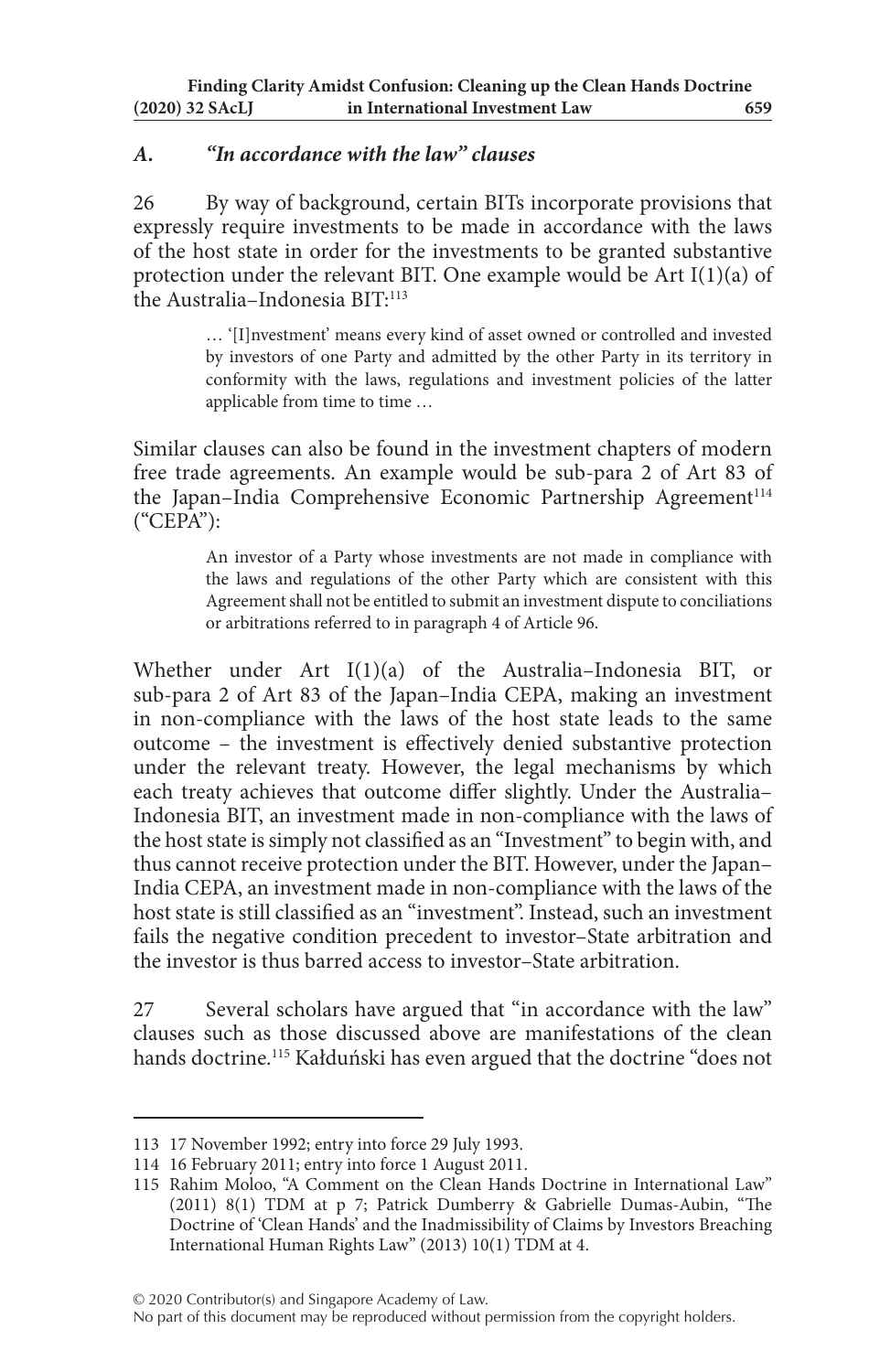have an autonomous character and that it is enshrined in the obligation to make investments in accordance with law".116 With respect, these arguments fail to recognise the conceptual distinction between an "in accordance with the law" clause and the clean hands doctrine.117 The basis of the doctrine's applicability is its status as a general principle of law. As explained by the *Gustav F W Hamester GmbH & Co KG v Republic of Ghana*118 tribunal, general principles of law exist and operate in spite of treaty provisions:<sup>119</sup>

> An investment will not be protected if it has been created in violation of national or international principles of good faith; by way of corruption, fraud, or deceitful conduct; or if its creation itself constitutes a misuse of the system of international investment protection under the ICSID Convention … *These are general principles that exist independently of specific language to this effect in the Treaty.* [emphasis added]

Moreover, since general principles of law such as the clean hands doctrine operate independently of BIT provisions, it follows that the doctrine applies even in the absence of an "in accordance with the law" clause.<sup>120</sup>

28 On the other hand, an "in accordance with the law" clause has legal force only due to the consent of the parties to the relevant BIT. This was rightly noted by the *Inceysa Vallisoletana SL v Republic of El Salvador*<sup>121</sup> ("*Inceysa*") tribunal in its discussion of Inceysa's breach of the "in accordance with the law" clause contained in the El Salvador– Spain BIT:122

> In conclusion, the Tribunal considers that, because Inceysa's investment was made in a manner that was clearly illegal, *it is not included within the scope*

<sup>116</sup> Marcin Kałduński, "Principle of Clean Hands and Protection of Human Rights in International Investment Arbitration" (2015) 4(2) *Polish Review of International and European Law* 69 at 96.

<sup>117</sup> Aloysius Llamzon, "Chapter 2: On Corruption's Peremptory Treatment in International Arbitration" in *Addressing Issues of Corruption in Commercial and Investment Arbitration* (Domitille Baizeau & Richard Kreindler eds) (Wolters Kluwer, 2015) at p 41; Lodovico Amianto, "The Role of 'Unclean Hands' Defences in International Investment Law" (2019) 6(1) *McGill Journal of Dispute Resolution* 1 at 8.

<sup>118</sup> ICSID Case No ARB/07/24, Award (18 June 2010).

<sup>119</sup> *Gustav F W Hamester GmbH & Co KG v Republic of Ghana* ICSID Case No ARB/07/24, Award (18 June 2010) at para 124.

<sup>120</sup> Carolyn Lamm, Hansel Pham & Rahim Moloo, "Fraud and Corruption in International Arbitration" in *Liber Amicorum Bernardo Cremades* (Miguel Fernandez-Ballesteros & David Arias eds) (Wolters Kluwer, 2010) at p 726; Rahim Moloo, "The Compliance with the Law Requirement in International Law" (2010) 34 Fordham Int'l LJ 1475 at 1483–1484.

<sup>121</sup> ICSID Case No ARB/03/26, Award (2 August 2006).

<sup>122</sup> *Inceysa Vallisoletana SL v Republic of El Salvador* ICSID Case No ARB/03/26, Award (2 August 2006) at para 257.

No part of this document may be reproduced without permission from the copyright holders.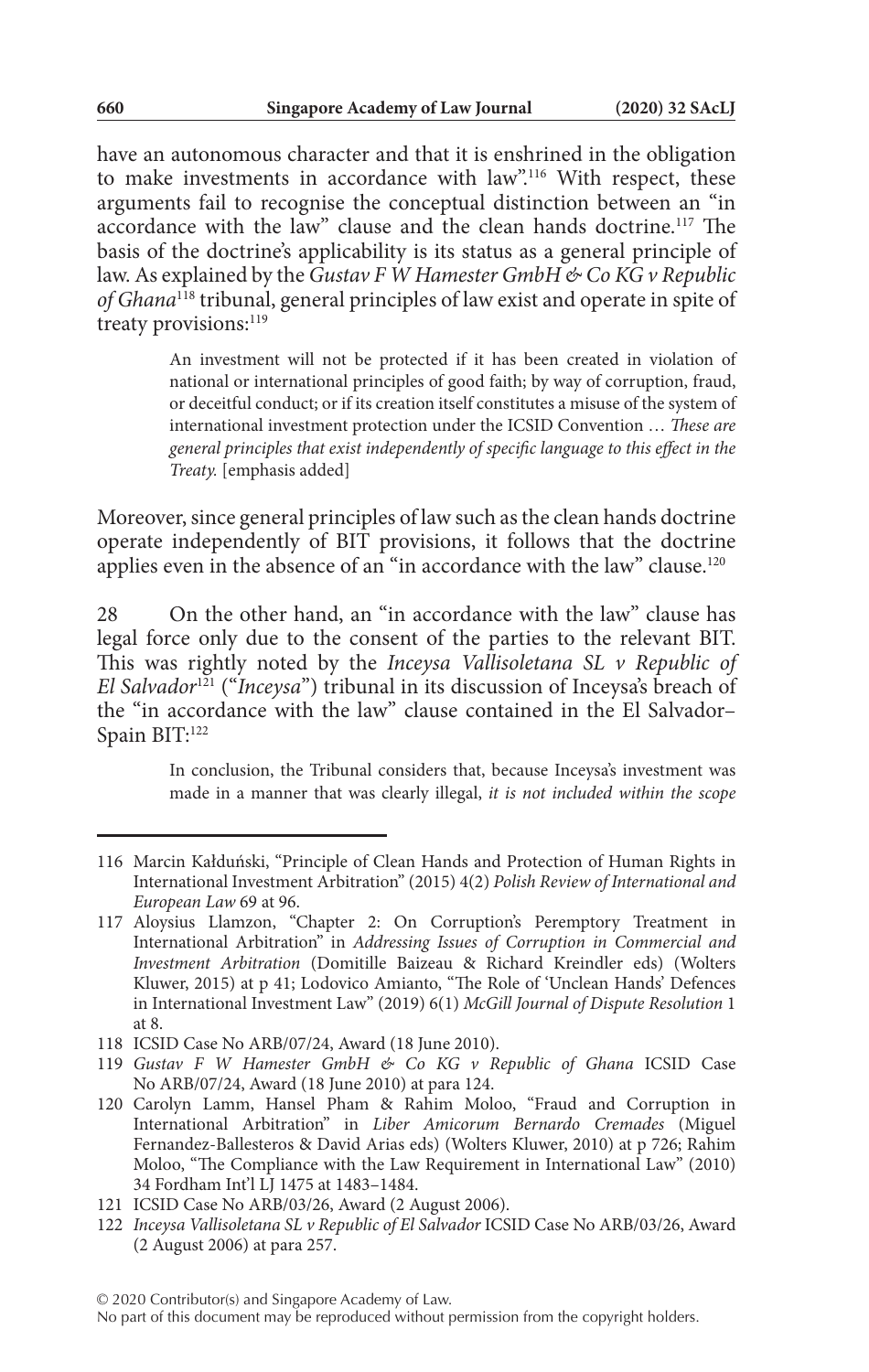*of consent expressed by Spain and the Republic of El Salvador in the BIT* and, consequently, the disputes arising from it are not subject to the jurisdiction of the Centre. [emphasis added]

29 Not only do the clean hands doctrine and "in accordance with the law" clauses have different legal bases, but they also serve two disparate purposes. The doctrine has a "moral impetus" of holding investors  $\frac{1}{2}$  accountable for their own wrongdoing.<sup>123</sup> Conversely, "in accordance with the law" clauses, as with all treaty provisions, simply represent the negotiated position between the parties to the BIT. It is thus unconvincing to argue that "in accordance with the law" clauses are manifestations of the clean hands doctrine. Crucially, the conceptual distinction between the clean hands doctrine and "in accordance with the law" clauses should also guide the author's analysis of the existing investor–State jurisprudence; decisions of investor–State tribunals based on an "in accordance with the law" clause must be viewed with caution and may not be directly relevant to the analysis of the clean hands doctrine.

30 In light of the foregoing analysis, a corollary question may arise – what then is the practical effect or relevance of an "in accordance with the law" clause, given the concurrent existence of the clean hands doctrine? If such a clause exists in the relevant BIT and an investment is not made in accordance with the laws of the host state, the tribunal does not have jurisdiction *ratione materiae* to hear the dispute.<sup>124</sup> Conversely, as shall be argued below,<sup>125</sup> an invocation of the clean hands doctrine should affect a claim's admissibility, rather than the tribunal's jurisdiction. Given that the doctrine operates independent of an "in accordance with the law" clause, the existence of such a clause in the relevant BIT effectively gives states an additional tool in its legal arsenal to defeat an investor's claim. In fact, a broadly worded "in accordance with the law" clause could potentially capture even minor investor misconduct that would otherwise fall outside the ambit of the clean hands doctrine. Thus, as a matter of strategy, all states should seek to include such a clause in their BITs with other states so as to safeguard their own interests.

#### © 2020 Contributor(s) and Singapore Academy of Law. No part of this document may be reproduced without permission from the copyright holders.

<sup>123</sup> Aloysius Llamzon, "Case Comment: *Yukos Universal Limited (Isle of Man) v The Russian Federation*" (2015) 30(2) *ICSID Review* 315 at 316.

<sup>124</sup> Rahim Moloo & Alex Khachaturian, "The Compliance with the Law Requirement in International Investment Law" (2011) 34(6) Fordham Int'l LJ 1473 at 1482 and 1488; Aloysius Llamzon & Anthony Sinclair, "Investor Wrongdoing in Investment Arbitration: Standards Governing Issues of Corruption, Fraud, Misrepresentation and Other Investor Misconduct" in *Legitimacy: Myths, Realities, Challenges* (Albert van den Berg gen ed) (Wolters Kluwer, 2015) at p 498.

<sup>125</sup> See paras 55–61 below.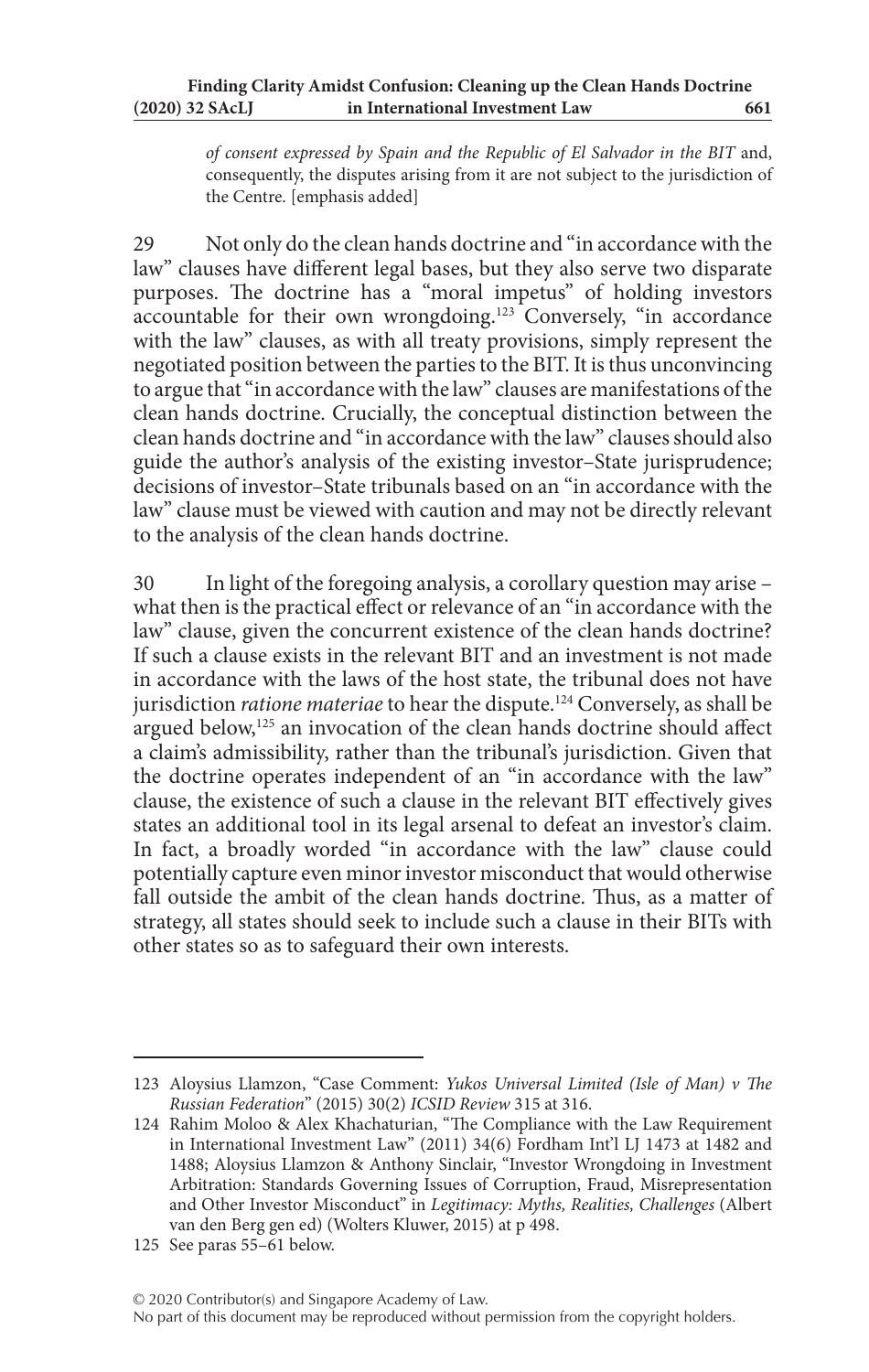#### *B. Types of investor misconduct*

31 Turning to the second question – what types of investor misconduct would allow a state to invoke the clean hands doctrine? Preliminarily, the *Niko* tribunal has stated that the doctrine may only be invoked where there is some form of reciprocity in the obligations owed by the investor and the host state to each other.126 While it is not entirely clear what this entails, it has been suggested that this means the doctrine only applies where both parties have allegedly breached mirroring obligations owed to each other in a single instrument.<sup>127</sup> In so far as this is the implication of the *Niko* tribunal's statement, it is categorically rejected. First, the original conception of the doctrine never imposed such a requirement;<sup>128</sup> the idea of reciprocity between obligations as a requirement likely stems from an incorrect<sup>129</sup> reliance on the decision of the PCIJ, the dissenting opinion of Judge Anzilotti, and/ or the separate opinion of Judge Hudson in *Diversion of Water from the Meuse*. 130 Secondly, such a requirement is simply not transposable to the investor–State context. Investors do not owe states any obligation under BITs as a BIT is between two states, and not between an investor and a state. Even if an investor did owe the host state certain obligations under an instrument they were both party to, the investor's obligations are likely to be of a different nature from the state's obligations. For instance, while a host state is typically obligated to provide an investor fair and equitable treatment, it would be illogical for the investor to owe a similar obligation to the host state.

32 A more sensible reading of the *Niko* tribunal's statement would be that states should only be able to invoke the doctrine in so far as the alleged investor misconduct is "related or connected to the underlying

No part of this document may be reproduced without permission from the copyright holders.

<sup>126</sup> See, *eg*, *Niko Resources (Bangladesh) Ltd v Bangladesh Petroleum Exploration & Production Co Ltd* ICSID Case No ARB/10/11 and 10/18, Decision on Jurisdiction (19 August 2013) at paras 480–483.

<sup>127</sup> Peter Tzeng, "The Peaceful Non-Settlement of Disputes: Article 4 of *CMATS* in *Timor-Leste v Australia*" (2017) 18(2) *Melbourne Journal of International Law* 349 at 368.

<sup>128</sup> Peter Tzeng, "The Peaceful Non-Settlement of Disputes: Article 4 of *CMATS* in *Timor-Leste v Australia*" (2017) 18(2) *Melbourne Journal of International Law* 349 at 368.

<sup>129</sup> As discussed at paras 7–11 above.

<sup>130</sup> Peter Tzeng, "The Peaceful Non-Settlement of Disputes: Article 4 of *CMATS* in *Timor-Leste v Australia*" (2017) 18(2) *Melbourne Journal of International Law* 349 at 368. See, *eg*, Ori Pomson, "The Clean Hands Doctrine in the *Yukos* Awards: A Response to Patrick Dumberry" (2017) 18 JWIT 712 at 716, where *The Diversion of Water from the Meuse (Netherlands v Belgium)* (1937) PCIJ Rep Series A/B No 70, Judge Anzilotti's dissenting opinion and Judge Hudson's separate opinion in relation to the same are (incorrectly) cited as proof of the existence of the clean hands doctrine as well as the requirement of reciprocal obligations.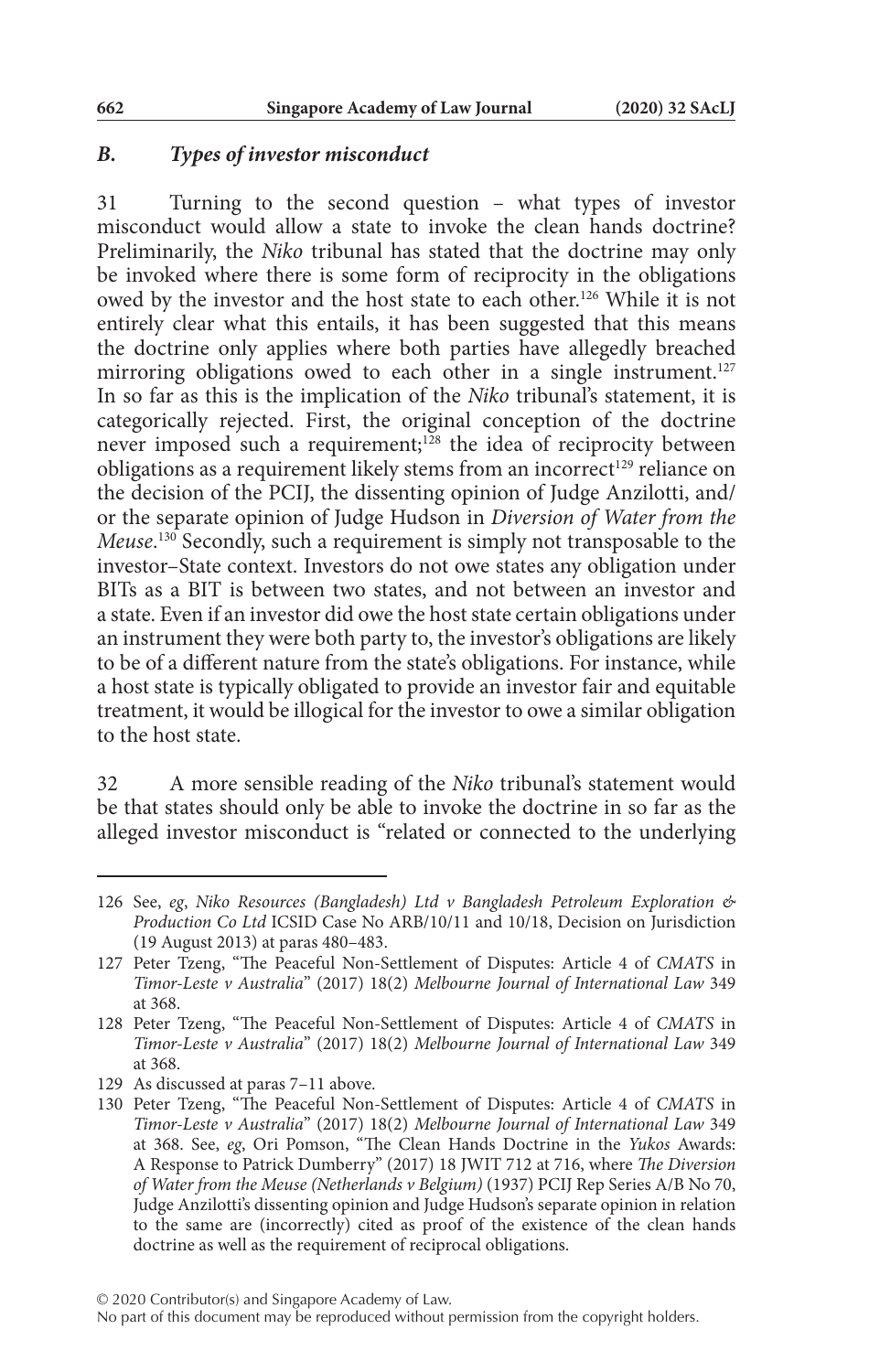investment for which the claimant started arbitration proceedings".131 Undoubtedly, it would be illogical for states to be able to invoke the doctrine on the basis of investor misconduct that has no nexus to the relevant investment. However, the question still remains as to what precise types of investor misconduct "related or connected to the underlying investment" would allow the doctrine to be invoked. Several investor– State tribunals have declared that under public international law (and regardless of whether the relevant BIT contains an "in accordance of the law" clause), an investment will not be protected where it has been created as a result of a violation of the host state's laws, fraud, or corruption.132 This article takes the view that the rule of public international law the tribunals were referring to is, in substance, the clean hands doctrine. In that light, and reviewing the existing jurisprudence, this article proposes that a state should be able to invoke the doctrine if the investment was procured as a result of a (a) violation of the state's laws; (b) the investor's fraud; or (c) corruption.

### *(1) Violation of host state's laws*

33 A state should be able to invoke the clean hands doctrine against an investor who violated the host state's laws during the initial making of the investment. After all, it cannot be the purpose of the international investment regime to "protect investments made in violation of the laws of the host State".133 This was most explicitly recognised by the *Fraport AG Frankfurt Airport Services Worldwide v Republic of the Philippines (II)*<sup>134</sup> ("*Fraport (II)*") tribunal:135

> Investment treaty cases confirm that such treaties do not afford protection to illegal investments either based on clauses of the treaties, as in the present case according to the above analysis, or, absent an express provision in the

<sup>131</sup> *Niko Resources (Bangladesh) Ltd v Bangladesh Petroleum Exploration & Production Co Ltd* ICSID Case No ARB/10/11 and 10/18, Decision on Jurisdiction (19 August 2013) at paras 481–483; Patrick Dumberry, "State of Confusion: The Doctrine of 'Clean Hands' in Investment Arbitration after the *Yukos* Award" (2016) 17 JWIT 229 at 245.

<sup>132</sup> See, *eg*, *Gustav F W Hamester GmbH & Co KG v Republic of Ghana* ICSID Case No ARB/07/24, Award (18 June 2010) at paras 123–124; *Mamidoil Jetoil Greek Petroleum Products Societe SA v Republic of Albania* ICSID Case No ARB/11/24, Award (30 March 2015) at para 378; Marcin Kałduński, "Principle of Clean Hands and Protection of Human Rights in International Investment Arbitration" (2015) 4(2) *Polish Review of International and European Law* 69 at 95–96.

<sup>133</sup> *Phoenix Action, Ltd v The Czech Republic* ICSID Case No ARB/06/5, Award (15 April 2009) at para 100.

<sup>134</sup> ICSID Case No ARB/11/12, Award (10 December 2014)

<sup>135</sup> *Fraport AG Frankfurt Airport Services Worldwide v Republic of the Philippines* ICSID Case No ARB/11/12, Award (10 December 2014) at para 328.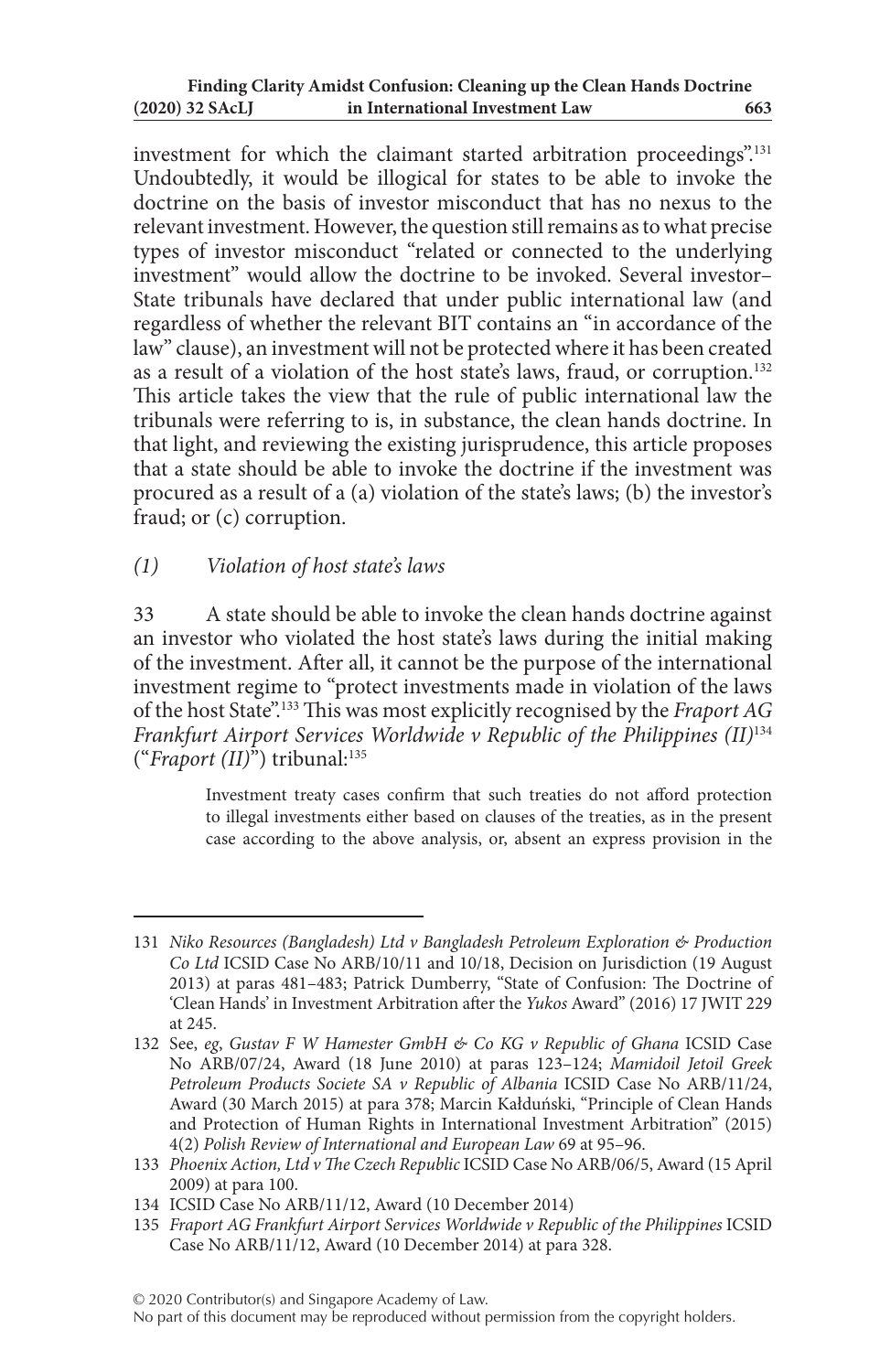treaty, based on rules of international law, *such as the 'clean hands' doctrine* or doctrines to the same effect. [emphasis added]

It has been argued elsewhere that the crux of analysis should be on *deliberateness* of the investor's violation of the host state's laws when making the investment.<sup>136</sup> However, the weight of the authorities does not support this conclusion; an approach of proportionality in relation to the investor's violation should be adopted instead.

34 In *Fraport (II)*, the claimant was a German airport operator who had purchased shares in Philippine International Air Terminals Co, Inc, a Filipino company that had recently won a concession to build and operate an airport terminal in the Philippines. In making its investment, the claimant had violated the Philippine's anti-dummy law, which prohibited foreign citizens from controlling, managing, or operating public utility companies. The Philippine Supreme Court subsequently declared the concession to be null and void, leading to the claimant initiating arbitration against the Philippines for, among other things, expropriation of its investment. The tribunal ultimately held that it had no jurisdiction *ratione materiae* to hear the claims as Fraport AG Frankfurt Services Worldwide's ("Fraport's") violation of the anti-dummy law was also a violation of the Germany-Philippines BIT<sup>137</sup> "in accordance with the law" clause.<sup>138</sup> Notably, in reaching its decision, the tribunal made no finding on the deliberateness of Fraport's violation of the anti-dummy  $law<sup>139</sup>$ 

35 If anything, the authorities lean in favour of an approach of proportionality with regard to an investor's breach of the host state's laws. In *Metalpar SA v The Argentine Republic*140 ("*Metalpar*"), the investor failed to register the company documents on time in accordance with Argentinian law.141 Crucially, the tribunal held that it would disproportionate to punish Metalpar SA by denying it access to ICSID arbitration, given the relatively minor nature of the omission to register the

<sup>136</sup> Mariano de Alba, "Drawing the Line: Addressing Allegations of Unclean Hands in Investment Arbitration" (2015) 12(1) *Brazilian Journal of International Law* 321 at 329.

<sup>137</sup> 18 April 1997; entry into force 1 February 2000.

<sup>138</sup> *Fraport AG Frankfurt Airport Services Worldwide v Republic of the Philippines* ICSID Case No ARB/11/12, Award (10 December 2014) at paras 467–468.

<sup>139</sup> *Fraport AG Frankfurt Airport Services Worldwide v Republic of the Philippines* ICSID Case No ARB/11/12, Award (10 December 2014) at paras 422–468.

<sup>140</sup> ICSID Case No ARB/03/5.

<sup>141</sup> *Metalpar SA v The Argentine Republic* ICSID Case No ARB/03/5, Decision on Jurisdiction (27 April 2006) at para 84.

No part of this document may be reproduced without permission from the copyright holders.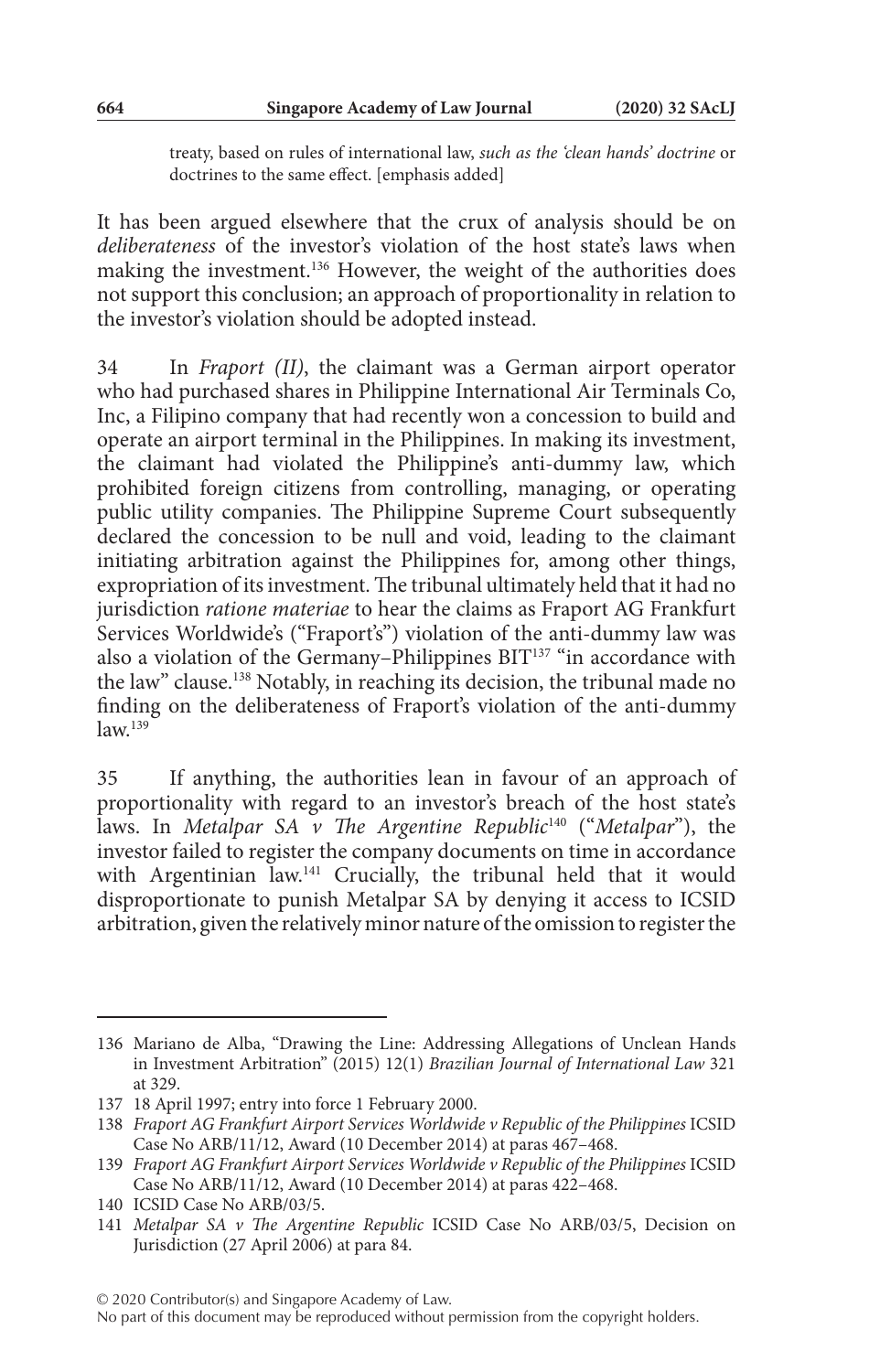documents on time.142 Similarly, in *Tokios Tokelės v Ukraine*143 ("*Tokios Tokelės*"), Ukraine alleged that Tokios Tokelės had improperly registered its subsidiary under Ukrainian law and there were administrative defects in the documents related to the making of the investment.<sup>144</sup> Nonetheless, the tribunal held that "to exclude an investment on the basis of such minor errors would be inconsistent with the object and purpose of the Treaty".<sup>145</sup>

36 The approach of proportionality adopted by the tribunals in *Tokios Tokelės* and *Metalpar* is preferred over an analysis based solely on the deliberateness of the violation of a host state's laws. Under a proportionality approach, a holistic assessment of the alleged misconduct may be undertaken. Such an assessment would naturally include whether the violation was a deliberate one, but deliberateness would only be one factor in the analysis, as opposed to being the main factor. This would ensure that negligent and/or accidental violations of the host state's laws would not disproportionately lead to an investor's claim being defeated by the clean hands doctrine. To borrow the words of the *Rumeli Telekom AS v Republic of Kazakhstan*146 tribunal, there must have been a "breach of fundamental legal principles of the host country" in order for the violation to allow a state to invoke the clean hands doctrine.<sup>147</sup>

37 It has also been argued elsewhere that the host state should be estopped from invoking the doctrine where the conduct of the state leads the investor to believe that his misconduct was lawful, even when it was not.148 This article can find no fault in such a proposal. Allowing an investor to invoke the doctrine of estoppel would serve to ensure fairness to the investor. As aptly stated by the *Fraport AG Frankfurt Airport Services Worldwide v Republic of the Philippines (I)*<sup>149</sup> ("*Fraport (I)*") tribunal:<sup>150</sup>

<sup>142</sup> *Metalpar SA v The Argentine Republic* ICSID Case No ARB/03/5, Decision on Jurisdiction (27 April 2006) at para 84.

<sup>143</sup> ICSID Case No ARB/02/18.

<sup>144</sup> *Tokios Tokelės v Ukraine* ICSID Case No ARB/02/18, Decision on Jurisdiction (29 April 2004) at para 83.

<sup>145</sup> *Tokios Tokelės v Ukraine* ICSID Case No ARB/02/18, Decision on Jurisdiction (29 April 2004) at para 86.

<sup>146</sup> *Rumeli Telekom AS v Republic of Kazakhstan* ICSID Case No ARB/05/16, Award (29 July 2008).

<sup>147</sup> *Rumeli Telekom AS v Republic of Kazakhstan* ICSID Case No ARB/05/16, Award (29 July 2008) at para 168.

<sup>148</sup> Mariano de Alba, "Drawing the Line: Addressing Allegations of Unclean Hands in Investment Arbitration" (2015) 12(1) *Brazilian Journal of International Law* 321 at 331–333, relying on *Ioannis Kardassopoulos v The Republic of Georgia* ICSID Case No ARB/05/18.

<sup>149</sup> ICSID Case No ARB/03/25.

<sup>150</sup> *Fraport AG Frankfurt Airport Services Worldwide v Republic of the Philippines* ICSID Case No ARB/03/25, Award (16 August 2007) at para 346.

No part of this document may be reproduced without permission from the copyright holders.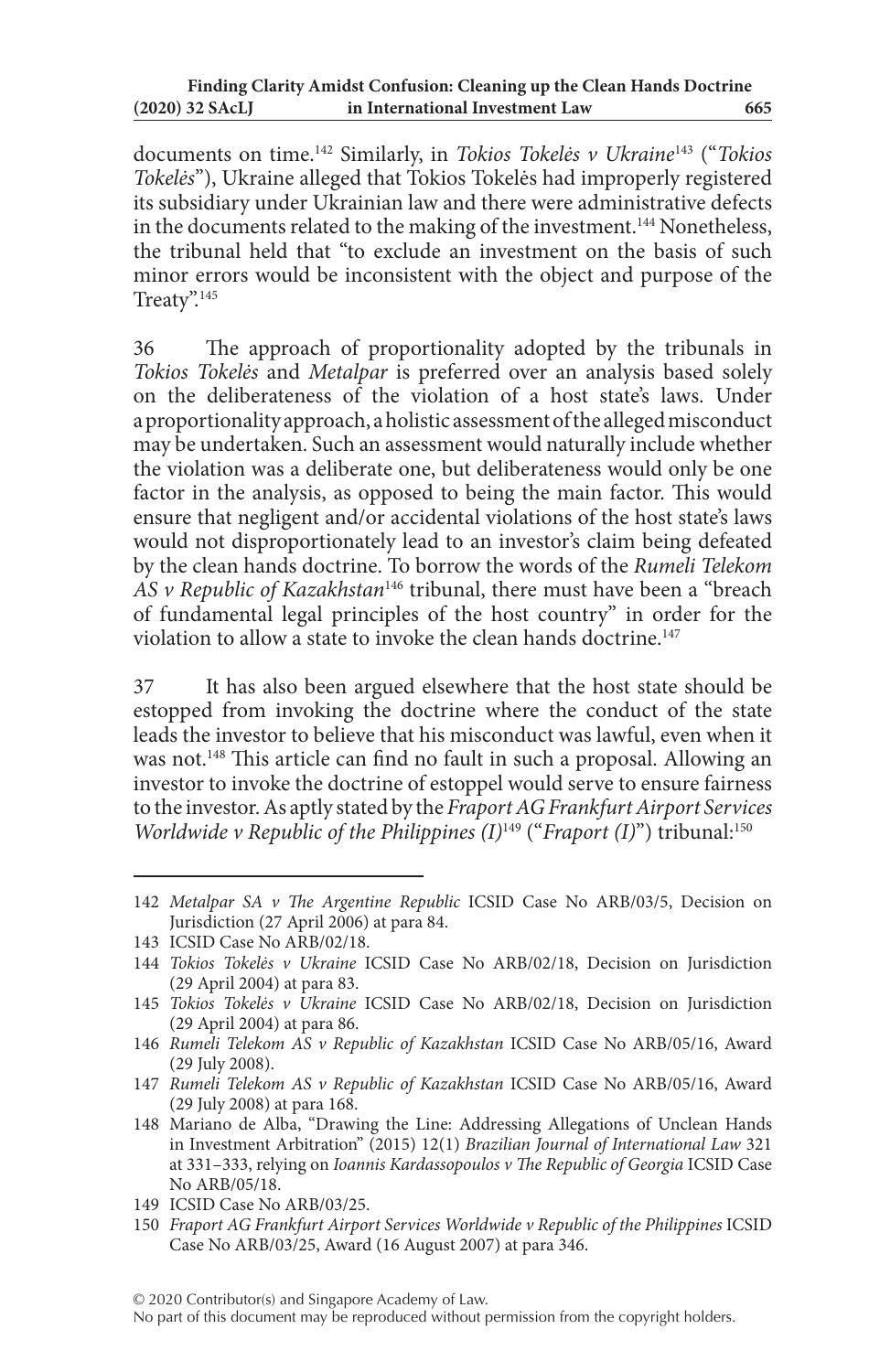Principles of fairness should require a tribunal to hold a government estopped from raising violations of its own law as a jurisdictional defence when it knowingly overlooked them and endorsed an investment which was not in compliance with its law.

#### *(2) Fraud*

38 A state should also be able to invoke the clean hands doctrine against an investor who procures an investment through fraud. After all, a state would never have approved of the investment had it known the true state of affairs that were being fraudulently concealed or misrepresented by the investor.<sup>151</sup> This is further supported by the decisions of investor-State tribunals that have held that under the principle of *nemo auditur propriam turpitudinem allegans*, an investor who had committed such fraud at the time of making the investment cannot claim protection under the relevant BIT.

39 In *Inceysa*, the tribunal found that Inceysa Vallisoletana SL ("Inceysa") had obtained an exclusive concession contract from El Salvador's Ministry of Environment and Natural Resources through fraudulent misrepresentation.152 The tribunal also held that Inceysa's fraudulent conduct violated the principle of *nemo auditur propriam*  turpitudinem allegans,<sup>153</sup> which, as earlier mentioned,<sup>154</sup> is an expression of the clean hands doctrine. Inceysa's fraudulent conduct in turn deprived the tribunal of jurisdiction.155 Interestingly, in its award, the *Inceysa* tribunal expressly referred to the principle of *nemo auditur propriam turpitudinem allegans* as a general principle of law under Art 38(1)(c) of the ICJ Statute.156 *Inceysa* is thus a clear endorsement that an investor's fraud can lead to the invocation of the clean hands doctrine under international investment law.

40 A similar endorsement can be found in *Plama*, where the tribunal also found that the investment had been obtained through the

<sup>151</sup> *Inceysa Vallisoletana SL v Republic of El Salvador* ICSID Case No ARB/03/26, Award (2 August 2006) at paras 102–128.

<sup>152</sup> *Inceysa Vallisoletana SL v Republic of El Salvador* ICSID Case No ARB/03/26, Award (2 August 2006) at para 236.

<sup>153</sup> *Inceysa Vallisoletana SL v Republic of El Salvador* ICSID Case No ARB/03/26, Award (2 August 2006) at para 240.

<sup>154</sup> See para 17 above.

<sup>155</sup> *Inceysa Vallisoletana SL v Republic of El Salvador* ICSID Case No ARB/03/26, Award (2 August 2006) at para 247.

<sup>156</sup> *Inceysa Vallisoletana SL v Republic of El Salvador* ICSID Case No ARB/03/26, Award (2 August 2006) at paras 225–229.

<sup>© 2020</sup> Contributor(s) and Singapore Academy of Law.

No part of this document may be reproduced without permission from the copyright holders.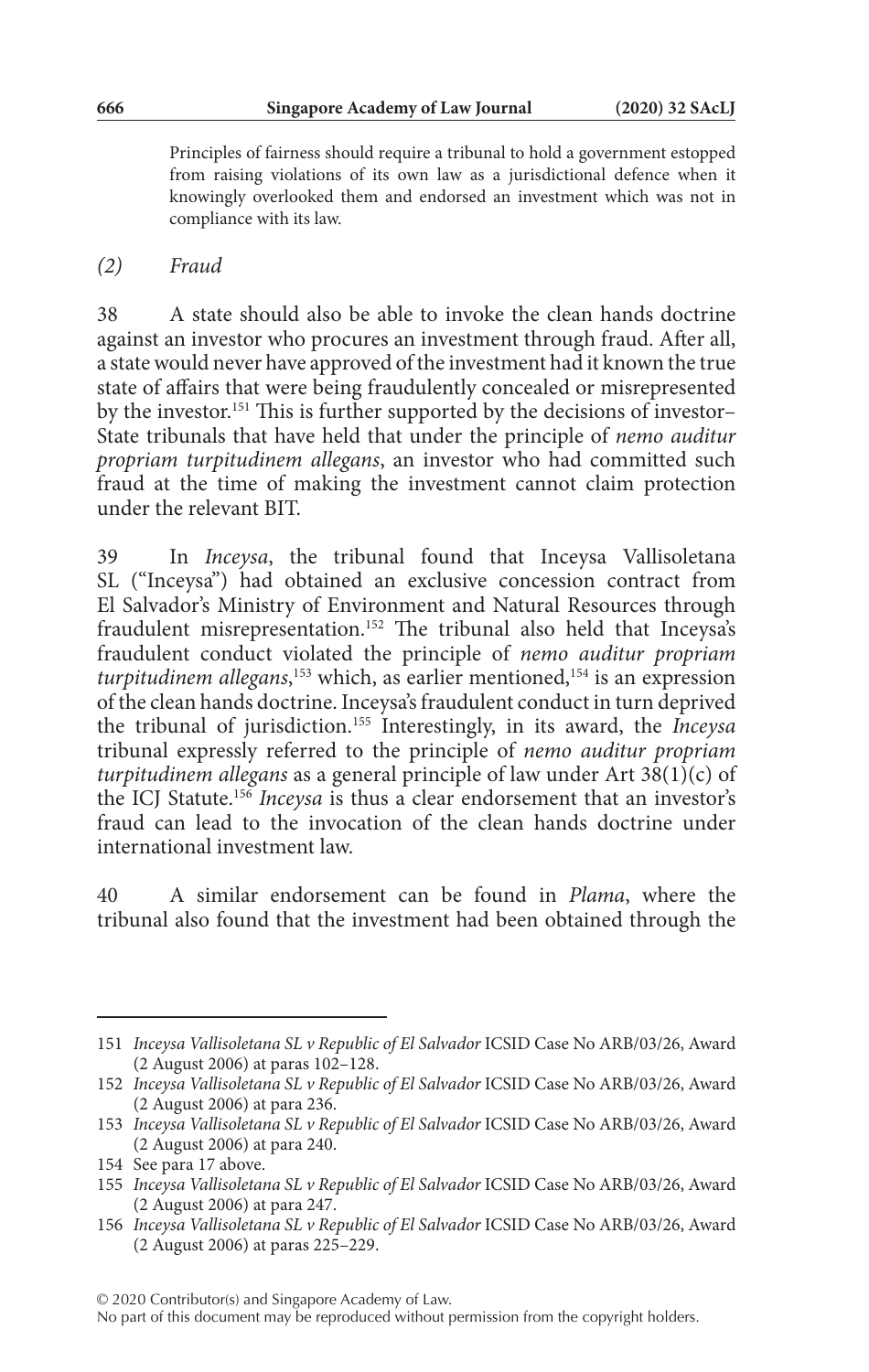investor's fraud.157 The *Plama* tribunal likewise held that the investor's fraudulent conduct was contrary to the principle of *nemo auditur propriam turpitudinem allegans*, 158 which in turn rendered Plama's claim inadmissible.159 At this juncture, one might have noticed a small but legally significant discrepancy between *Inceysa* and *Plama* – in *Inceysa*, the fraud resulted in the tribunal being deprived of jurisdiction; in *Plama*, the tribunal was not deprived of jurisdiction; instead, Plama's claim was rendered inadmissible. This discrepancy will be addressed below.160 For present purposes, however, the clear commonality between *Inceysa* and *Plama* is that a state should be able to invoke the clean hands doctrine against an investor who procures an investment through fraud.

*(3) Corruption*

41 Finally, a state should also be able to invoke the clean hands doctrine against an investor who procures an investment through corruption. This seems intuitive, given that corruption is universally frowned upon,<sup>161</sup> and that one of the objects of the clean hands doctrine in international investment law would be to express condemnation of an investor's wrongdoings.<sup>162</sup>

42 It has been argued elsewhere that *World Duty Free Co Ltd v The Republic of Kenya*163 ("*World Duty Free*") and *Metal-Tech Ltd v Republic of Uzbekistan*164 ("*Metal-Tech*") support the proposition that a respondent state is allowed to invoke the clean hands doctrine *even if* a representative

<sup>157</sup> *Plama Consortium Ltd v Republic of Bulgaria* ICSID Case No ARB/03/24, Award (27 August 2008) at para 133.

<sup>158</sup> *Plama Consortium Ltd v Republic of Bulgaria* ICSID Case No ARB/03/24, Award (27 August 2008) at para 143.

<sup>159</sup> *Plama Consortium Ltd v Republic of Bulgaria* ICSID Case No ARB/03/24, Award (27 August 2008) at para 146.

<sup>160</sup> See paras 55–61 below.

<sup>161</sup> *Metal-Tech Ltd v Republic of Uzbekistan* ICSID Case No ARB/10/3, Award (4 October 2013) at para 290; Abdulhay Sayed, *Corruption in International Trade and Commercial Arbitration* (Wolters Kluwer, 2004) at pp 231–309; Andreas Kulick, *Global Public Interest in International Investment Law* (Cambridge University Press, 2014) at pp 307–309.

<sup>162</sup> Carolyn Lamm, Hansel Pham & Rahim Moloo, "Fraud and Corruption in International Arbitration" in *Liber Amicorum Bernardo Cremades* (Miguel Fernandez-Ballesteros & David Arias eds) (Wolters Kluwer, 2010) at pp 720–728; Ori Herstein, "A Normative Theory of the Clean Hands Defence" (2011) 17(3) *Legal Theory* 171 at 171–172; Aloysius Llamzon, "Case Comment: *Yukos Universal Limited (Isle of Man) v The Russian Federation*" (2015) 30(2) *ICSID Review* 315 at 316.

<sup>163</sup> ICSID Case No ARB/00/7, Award (4 October 2006).

<sup>164</sup> *Metal-Tech Ltd v Republic of Uzbekistan* ICSID Case No ARB/10/3, Award (4 October 2013).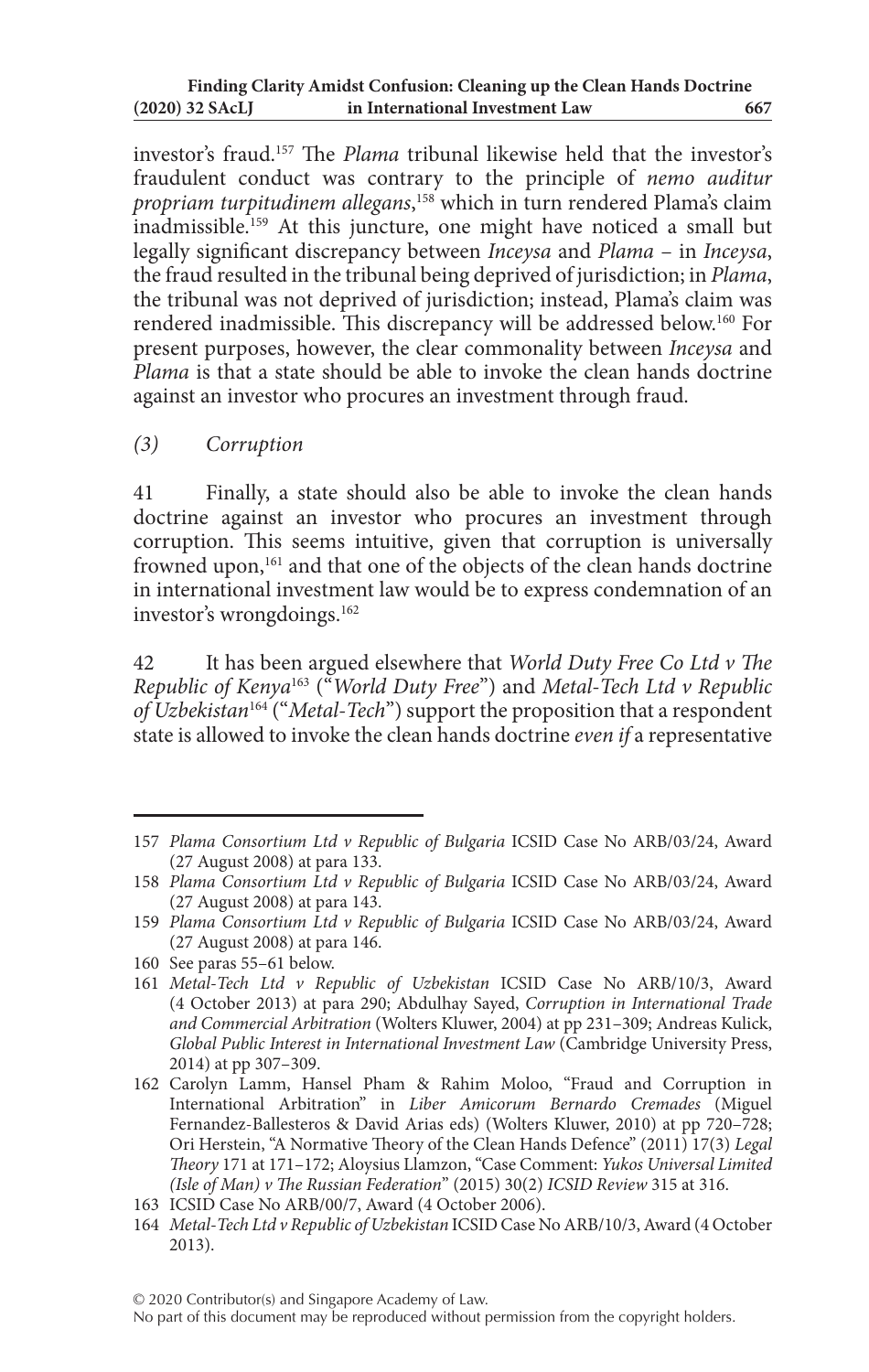or official of the state were complicit in the investor's corruption.165 The underlying argument here is one of policy – in order to better fight corruption, absent any coercion or undue influence, "investors should prefer to withdraw from a prospective investment than incur in corruption in order to move forward with their intended business".<sup>166</sup> With respect, such an argument is misguided.

43 First, neither decision is of direct relevance to the clean hands doctrine. In *World Duty Free*, World Duty Free Co Ltd ("World Duty Free") initiated arbitration against Kenya under Art 9 of the House of Perfume Contract (as opposed to a BIT). Crucially, the applicable laws of the contract were Kenyan and English Law, which the tribunal deemed to be materially similar to each other for the purposes of the arbitration.<sup>167</sup> The tribunal found that World Duty Free had paid US\$2m to Kenya's President in order to procure the investment contract.<sup>168</sup> In light of the bribery, the tribunal held that World Duty Free had violated, *inter alia*, the doctrine of *ex turpi causa non oritur actio* under Kenyan and English Law.169 The tribunal thus held that it had no jurisdiction to hear World Duty Free's claims.170 While *World Duty Free* is technically an ICSID decision, it relates to a contract and municipal laws, rather than a BIT and public international law. It is thus unintuitive to directly extrapolate the *World Duty Free* tribunal's analysis of the doctrine of *ex turpi causa non oritur actio* under Kenyan and English law to the clean hands doctrine in international investment law. While the clean hands doctrine is a general principle of law based on its prevalence in the laws of domestic legal orders (including Kenya and the UK), it does not follow that the content of the clean hands doctrine as a general principle of law will mimic that of its domestic law counterparts.

44 As for *Metal-Tech*, this dispute was based on the Israel– Uzbekistan BIT, $^{171}$  as opposed to a contract between the parties.

<sup>165</sup> Mariano de Alba, "Drawing the Line: Addressing Allegations of Unclean Hands in Investment Arbitration" (2015) 12(1) *Brazilian Journal of International Law* 321 at 327–328.

<sup>166</sup> Mariano de Alba, "Drawing the Line: Addressing Allegations of Unclean Hands in Investment Arbitration" (2015) 12(1) *Brazilian Journal of International Law* 321 at 328.

<sup>167</sup> *World Duty Free Co Ltd v The Republic of Kenya* ICSID Case No ARB/00/7, Award (4 October 2006) at paras 158–159.

<sup>168</sup> *World Duty Free Co Ltd v The Republic of Kenya* ICSID Case No ARB/00/7, Award (4 October 2006) at para 135.

<sup>169</sup> *World Duty Free Co Ltd v The Republic of Kenya* ICSID Case No ARB/00/7, Award (4 October 2006) at para 179.

<sup>170</sup> *World Duty Free Co Ltd v The Republic of Kenya* ICSID Case No ARB/00/7, Award (4 October 2006) at para 179.

<sup>171</sup> 4 July 1994; entry into force 18 February 1997.

No part of this document may be reproduced without permission from the copyright holders.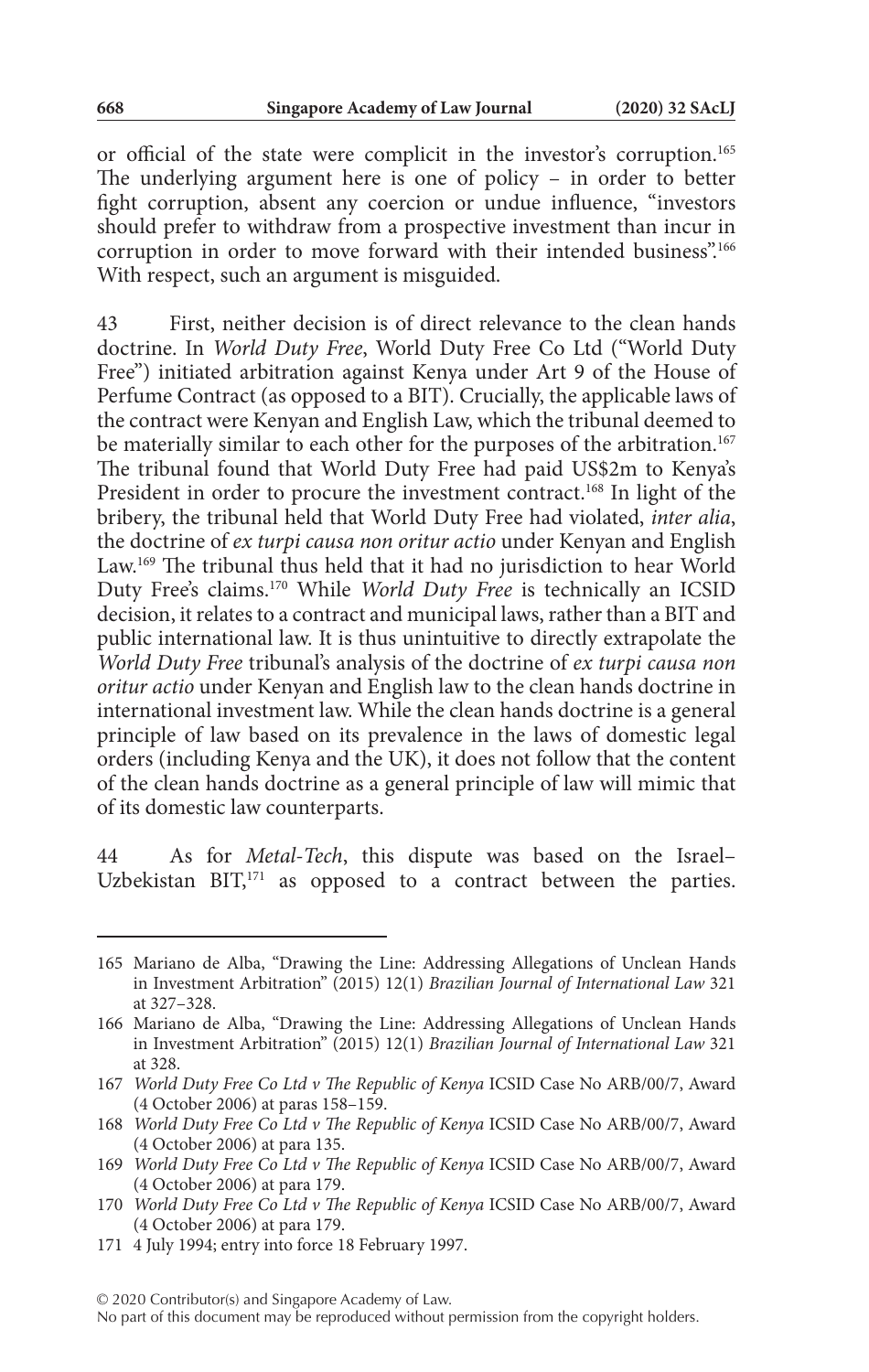#### **Finding Clarity Amidst Confusion: Cleaning up the Clean Hands Doctrine (2020) 32 SAcLJ in International Investment Law 6 (2020) 32 SAcLJ in International Investment Law 669**

However, *Metal-Tech* was decided on the basis of Metal-Tech Ltd's ("Metal-Tech's") breach of the "in accordance with the law" clause in the Israel–Uzbekistan BIT. The *Metal-Tech* tribunal found that Metal-Tech had made substantial payments to one Uzbek government official and the brother of the erstwhile Prime Minister of Uzbekistan for the facilitation of the establishment of Metal-Tech's investment in Uzbekistan.172 These payments amounted to violations of Uzbek laws on bribery, which in turn were violations of Art 1(1) of the Israel–Uzbekistan BIT (that is, the "in accordance with the law" clause).173 The *Metal-Tech* tribunal thus found that it lacked jurisdiction over the BIT claims in question.174 As earlier argued, $175$  the clean hands doctrine and the "in accordance with the law" clauses operate on different legal planes. *Metal-Tech* is thus, strictly speaking, irrelevant to the present discussion.

45 Secondly, to allow the clean hands doctrine to operate against the investor where the state and/or its representatives are also engaged in the corruption in question may have a severe chilling effect on investments, especially in certain states where corruption is viewed as "part and parcel of doing business".176 This would run contrary to the *raison d'être* of the international investment regime – to promote investment and protect investors.177 While seeking the elimination or reduction of corruption is doubtlessly a desirable and noble endeavour, the inconvenient truth is that such a goal is not something that the international investment regime was designed to accomplish. It is understandably difficult to demand that the international investment regime place the elimination of corruption, as opposed to promoting investment, as its foremost goal, especially since corruption does not constitute a *jus cogens* violation.<sup>178</sup>

<sup>172</sup> *Metal-Tech Ltd v Republic of Uzbekistan* ICSID Case No ARB/10/3, Award (4 October 2013) at paras 325 and 351.

<sup>173</sup> *Metal-Tech Ltd v Republic of Uzbekistan* ICSID Case No ARB/10/3, Award (4 October 2013) at paras 326 and 352.

<sup>174</sup> *Metal-Tech Ltd v Republic of Uzbekistan* ICSID Case No ARB/10/3, Award (4 October 2013) at para 374.

<sup>175</sup> See paras 27–29 above.

<sup>176</sup> Jason Summerfield, "The Corruption Defence in Investment Disputes: A Discussion of the Imbalance between International Discourse and Arbitral Decisions" (2009) 6(1) TDM at 15; Kevin Lim, "Uploading Corrupt Investors' Claims against Complicit or Compliant Host States" in *Yearbook on International Investment Law and Policy 2011–2012* (Karl Sauvant ed) (Oxford University Press, 2012) at p 621.

<sup>177</sup> United Nations Commission on International Trade Law, Working Group III, *Possible Reform of Investor–State Dispute Settlement (ISDS) Note by the Secretariat* UN Doc A/CN.9/WG.III/WP.142 (18 December 2017) at paras 5–6.

<sup>178</sup> Valentina Vadi, "*Jus Cogens* in International Investment Law and Arbitration" in *Netherlands Yearbook of International Law 2015: Jus Cogens: Quo Vadis?* (Maarten den Heijer & Harmen van der Wilt eds) (Springer, 2015) at p 377.

No part of this document may be reproduced without permission from the copyright holders.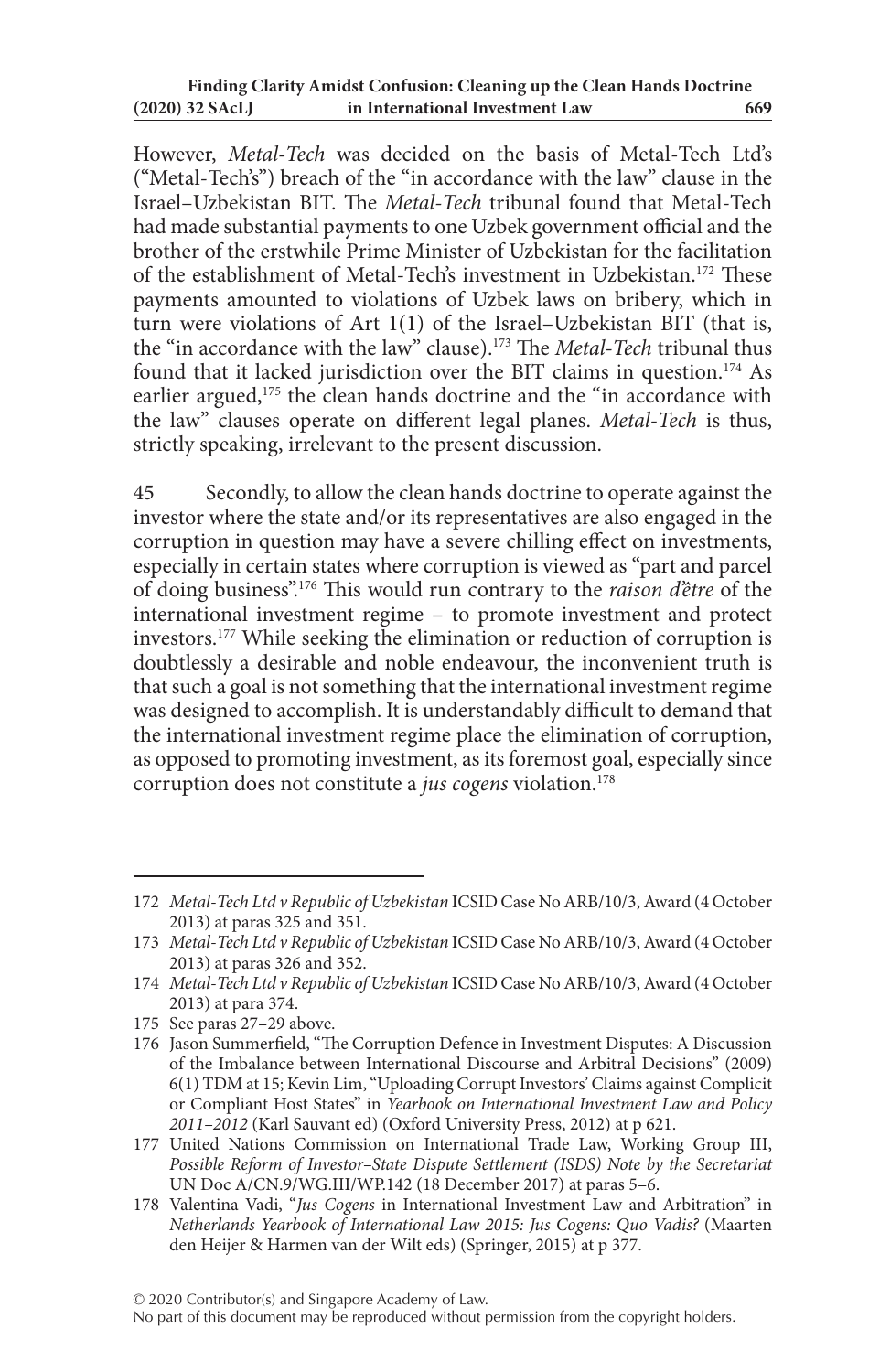46 Thirdly, to allow a state that is arguably complicit in the investor's corruption to rely on the clean hands doctrine to escape liability only serves to further promote corruption.<sup>179</sup> It is recognised that there are difficulties attributing the corruption of the host state's officials to the host state directly.180 But the fact remains that states are well placed to enact laws to deal with corrupt officials if they so choose, and in order to effectively combat corruption, both the supply and demand aspects must be targeted.<sup>181</sup> International investment law should not place the onerous burden of combatting corruption solely on investors.

47 Finally, to allow the doctrine to operate in such a manner would be unjust and unprincipled. In both *World Duty Free* and *Metal-Tech*, the investor was effectively deprived of any remedy despite the fact that a representative of the state was also involved in the impugned transaction. Both decisions have accordingly been criticised for essentially allowing the host states to rely on the misconduct of their own state officials to escape liability.182 As observed by the *Metal-Tech* tribunal, the purpose of claims being barred as a result of corruption is "to ensure the promotion of the rule of law, which entails that a court or tribunal cannot grant assistance to a party that has engaged in a corrupt act".183 It stands to reason that the clean hands doctrine should assist neither the host state nor the investor where both parties are involved (directly or indirectly) in the corruption in question.

48 Accordingly, states should certainly be able to invoke the clean hands doctrine against an investor who procures an investment through corruption. However, the proviso is that states cannot invoke the doctrine where it and/or its own officials were also complicit in the corruption.

49 That being said, an interesting situation arises where the host state has domestic laws targeting corruption. Even where the state and/ or its officials are complicit in the corruption and the state cannot invoke the clean hands doctrine against the investor on the basis of corruption, the investor's claim may very well be defeated by the presence of an

<sup>179</sup> Doak Bishop, "Towards a More Flexible Approach to the International Consequences of Corruption" (2010) 25(1) *ICSID Review* 63 at 66.

<sup>180</sup> See Isuru Devendra, "State Responsibility for Corruption in International Investment Arbitration" (2019) 10(2) *Journal of International Dispute Settlement* 248.

<sup>181</sup> Aloysius Llamzon, *Corruption in International Investment Arbitration* (Oxford University Press, 2014) at p 67.

<sup>182</sup> Aloysius Llamzon, "The Control of Corruption through International Investment Arbitration: Potential and Limitations" (2008) 102 *Proceedings of the Annual Meeting (American Society of International Law)* 208 at 210–211.

<sup>183</sup> *Metal-Tech Ltd v Republic of Uzbekistan* ICSID Case No ARB/10/3, Award (4 October 2013) at para 389.

No part of this document may be reproduced without permission from the copyright holders.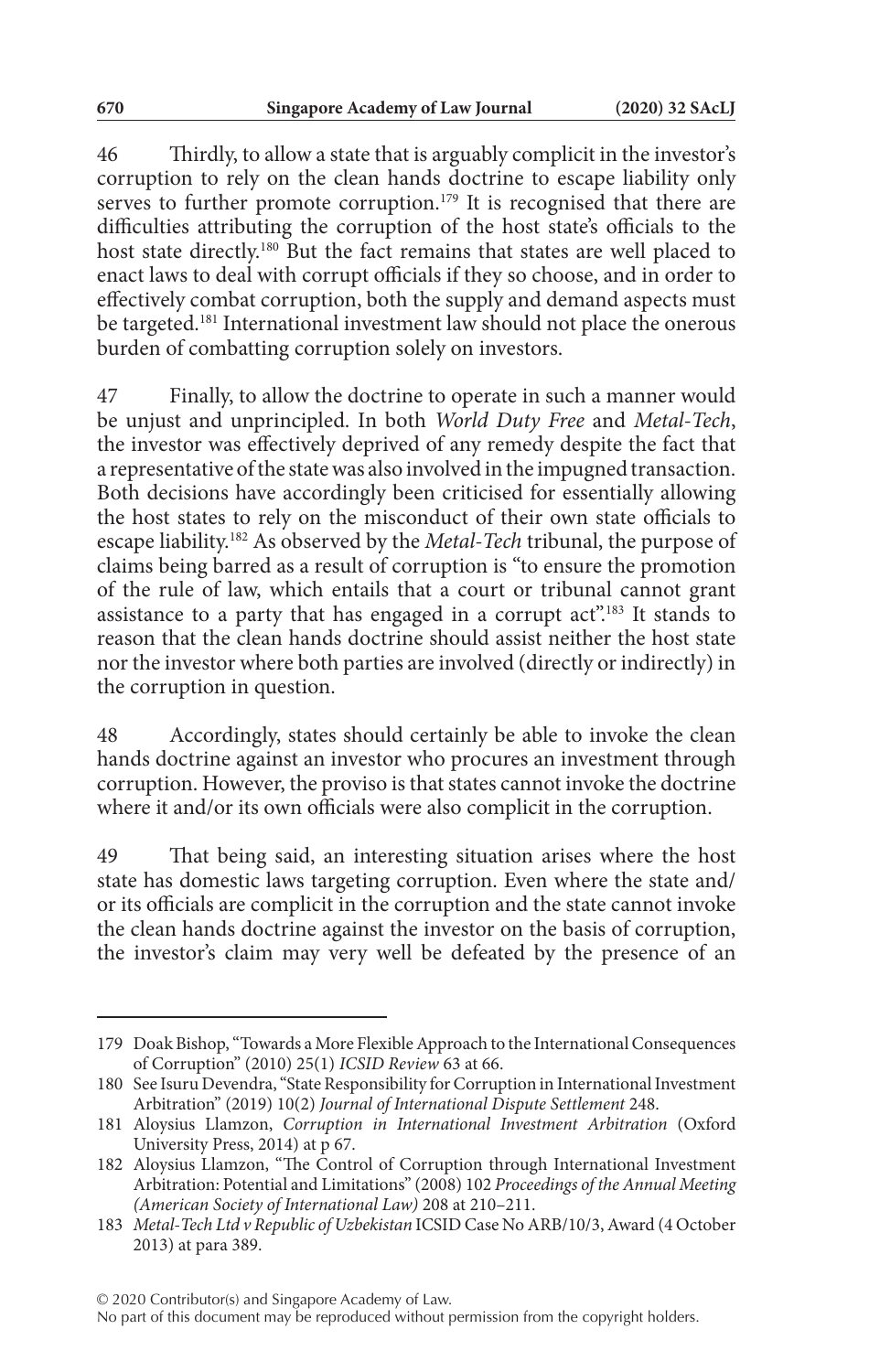"in accordance with the law" clause in the relevant BIT (as was the case in *Metal-Tech*). In such a case, the tribunal would nonetheless be deprived of jurisdiction *ratione materiae* over the matter. Moreover, the state may also attempt to invoke the clean hands doctrine on the grounds of a violation of the host state's laws, rather than corruption *per se*. Whether the state succeeds would of course depend on the specific facts of the case in light of the proportionality approach discussed above,<sup>184</sup> but investors should in any case be alive to the possibility of the state having multiple bites at the cherry, so to speak.

### *C. Temporality of investor misconduct*

50 Summarising the foregoing analysis, the clean hands doctrine may generally be invoked by the respondent state where there has been fraudulent conduct, corruption, or a breach of the state's laws on the part of the investor. But must such misconduct have occurred *during* the making of the investment, or does misconduct occurring *after* the making of the investment also allow the doctrine to be invoked? On closer analysis, it appears that the former position should be preferred.

51 It would certainly be more host state-friendly for the doctrine to apply in situations involving investor misconduct that occurs during and after the investment was made. After all, broadening the ambit of the doctrine would increase a state's chances of defeating an investor's claim. Yet, it is doubtful if the existing jurisprudence supports such a position; investor–State tribunals seem to prefer that only misconduct occurring during the making of the investment be examined.<sup>185</sup> This was made clear in the *Mamidoil Jetoil Greek Petroleum Products v Albania*186 tribunal's discussion on an investor's violation of the host state's laws:<sup>187</sup>

> In the Tribunal's view, an investment can be found illegal for procedural reasons when the investor does not respect the norms regulating *the process of investment*. The investment may be legal in substance but still tainted by illegality when the investor violates procedural norms and regulations for *setting up its investment*. [emphasis added]

52 On the contrary, to date, only *Al-Warraq* appears to support the view that the clean hands doctrine may apply to investor misconduct that

© 2020 Contributor(s) and Singapore Academy of Law.

<sup>184</sup> See paras 33–37 above.

<sup>185</sup> See, *eg*, *Gustav F W Hamester GmbH & Co KG v Republic of Ghana* ICSID Case No ARB/07/24, Award (18 June 2010) at para 123.

<sup>186</sup> *Mamidoil Jetoil Greek Petroleum Products Societe SA v Republic of Albania* ICSID Case No ARB/11/24, Award (30 March 2015).

<sup>187</sup> *Mamidoil Jetoil Greek Petroleum Products Societe SA v Republic of Albania* ICSID Case No ARB/11/24, Award (30 March 2015) at para 378.

No part of this document may be reproduced without permission from the copyright holders.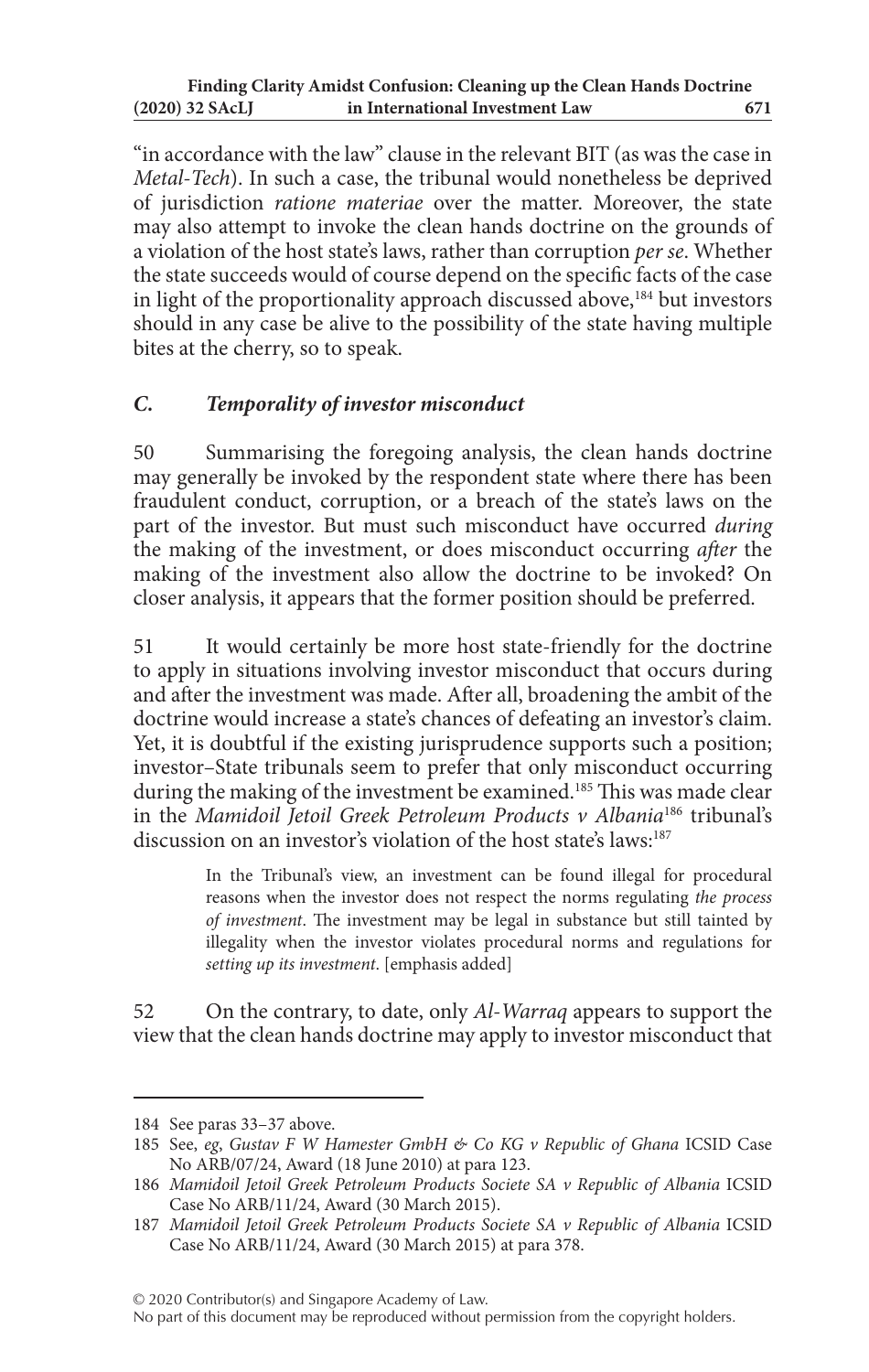occurs after the investment was made. *Al-Warraq* concerned a dispute between a Saudi investor and the Indonesian government. The claimant initiated arbitration under the Agreement on the Promotion, Protection and Guarantee of Investments among Member States of the Organisation of the Islamic Conference188 ("OIC Agreement"), alleging that Indonesia had failed to provide full protection and security to his investment, failed to provide fair and equitable treatment, and had expropriated his investment. However, the claimant had been convicted for theft, corruption, and money laundering in relation to the investment during the *operation* of the investment,<sup>189</sup> which the tribunal held to be a breach of Art 9 of the OIC Agreement.<sup>190</sup> Article 9 states that:

> The investor shall be bound by the laws and regulations in force in the host State and shall refrain from all acts that may disturb public order or morals or that may be prejudicial to the public interest. He is also to refrain from exercising restrictive practices and from trying to achieve gains through unlawful means.

53 In essence, Art 9 "imposes a positive obligation on investors to respect the law of the Host State".<sup>191</sup> In light of the claimant's breach of Art 9, the *Al-Warraq* tribunal held that the clean hands doctrine rendered the investor's claim inadmissible.192 Taken at face value, the decision of the *Al-Warraq* tribunal suggests that the clean hands doctrine applies even when the investor's misconduct occurs *after* the initial making of the investment. However, it should be emphasised that the *Al-Warraq* tribunal's application of the clean hands doctrine was premised on the investor's breach of Art 9 of the OIC Agreement. Commentators have noted that *Al-Warraq* is distinguishable on the basis of the existence of the positive obligation encased in Art 9.<sup>193</sup> Accordingly, the decision in *Al-Warraq* should not be interpreted as supporting the proposition that the clean hands doctrine applies even where the investor's misconduct was committed *after* the investment was made.

<sup>188</sup> 5 June 1981; 23 September 1986.

<sup>189</sup> *Hesham Talaat M Al-Warraq v Republic of Indonesia* UNCITRAL, Final Award (15 December 2014) at para 159.

<sup>190</sup> *Hesham Talaat M Al-Warraq v Republic of Indonesia* UNCITRAL, Final Award (15 December 2014) at para 647.

<sup>191</sup> *Hesham Talaat M Al-Warraq v Republic of Indonesia* UNCITRAL, Final Award (15 December 2014) at para 663.

<sup>192</sup> *Hesham Talaat M Al-Warraq v Republic of Indonesia* UNCITRAL, Final Award (15 December 2014) at para 646.

<sup>193</sup> Andrew Newcombe & Jean-Michel Marcoux, "Case Comment: *Hesham Talaat M Al-Warraq v Republic of Indonesia*" (2015) 30(3) *ICSID Review* 525 at 530; Patrick Dumberry, "State of Confusion: The Doctrine of 'Clean Hands' in Investment Arbitration after the *Yukos* Award" (2016) 17 JWIT 229 at 258.

<sup>© 2020</sup> Contributor(s) and Singapore Academy of Law.

No part of this document may be reproduced without permission from the copyright holders.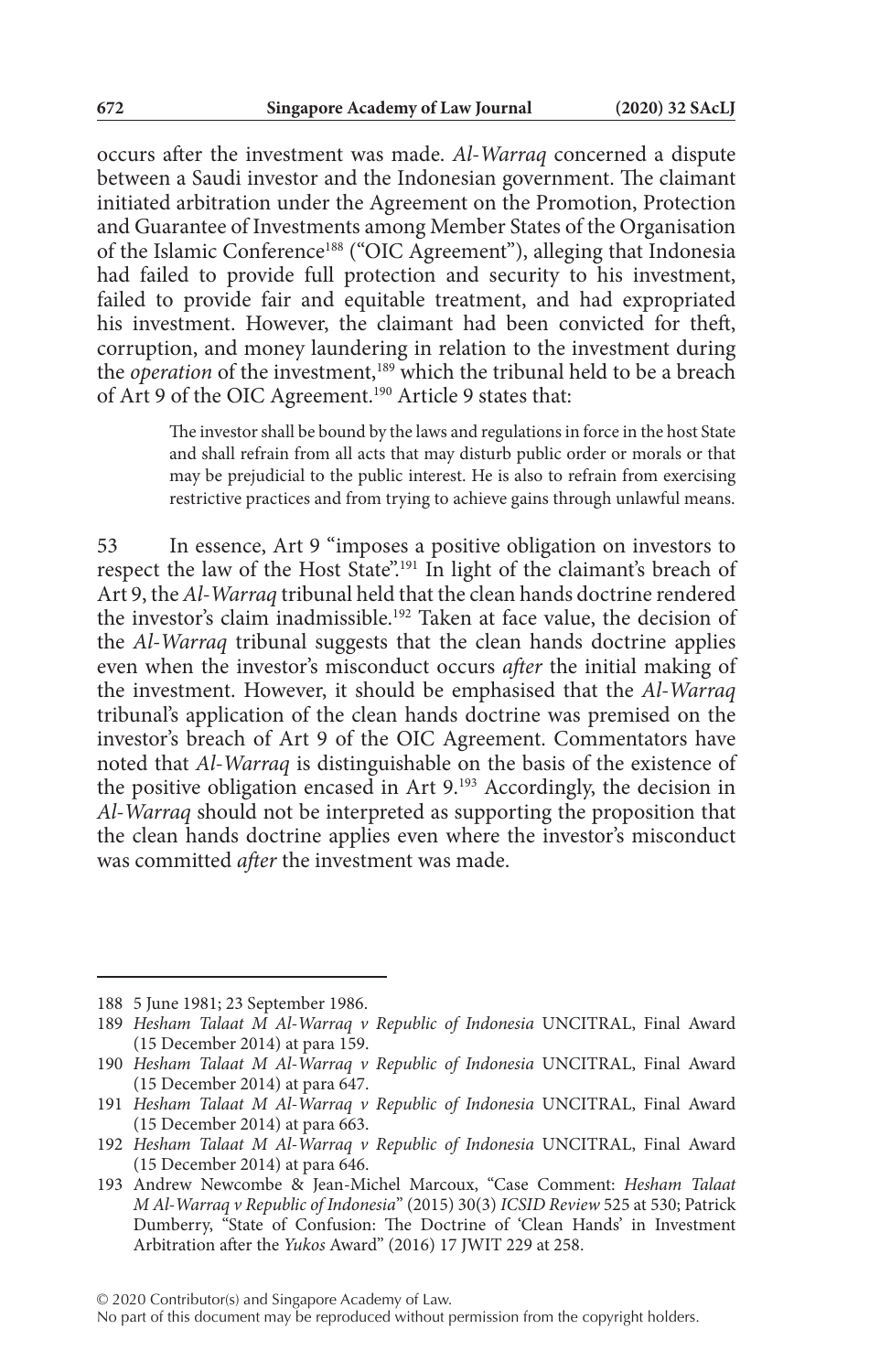54 In any event, the reasoning of the *Yukos* tribunal regarding an investor's misconduct after the investment was made remains pertinent:<sup>194</sup>

> There is no compelling reason to deny altogether the right to invoke the ECT to any investor who has breached the law of the host State *in the course of its investment*. If the investor acts illegally, *the host state can request it to correct its behaviour and impose upon it sanctions available under domestic law*, as the Russian Federation indeed purports to have done by reassessing taxes and imposing fines. However, if the investor believes these sanctions to be unjustified (as Claimants do in the present case), it must have the possibility of challenging their validity in accordance with the applicable investment treaty. *It would undermine the purpose and object of the ECT to deny the investor the right to make its case before an arbitral tribunal based on the same alleged violations the existence of which the investor seeks to dispute on the merits.* [emphasis added]

Indeed, any investor misconduct (for example, fraud, corruption) committed *after* the investment has been made can and should be addressed by the host state's domestic laws. It may be argued that allowing the clean hands doctrine to operate in respect of investor misconduct after the investment was made would serve as a deterrent to existing and future investors from ever engaging in such misconduct. However, it would be too onerous on an investor to be punished twice for a particular misconduct – once by the host state's domestic laws, and another time via the clean hands doctrine completely barring the investor's claim in an investor–State dispute. Thus, the clean hands doctrine should *not* apply in situations where the investor misconduct occurred after the initial investment was made.

## *D. Legal effect of invoking the doctrine*

55 Delving deeper into the more mechanical aspects of the doctrine's operation, we now turn to the fourth question – what is the precise legal effect of a successful invocation of the doctrine? As noted by the *Churchill Mining* tribunal, the legal consequences of a successful invocation of doctrine seem to "depend to a large extent on the circumstances of each case".195 This article takes the view that (a) the doctrine operates by rendering the investor's claim inadmissible, rather than depriving the tribunal of jurisdiction over the matter; and (b) the doctrine has no direct impact on the award of damages *per se*.

© 2020 Contributor(s) and Singapore Academy of Law.

No part of this document may be reproduced without permission from the copyright holders.

<sup>194</sup> *Yukos Universal Ltd (Isle of Man) v The Russian Federation* UNCITRAL, PCA Case No AA 227, Final Award (18 July 2014) at para 1355.

<sup>195</sup> *Churchill Mining plc v Republic of Indonesia* ICSID Case No ARB/12/14 and 12/40, Award (6 November 2016) at para 494.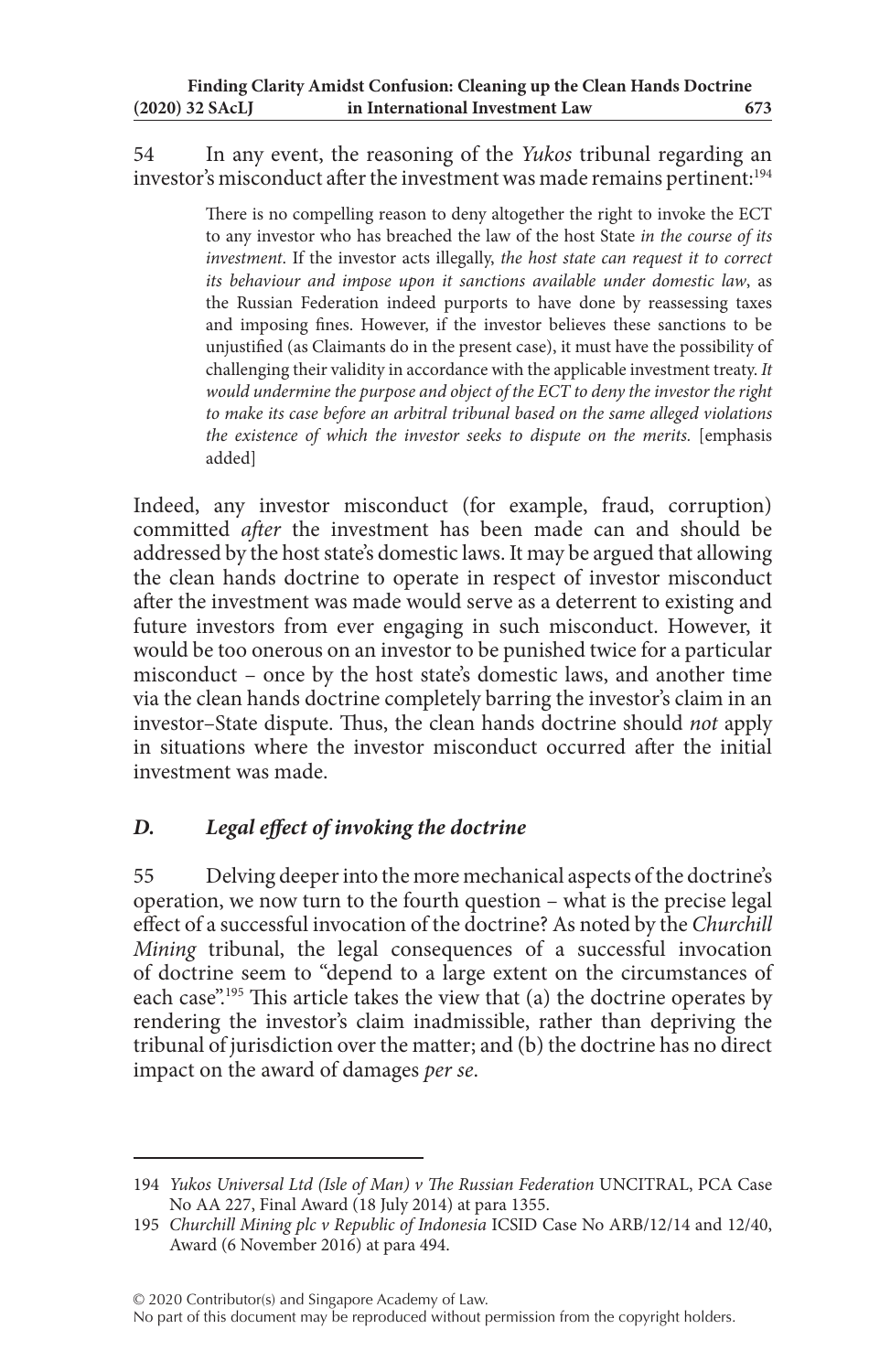### *(1) Admissibility* versus *jurisdiction*

56 Does the clean hands doctrine operate by rendering the investor's claim inadmissible, or does the doctrine simply deprive the tribunal of jurisdiction over the matter? Practically speaking, one might call it a distinction without difference – in both situations, the clean hands doctrine operates to defeat the investor's claim; states embroiled in investor–State disputes would surely welcome the doctrine's operation either way. However, admissibility and jurisdiction are two distinct concepts under public international law; an objection on the admissibility of a claim presumes that the tribunal already has jurisdiction.196 Judge Crawford has concisely described the distinction between the two as follows:197

> Objections to jurisdiction relate to conditions affecting the parties' consent to have the tribunal decide the case at all. If successful, jurisdictional objections stop all proceedings in the case, since they deprive the tribunal of the authority to give rulings as to the admissibility or substance of the claim. An objection to the admissibility of a claim invites the tribunal to dismiss (or perhaps postpone) the claim on a ground which, while it does not exclude its authority in principle, affects the possibility or propriety of its deciding the particular case at the particular time.

It thus remains necessary to determine whether a host state's successful invocation of the clean hands doctrine affects the admissibility of an investor's claim or the tribunal's jurisdiction.

57 This article proposes that successful invocation of the doctrine should render an investor's claim inadmissible, rather than affect the tribunal's jurisdiction. First, the traditional view is that the clean hands doctrine under public international law affects a claim's admissibility.<sup>198</sup> For instance, in the context of state responsibility, Judge Crawford noted (in his capacity as a Special Rapporteur) that "the doctrine appears to operate as a ground of inadmissibility rather than as a circumstance precluding wrongfulness or responsibility".199 There is no reason to depart

#### © 2020 Contributor(s) and Singapore Academy of Law.

<sup>196</sup> *Copper Mesa Mining Corp v Republic of Ecuador* UNCITRAL, PCA Case No 2012-2, Award (15 March 2016) at para 5.62.

<sup>197</sup> James Crawford, *Brownlie's Principles of Public International Law* (Oxford University Press, 9th Ed, 2019) at p 667.

<sup>198</sup> *Yearbook of the International Law Commission 1999: Report of the Commission to the General Assembly on the Work of Its Fifty-first Session* vol II (Part Two) UN Doc A/CN.4/SER.A/1999/Add. 1 (Part 2) (2003) at para 411; Charles Kotuby Jr & Luke Sobota, *General Principles of Law and International Due Process* (Oxford University Press, 2017) at p 133.

<sup>199</sup> *Second Report on State Responsibility, by Mr James Crawford, Special Rapporteur* UN Doc A/CN.4/498 Add. 1–4 (1999) at para 333.

No part of this document may be reproduced without permission from the copyright holders.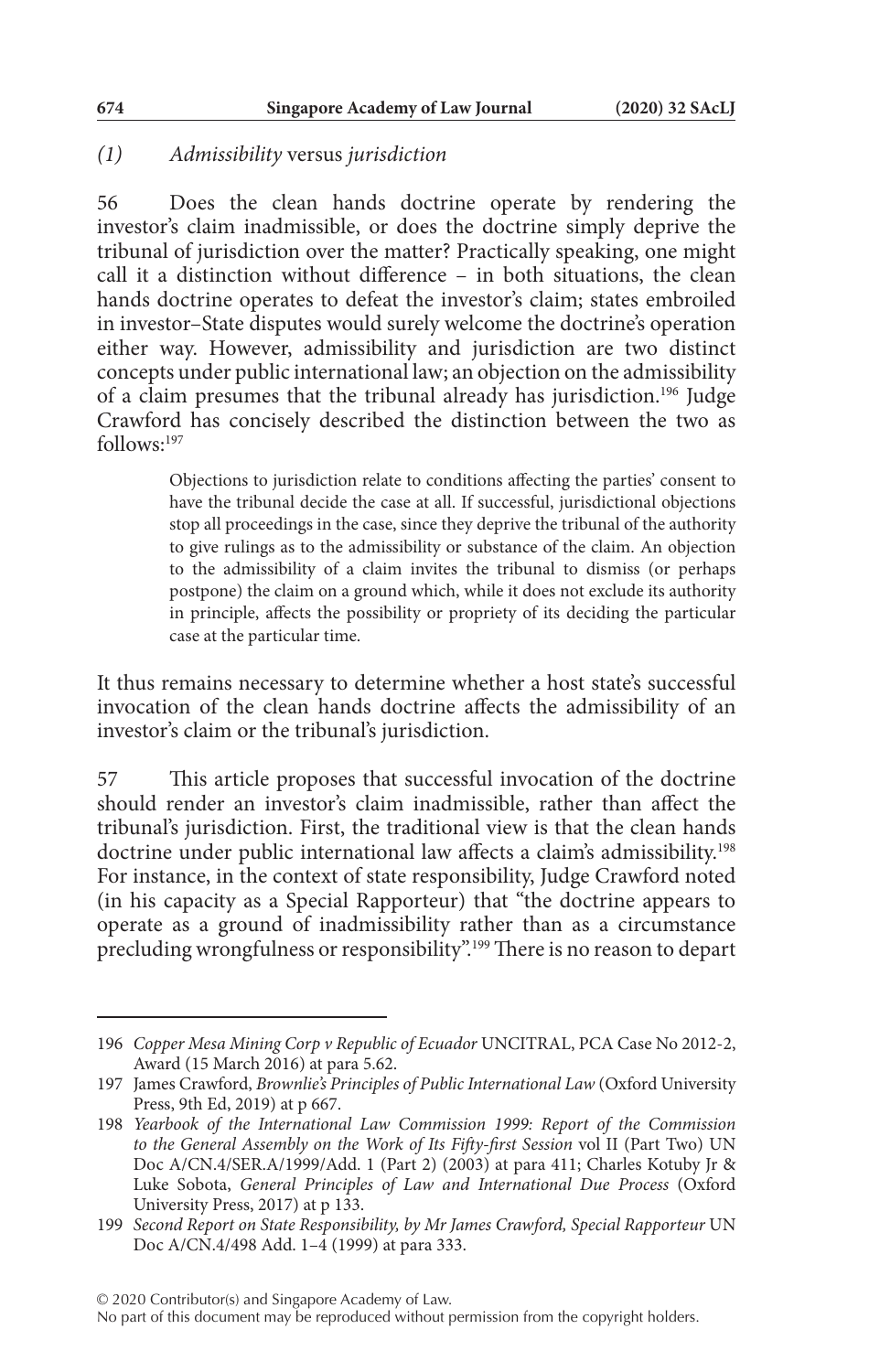from the longstanding view of the doctrine being applied in relation to admissibility.

58 Secondly, the existing jurisprudence supports the conclusion that the doctrine should strike at admissibility of an investor's claim rather than the jurisdiction of the tribunal. The *Plama*, *Al-Warraq*, and *Churchill Mining* tribunals all held that the clean hands doctrine affects the admissibility of a claim. While it may seem that some investor–State tribunals have applied the clean hands doctrine so as to deprive the tribunal of jurisdiction rather than rendering the claims inadmissible, these cases can be easily rationalised on one simple basis – the decisions were premised on the investor's violation of an "in accordance with the law" BIT clause rather than the operation of the clean hands doctrine *per se*. A prime example would be the *Inceysa* tribunal's decision. As earlier mentioned,<sup>200</sup> the *Inceysa* tribunal held that Inceysa's fraudulent conduct deprived the tribunal of jurisdiction to hear the claim, rather than render the claim inadmissible. However, the *Inceysa* tribunal had conflated its analysis of the clean hands doctrine (referred to as the principle of *nemo auditur propriam turpitudinem allegans* by the tribunal) with Inceysa's violation of the "in accordance with the law" BIT clause.<sup>201</sup> As earlier argued,<sup>202</sup> an investment that is made in violation of an "in accordance with the law" BIT clause naturally affects the jurisdiction *ratione materiae* of the tribunal, rather than the admissibility of the claim. However, a violation of such a clause is legally distinct from an invocation of the clean hands doctrine, even if both stem from the same investor misconduct. Had the *Inceysa* tribunal correctly treated the clean hands doctrine as separate from issue of the investors' breach of an "in accordance with the law" BIT clause, it would have arrived at the following conclusions: first, the investor's violation of the "in accordance of the law" BIT clause deprived the tribunal of jurisdiction *ratione materiae*; and secondly, even if jurisdiction were established, the investor misconduct rendered the claims inadmissible under the clean hands doctrine.

*(2) Damages*

59 For completeness, a specific portion of the *Al-Warraq* tribunal's decision should be addressed. In particular, the *Al-Warraq* tribunal stated that the clean hands doctrine not only "render[ed] the Claimant's claim inadmissible",<sup>203</sup> but the doctrine "in any event ... preclude[d]

© 2020 Contributor(s) and Singapore Academy of Law.

No part of this document may be reproduced without permission from the copyright holders.

<sup>200</sup> See para 40 above.

<sup>201</sup> *Inceysa Vallisoletana SL v Republic of El Salvador* ICSID Case No ARB/03/26, Award (2 August 2006) at para 206.

<sup>202</sup> See para 30 above.

<sup>203</sup> *Hesham Talaat M Al-Warraq v Republic of Indonesia* UNCITRAL, Final Award (15 December 2014) at para 646.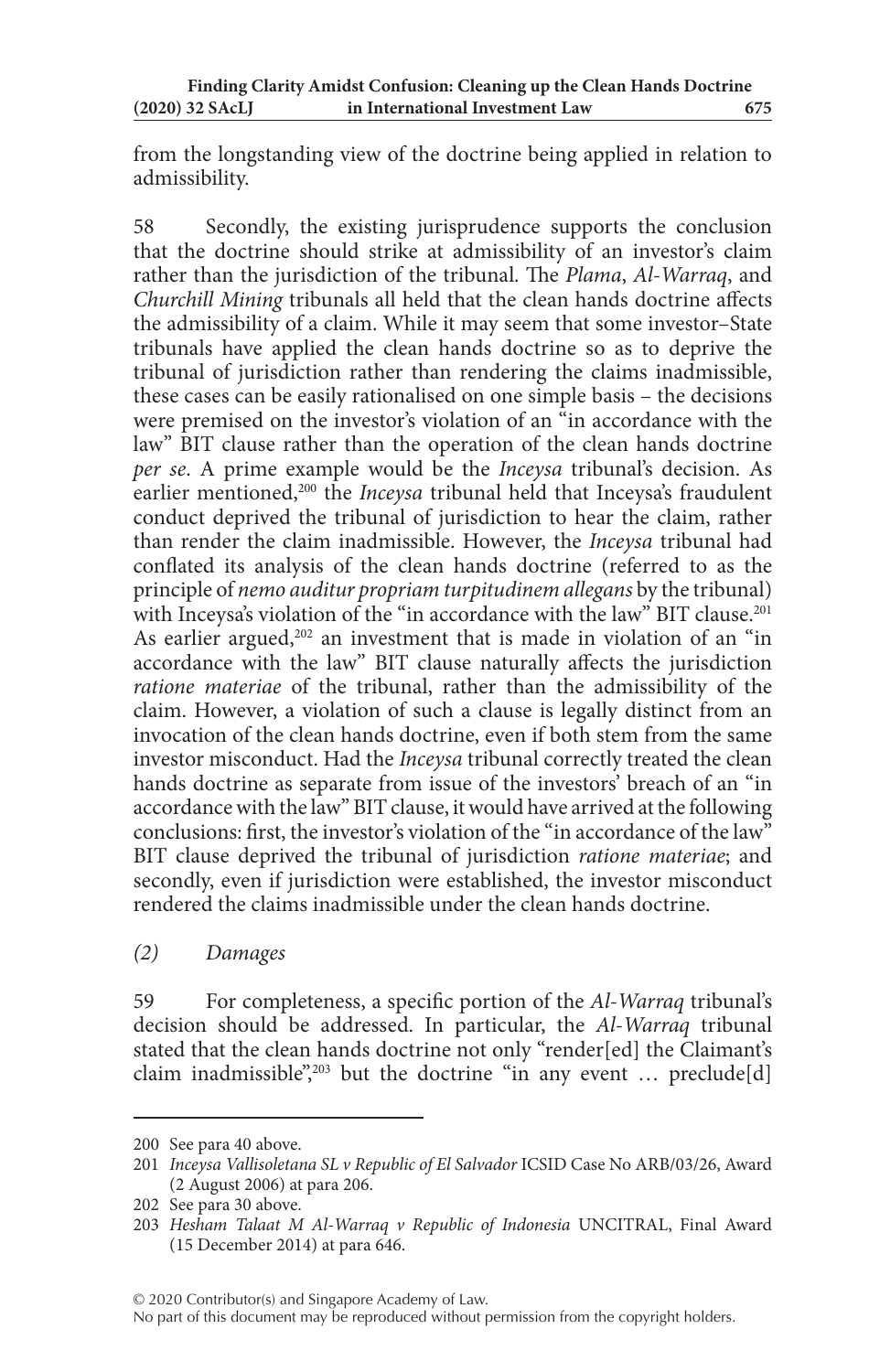the awarding of [moral] damages" in favour of the Claimant.204 The *Al-Warraq* could very well have meant that since the clean hands doctrine had already rendered the claim inadmissible, any award of damages was consequently precluded. However, in so far as the *Al-Warraq* tribunal was suggesting that the doctrine can preclude an award of damages even if the claim were admissible, this article strongly disagrees with such a suggestion.

60 Not only did the *Al-Warraq* tribunal fail to provide substantiation for such a suggestion; to date, no other investor–State tribunal has supported such a suggestion. Crucially, adopting such an approach would grant states invoking the doctrine two bites at the cherry. First, the doctrine may render the investor's claim inadmissible. Secondly, if the doctrine, for whatever reason, fails to do so, the doctrine may then preclude an award of damages in favour of the investor. This would skew the balance too heavily in favour of states. As earlier mentioned,<sup>205</sup> the purpose of the international investment regime is to promote investment and protect investors. While the "moral impetus" of the clean hands doctrine is to hold investors accountable for their own wrongdoing, $206$ it suffices that the doctrine is capable of rendering an investor's claim invalid.

61 Further, investor–State tribunals already have the discretion to reduce the *quantum* of damages awarded to an investor in light of any investor misconduct.207 For instance, in *Yukos*, in light of the misconduct of the investors and Yukos Universal Limited (which the investors controlled), the tribunal reduced the award of damages by 25% based on the principle of contributory fault.<sup>208</sup> It is unnecessary for the clean hands doctrine to function as an additional means for investor–State tribunals to affect the damages payable to an investor. The clean hands doctrine, if successfully invoked, should thus simply render the investor's claim inadmissible.

© 2020 Contributor(s) and Singapore Academy of Law.

<sup>204</sup> *Hesham Talaat M Al-Warraq v Republic of Indonesia* UNCITRAL, Final Award (15 December 2014) at para 654.

<sup>205</sup> See para 45 above.

<sup>206</sup> Aloysius Llamzon, "Case Comment: *Yukos Universal Limited (Isle of Man) v The Russian Federation*" (2015) 30(2) *ICSID Review* 315 at 316.

<sup>207</sup> Mariano de Alba, "Drawing the Line: Addressing Allegations of Unclean Hands in Investment Arbitration" (2015) 12(1) *Brazilian Journal of International Law* 321 at 329; Patrick Dumberry, "State of Confusion: The Doctrine of 'Clean Hands' in Investment Arbitration after the *Yukos* Award" (2016) 17 JWIT 229 at 243.

<sup>208</sup> *Yukos Universal Ltd (Isle of Man) v The Russian Federation* UNCITRAL, PCA Case No AA 227, Final Award (18 July 2014) at para 1637.

No part of this document may be reproduced without permission from the copyright holders.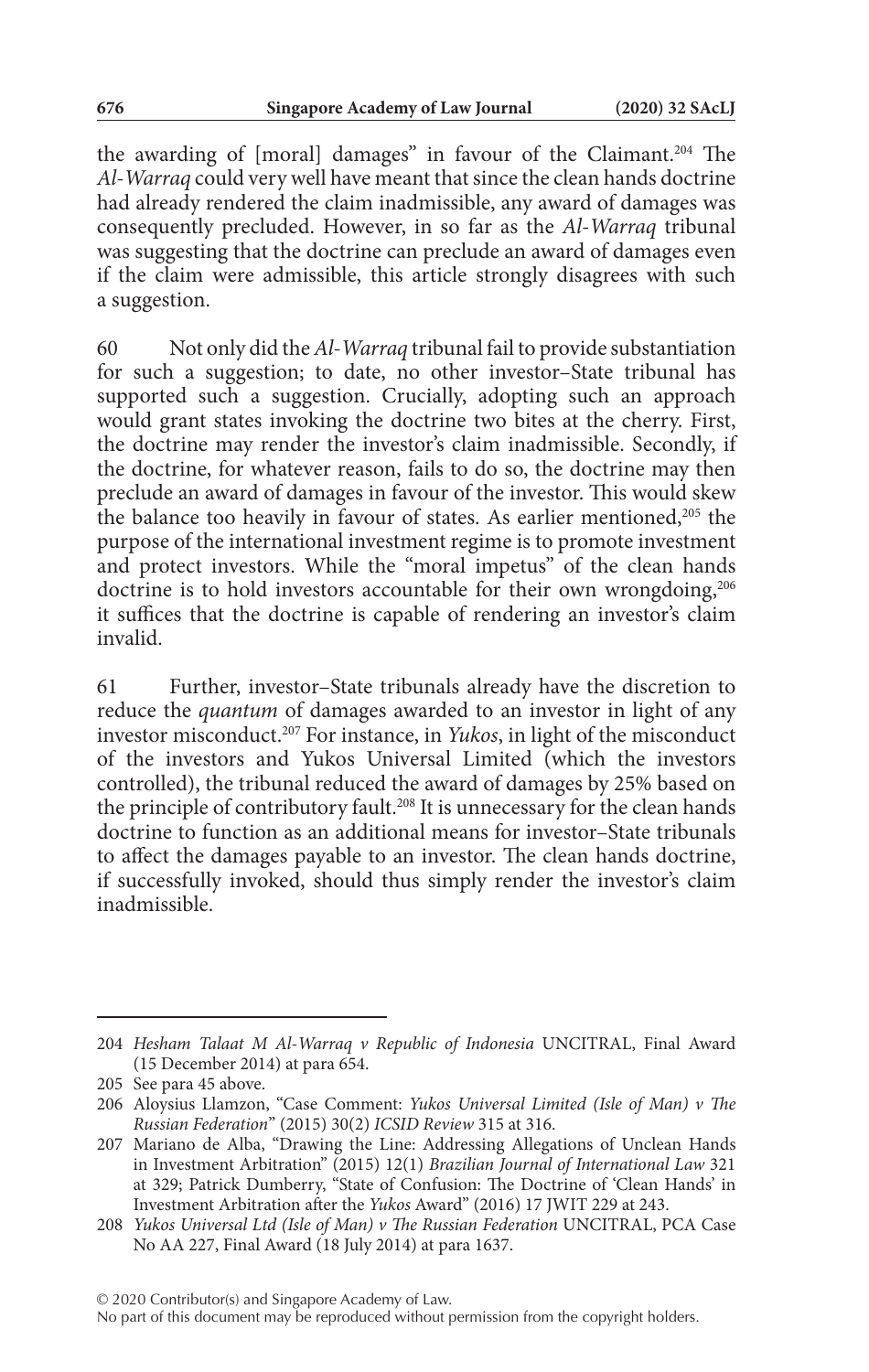### *E. Stage of arbitral proceedings at which the doctrine features*

62 Thus far, this article has discussed at length the precise content of the clean hands doctrine, elucidating the situations in which it may be invoked to deny relief to an investor guilty of misconduct. However, one final question remains – at which stage of arbitral proceedings should the clean hands doctrine be addressed and analysed by the tribunal? The bifurcation of proceedings (that is, holding separate hearings for matters relating to jurisdiction and the merits) has become increasingly common in investor–State arbitration.<sup>209</sup> There also exists a clear trend of investor–State tribunals addressing the clean hands doctrine at the merits stage of proceedings;<sup>210</sup> only the decision of the *Niko* tribunal stands out for dealing with the doctrine at the jurisdiction stage. Such a trend is interesting, given that questions of admissibility are usually dealt with before any examination of the merits of the claim.211 In any case, this article proposes that the doctrine should be addressed in the merits stage of proceedings.

63 At the jurisdiction stage of proceedings, the claimant need only present a *prima facie* case;<sup>212</sup> the tribunal may thus not be apprised of all the relevant facts necessary to make a decision on the application of the clean hands doctrine. Addressing the clean hands doctrine at the merits stage instead of the jurisdiction stage allows for the relevant facts to be properly ventilated, which would better enable the tribunal to make an informed decision on the issue. For instance, in *Oil Platforms (Islamic Republic of Iran v United States of America)*, 213 the ICJ deferred addressing the clean hands argument to the merits stage because an examination of the actions of both Iran and the US during the relevant period was required to make a decision on the clean hands argument.214 The *Glencore* 

#### © 2020 Contributor(s) and Singapore Academy of Law.

<sup>209</sup> Christopher Dugan *et al*, *Investor–State Arbitration* (Oxford University Press, 2008) at p 147; United Nations Conference on Trade and Development, *Investor–State Disputes: Prevention and Alternatives to Arbitration* (2010) at p 58.

<sup>210</sup> See, *eg*, *Churchill Mining plc v Republic of Indonesia* ICSID Case No ARB/12/14 and 12/40; *Plama Consortium Ltd v Republic of Bulgaria* ICSID Case No ARB/03/24.

<sup>211</sup> *Oil Platforms (Islamic Republic of Iran v United States of America)* (Judgment) (2003) ICJ Rep 161 at 177.

<sup>212</sup> Audley Sheppard, "The *Prima-Facie* Jurisdictional Threshold" in *The Oxford Handbook of International Investment Law* (Peter Muchlinski, Federico Ortino & Christoph Schreuer eds) (Oxford University Press, 2008) at pp 941–954; Christoph Schreuer *et al*, *The ICSID Convention: A Commentary* (Cambridge University Press, 2nd Ed, 2009) at p 540.

<sup>213</sup> Judgment (2003) ICJ Rep 161.

<sup>214</sup> *Oil Platforms (Islamic Republic of Iran v United States of America)* (Judgment) (2003) ICJ Rep 161 at 177–178.

No part of this document may be reproduced without permission from the copyright holders.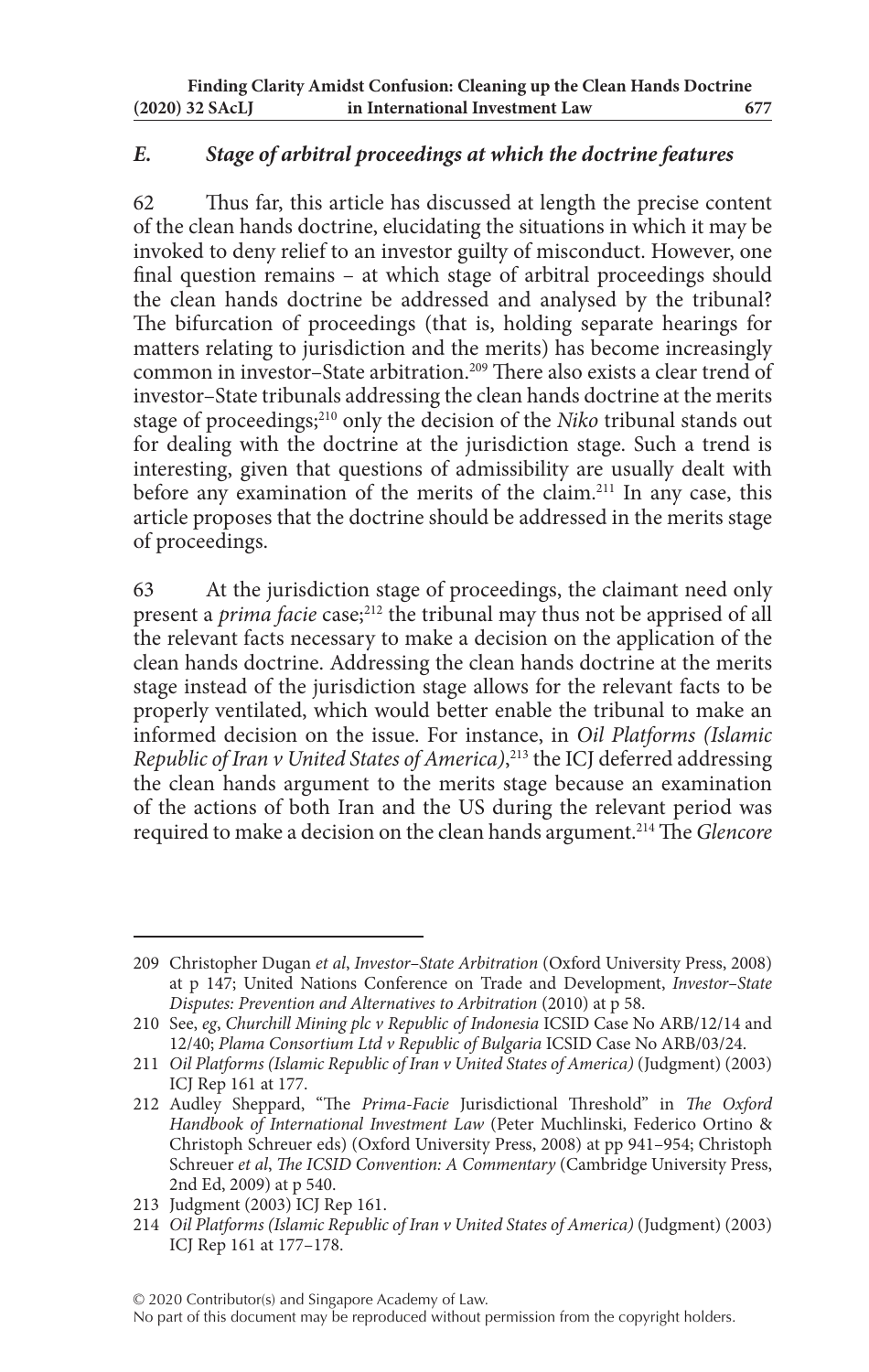*Finance (Bermuda) Ltd v Plurinational State of Bolivia*215 tribunal has also recently noted that it would be difficult to address the clean hands doctrine "without touching on the merits" of the dispute.216 Given that the successful invocation of the clean hands doctrine by the state would result in a rather grave outcome for the investor (that is, being denied relief), it is all the more important that the doctrine is properly assessed by tribunals at the merits stage rather than the jurisdiction stage. As aptly stated by Bernado M Cremades, president of the *Fraport (I)* tribunal:<sup>217</sup>

> If the legality of the Claimant's conduct is a jurisdictional issue, and the legality of the Respondent's conduct a merits issue, then the Respondent Host State is placed in a powerful position.

…

Such an approach does not respect the fundamental principles of procedure.

### **IV. Closer look at** *Churchill Mining v Indonesia*

64 At the time of writing, the latest investor–State tribunal decisions applying the clean hands doctrine are *Churchill Mining* and *Spentex Netherlands, BV v Republic of Uzbekistan*218 ("*Spentex*"). However, the *Spentex* tribunal's award remains confidential and unpublished to date. This part shall thus summarise and examine the relevant portions of the *Churchill Mining* tribunal's decision before applying this article's proposed framework to the facts of the case.

#### *A. Summary of relevant facts and findings*

65 The claimants in *Churchill Mining* were a British company and an Australian company. In 2005, the claimants partnered with a group of Indonesian companies (collectively "Ridlatama") to explore the East Kutai Coal Project ("EKCP") in Indonesia. The claimants first acquired shares in a company registered in Indonesia. Subsequently, Ridlatama

<sup>215</sup> *Glencore Finance (Bermuda) Ltd v Plurinational State of Bolivia* UNCITRAL, PCA Case No 2016-39, Procedural Order No 2: Decision on Bifurcation (31 January 2018).

<sup>216</sup> *Glencore Finance (Bermuda) Ltd v Plurinational State of Bolivia* UNCITRAL, PCA Case No 2016-39, Procedural Order No 2: Decision on Bifurcation (31 January 2018) at para 47.

<sup>217</sup> *Fraport AG Frankfurt Airport Services Worldwide v Philippines* ICSID Case No ARB/03/25, Dissenting Opinion of Mr Bernardo M Cremades (19 July 2007) at para 37.1.

<sup>218</sup> ICSID Case No ARB/13/26, Award (27 December 2016). See Kathrin Betz, *Proving Bribery, Fraud and Money Laundering in International Arbitration* (Cambridge University Press, 2017) at p 296.

<sup>© 2020</sup> Contributor(s) and Singapore Academy of Law.

No part of this document may be reproduced without permission from the copyright holders.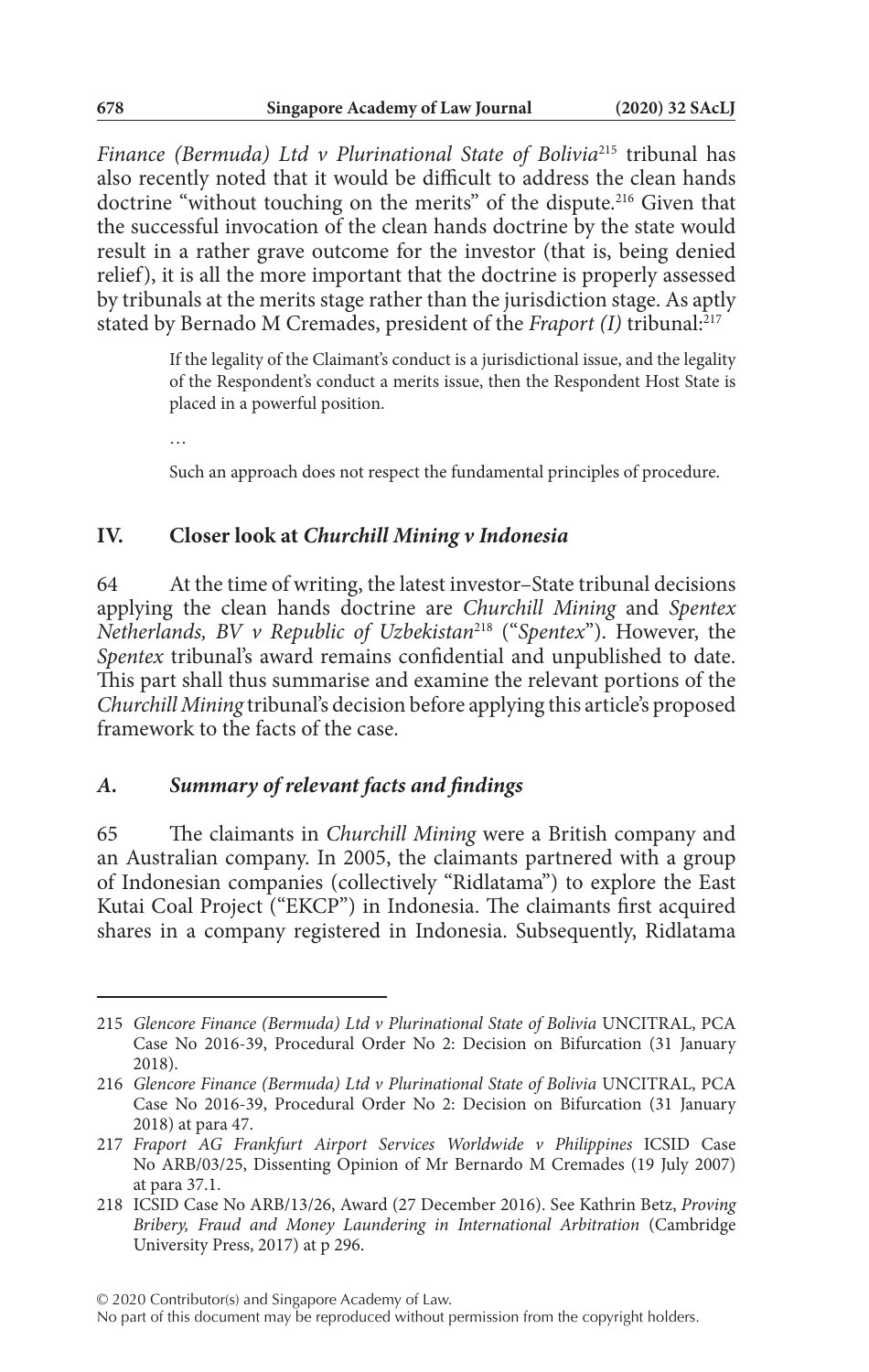obtained mining licences for the EKCP. In 2010, Indonesia revoked Ridlatama's licences for the EKCP on the basis of violations of forestry regulations. In 2012, the claimants commenced investment arbitration against Indonesia, seeking compensation for the alleged expropriation of their investment. In response, Indonesia argued that Ridlatama had forged the licences, which rendered the claims inadmissible.

66 While the tribunal found that the licences were indeed forged by Ridlatama and not the claimants,<sup>219</sup> it noted that the claimants were aware of the risks of investing in the coal mining industry in Indonesia.<sup>220</sup> Thus, the claimants were expected to exercise a "heightened degree of diligence",221 which the claimants failed to exercise by failing to investigate the reliability of Ridlatama and its directors before choosing to partner with them.<sup>222</sup> Further, the claimants did not conduct due diligence to verify the authenticity of the licences once "indications of forgery" came to light.<sup>223</sup> In light of the claimants' failure to exercise due diligence, the tribunal held that Ridlatama's fraudulent scheme to forge the licences rendered the claim inadmissible.<sup>224</sup> Churchill Mining plc ("Churchill Mining") subsequently commenced annulment proceedings against the tribunal's award, but to no avail. $225$ 

### *B. Tribunal's discussion on clean hands doctrine*

67 With regard to the clean hands doctrine, the *Churchill Mining* tribunal noted that the doctrine has "found expression at the international level".226 Yet, the tribunal shied away from expressly pronouncing on the doctrine's status under international investment law. Moreover, while the tribunal acknowledged that the doctrine's "status and exact contours are subject to debate and have been approached differently by international

<sup>219</sup> *Churchill Mining plc v Republic of Indonesia* ICSID Case No ARB/12/14 and 12/40, Award (6 November 2016) at para 476.

<sup>220</sup> *Churchill Mining plc v Republic of Indonesia* ICSID Case No ARB/12/14 and 12/40, Award (6 November 2016) at para 517.

<sup>221</sup> *Churchill Mining plc v Republic of Indonesia* ICSID Case No ARB/12/14 and 12/40, Award (6 November 2016) at para 519.

<sup>222</sup> *Churchill Mining plc v Republic of Indonesia* ICSID Case No ARB/12/14 and 12/40, Award (6 November 2016) at para 518.

<sup>223</sup> *Churchill Mining plc v Republic of Indonesia* ICSID Case No ARB/12/14 and 12/40, Award (6 November 2016) at para 524.

<sup>224</sup> *Churchill Mining plc v Republic of Indonesia* ICSID Case No ARB/12/14 and 12/40, Award (6 November 2016) at paras 528–529.

<sup>225</sup> See *Churchill Mining plc v Republic of Indonesia* ICSID Case No ARB/12/14 and 12/40, Decision on Annulment (18 March 2019).

<sup>226</sup> *Churchill Mining plc v Republic of Indonesia* ICSID Case No ARB/12/14 and 12/40, Award (6 November 2016) at para 493.

No part of this document may be reproduced without permission from the copyright holders.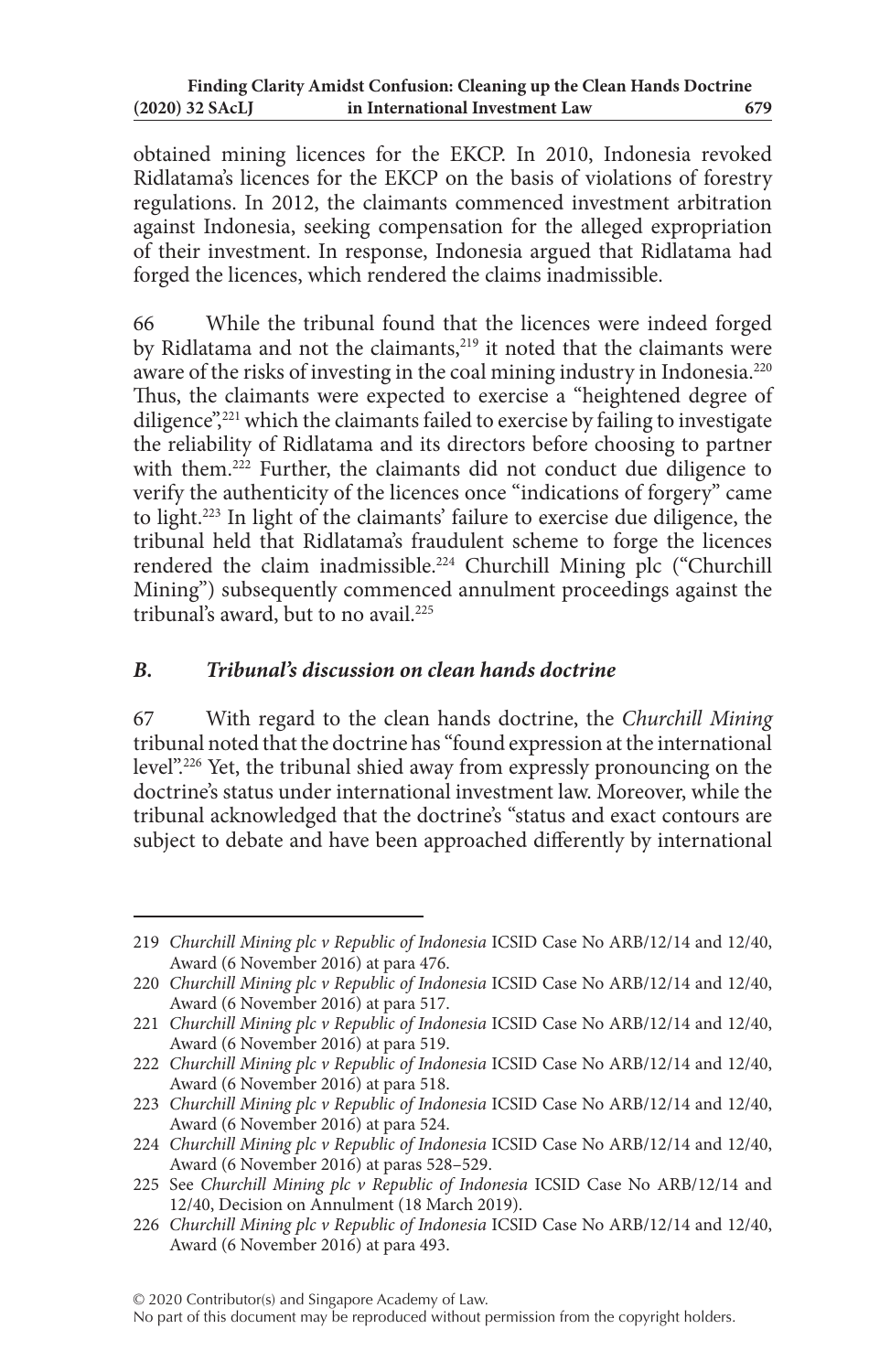tribunals",227 it failed to clarify the doctrine in any meaningful manner. In short, the decision of the *Churchill Mining* tribunal is, as earlier argued,<sup>228</sup> of little value in determining whether the clean hands doctrine qualifies as a general principle of law and whether it applies in international investment law.

68 If anything, the tribunal's analysis only caused greater confusion as to the doctrine's scope. The tribunal first noted that the clean hands doctrine applies in relation to an investor's "illegal conduct".<sup>229</sup> However, puzzlingly, the tribunal then referred to the doctrine applying in relation to "fraudulent conduct".<sup>230</sup> To further confuse matters, the tribunal also characterised corruption as a "particularly serious" case of fraudulent conduct.231 The tribunal's statements are perplexing because corruption, illegal conduct and fraudulent conduct are all conceptually distinct.

69 Finally, nowhere in the award did the *Churchill Mining* tribunal state that it was actually *applying* the clean hands doctrine. This was in spite of the fact that the tribunal had expressly referenced the doctrine by name and cited several investor–State tribunal decisions that have applied (whether expressly or implicitly) the doctrine, $232$  including many decisions that have been discussed in this article. In fact, the tribunal seemed to deliberately avoid expressing concrete views on the doctrine's application. The tribunal's lack of detailed explanation on the scope and effect of the doctrine may perhaps have contributed to Churchill Mining's decision to challenge the award in the subsequent annulment proceedings.

## *C. Applying the proposed framework*

70 Applying this article's proposed framework to the facts of the case would likely lead to the same conclusion as the *Churchill Mining* tribunal; the claimants' claims should be rendered inadmissible. This article has established that the clean hands doctrine would render an investor's claim inadmissible where there was fraudulent conduct on the

<sup>227</sup> *Churchill Mining plc v Republic of Indonesia* ICSID Case No ARB/12/14 and 12/40, Award (6 November 2016) at para 493.

<sup>228</sup> See paras 23–24 above.

<sup>229</sup> *Churchill Mining plc v Republic of Indonesia* ICSID Case No ARB/12/14 and 12/40, Award (6 November 2016) at para 493.

<sup>230</sup> *Churchill Mining plc v Republic of Indonesia* ICSID Case No ARB/12/14 and 12/40, Award (6 November 2016) at para 494.

<sup>231</sup> *Churchill Mining plc v Republic of Indonesia* ICSID Case No ARB/12/14 and 12/40, Award (6 November 2016) at para 493.

<sup>232</sup> *Churchill Mining plc v Republic of Indonesia* ICSID Case No ARB/12/14 and 12/40, Award (6 November 2016) at paras 495–498.

No part of this document may be reproduced without permission from the copyright holders.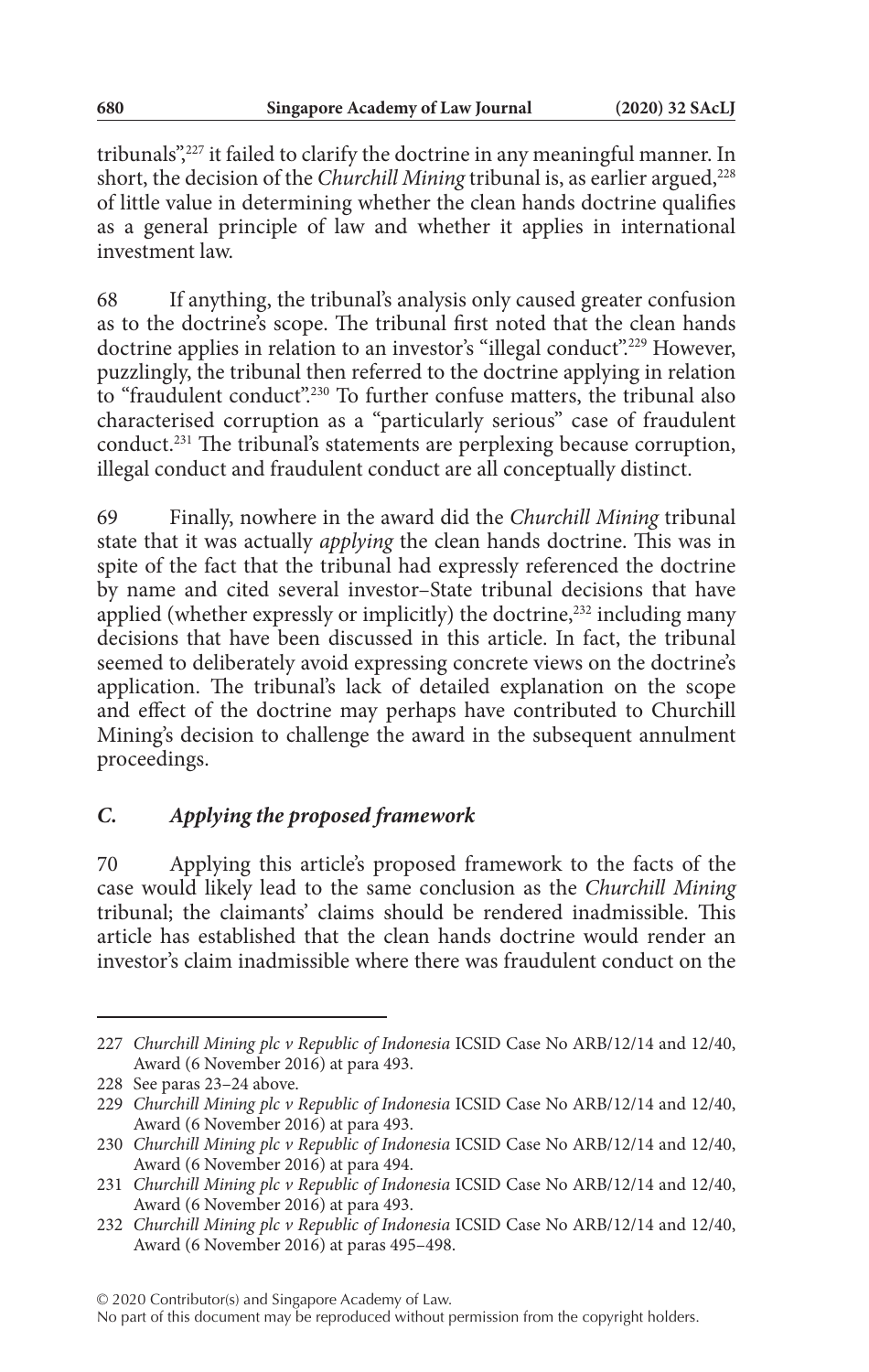part of the investor when procuring the investment. In *Churchill Mining*, the forgeries and fraudulent scheme in question were precisely for obtaining the mining licences for the EKCP.233 However, it was Ridlatama that was responsible for the forgeries, not the claimants.234 Hence, only one question remains – can the clean hands doctrine apply in relation to a third party's misconduct?

71 According to the *David Minnotte v Republic of Poland*<sup>235</sup> tribunal (which the *Churchill Mining* tribunal cited), where an investor deliberately closes his eyes to or unreasonable fails to perceive evidence of a third party's serious misconduct or crime, the investor's claim may be defeated.236 While the *Minnotte* tribunal did not reference the clean hands doctrine in its award, its aforementioned statement remains relevant with regard to the clean hands doctrine. As earlier mentioned,<sup>237</sup> one of the objects of the clean hands doctrine in international investment law is to express condemnation of an investor's wrongdoings. An investor deliberately closing his eyes to a fraudulent scheme against the interests of the host state is certainly a wrongdoing worth condemning. It follows that the clean hands doctrine should apply in such a situation to render the investor's claim inadmissible. Given that the claimants did not conduct due diligence to verify the authenticity of the licenses once indications of Ridlatama's forgeries came to light,<sup>238</sup> the clean hands doctrine should apply to render the claims inadmissible.

## **V. Conclusion**

72 The muddied status of the clean hands doctrine is but one example of legal certainty being found wanting in international investment law. While not intended to be a comprehensive treatise on the clean hands doctrine, this article has sought to provide clarity and structure in light of the confusion caused by the existing jurisprudence on the doctrine. To recapitulate:

> (a) the clean hands doctrine is a general principle of law under Art  $38(1)(c)$  of the ICJ Statute;

© 2020 Contributor(s) and Singapore Academy of Law.

<sup>233</sup> *Churchill Mining plc v Republic of Indonesia* ICSID Case No ARB/12/14 and 12/40, Award (6 November 2016) at para 510.

<sup>234</sup> *Churchill Mining plc v Republic of Indonesia* ICSID Case No ARB/12/14 and 12/40, Award (6 November 2016) at para 476.

<sup>235</sup> ICSID Case No ARB (AF)/10/1, Award (16 May 2014).

<sup>236</sup> *David Minnotte v Republic of Poland* ICSID Case No ARB (AF)/10/1, Award (16 May 2014) at para 163.

<sup>237</sup> See para 41 above.

<sup>238</sup> *Churchill Mining plc v Republic of Indonesia* ICSID Case No ARB/12/14 and 12/40, Award (6 November 2016) at para 524.

No part of this document may be reproduced without permission from the copyright holders.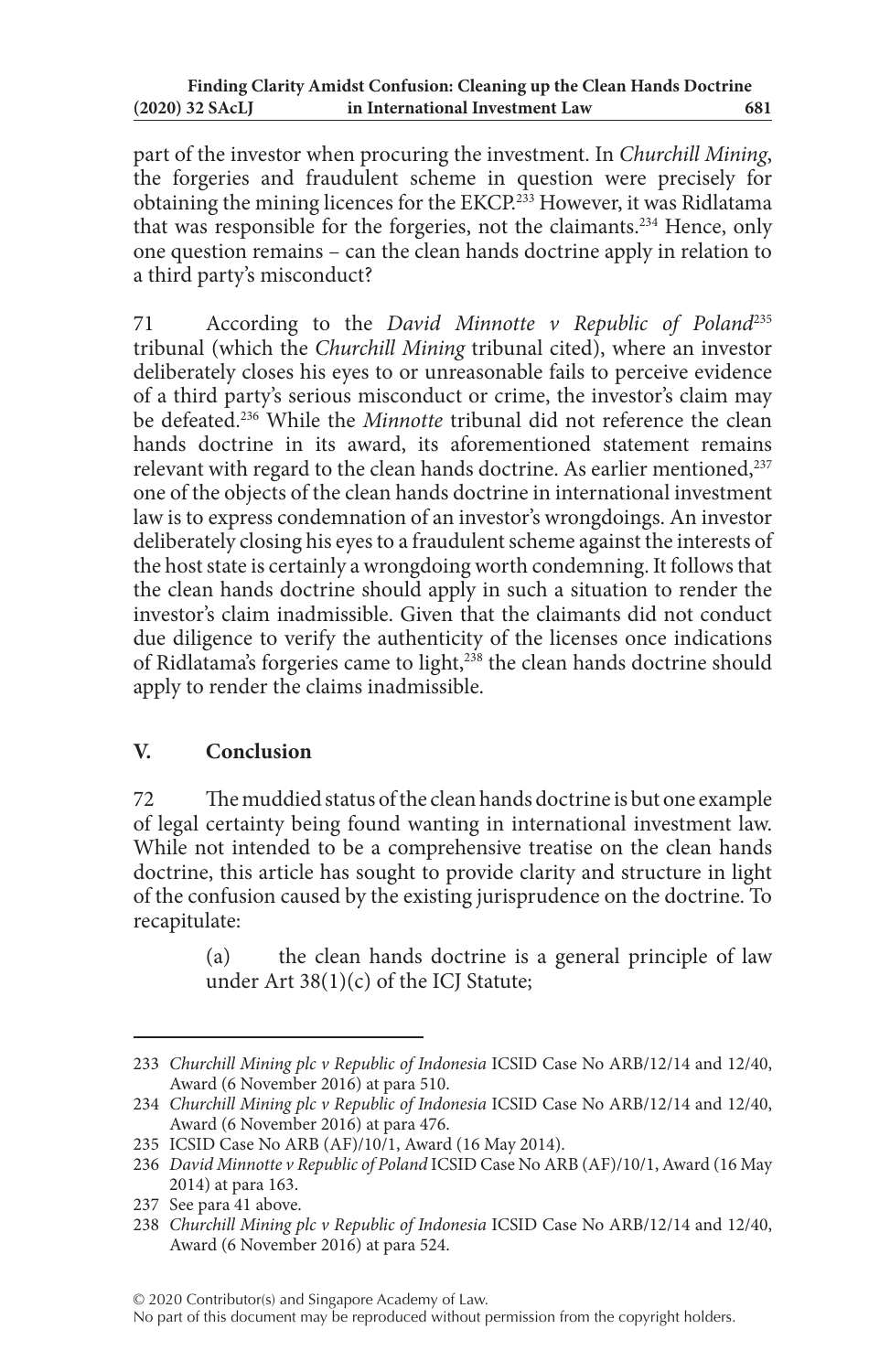(b) a state may invoke the doctrine if the investment was procured as a result of a violation of the state's laws (save for the operation of estoppel), the investor's fraud, or corruption (save where the state and/or its own officials were also complicit in the corruption);

(c) the doctrine has no application in relation to investor misconduct that occurs after the initial making of the investment;

(d) where proceedings are bifurcated, the doctrine should be addressed in the merits stage and not the jurisdictional stage; and

(e) if successfully invoked by a state, the doctrine would render the investor's claim inadmissible before the tribunal.

73 Nonetheless, until major reform is made to the existing international investment regime, confusion is likely to subsist in spite of the framework provided by this article. The fact remains that certain arbitrators favour a more liberal application of the clean hands doctrine in international investment law, while others prefer a more restrictive approach or a complete non-application of the doctrine. States and investors embroiled in an investor–State dispute potentially involving an application of the doctrine would naturally select arbitrators who would favour their respective causes. The evident lack of diversity amongst arbitrators and adjudicators involved in investor–State dispute settlement will only perpetuate doctrinal disagreements occurring in the form of inconsistent decisions<sup>239</sup>

74 It bears mentioning that the aforementioned issues that plague the international investment regime have been the subject of much discussion by Working Group III of the United Nations Commission on International Trade Law, which has been deliberating possible reforms to the existing investor–State dispute settlement regime since November 2017.240 In particular, serious consideration has been given to the establishment of a multilateral advisory centre to provide legal advice on international investment law before a dispute arises, a permanent international investment court for hearing investor–State disputes, and a potential appeal or review mechanism for international investment

<sup>239</sup> See United Nations Commission on International Trade Law, Working Group III, *Possible Reform of Investor–State Dispute Settlement (ISDS) Note by the Secretariat* UN Doc A/CN.9/WG.III/WP.166 (30 July 2019) at para 5.

<sup>240</sup> See United Nations Commission on International Trade Law, Working Group III, *Annotated Provisional Agenda* UN Doc A/CN.9/WG.III/WP.141 (15 September 2017) at paras 5–15.

No part of this document may be reproduced without permission from the copyright holders.